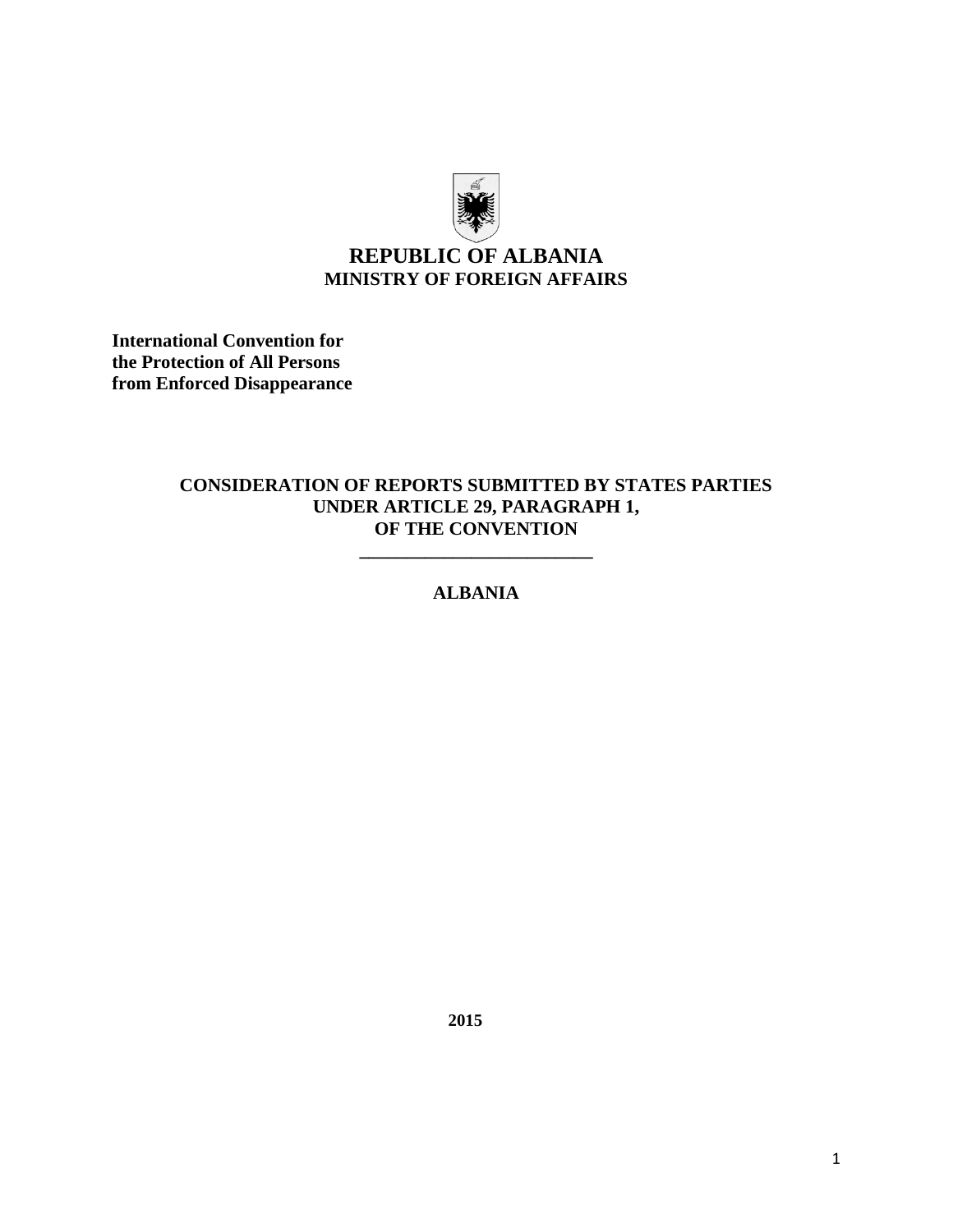## **TABLE OF CONTENTS**

|                                                                                                                                                                                                                                    | Page |
|------------------------------------------------------------------------------------------------------------------------------------------------------------------------------------------------------------------------------------|------|
|                                                                                                                                                                                                                                    |      |
| II. General legal framework for the prohibition of enforced disappearances4                                                                                                                                                        |      |
|                                                                                                                                                                                                                                    |      |
|                                                                                                                                                                                                                                    |      |
|                                                                                                                                                                                                                                    |      |
|                                                                                                                                                                                                                                    |      |
| Article 4- Obligation to define enforced disappearance as a crime16                                                                                                                                                                |      |
| Article 5- Enforced disappearance as a crime against humanity 16                                                                                                                                                                   |      |
|                                                                                                                                                                                                                                    |      |
|                                                                                                                                                                                                                                    |      |
|                                                                                                                                                                                                                                    |      |
|                                                                                                                                                                                                                                    |      |
|                                                                                                                                                                                                                                    |      |
|                                                                                                                                                                                                                                    |      |
|                                                                                                                                                                                                                                    |      |
|                                                                                                                                                                                                                                    |      |
|                                                                                                                                                                                                                                    |      |
|                                                                                                                                                                                                                                    |      |
|                                                                                                                                                                                                                                    |      |
|                                                                                                                                                                                                                                    |      |
|                                                                                                                                                                                                                                    |      |
|                                                                                                                                                                                                                                    |      |
|                                                                                                                                                                                                                                    |      |
|                                                                                                                                                                                                                                    |      |
| Article 22 – Measures to prevent and impose sanctions for delaying or<br>obstructing the remedies, failure to record the deprivation of liberty and refusal<br>to provide information on the deprivation of liberty of a person 47 |      |
|                                                                                                                                                                                                                                    |      |
|                                                                                                                                                                                                                                    |      |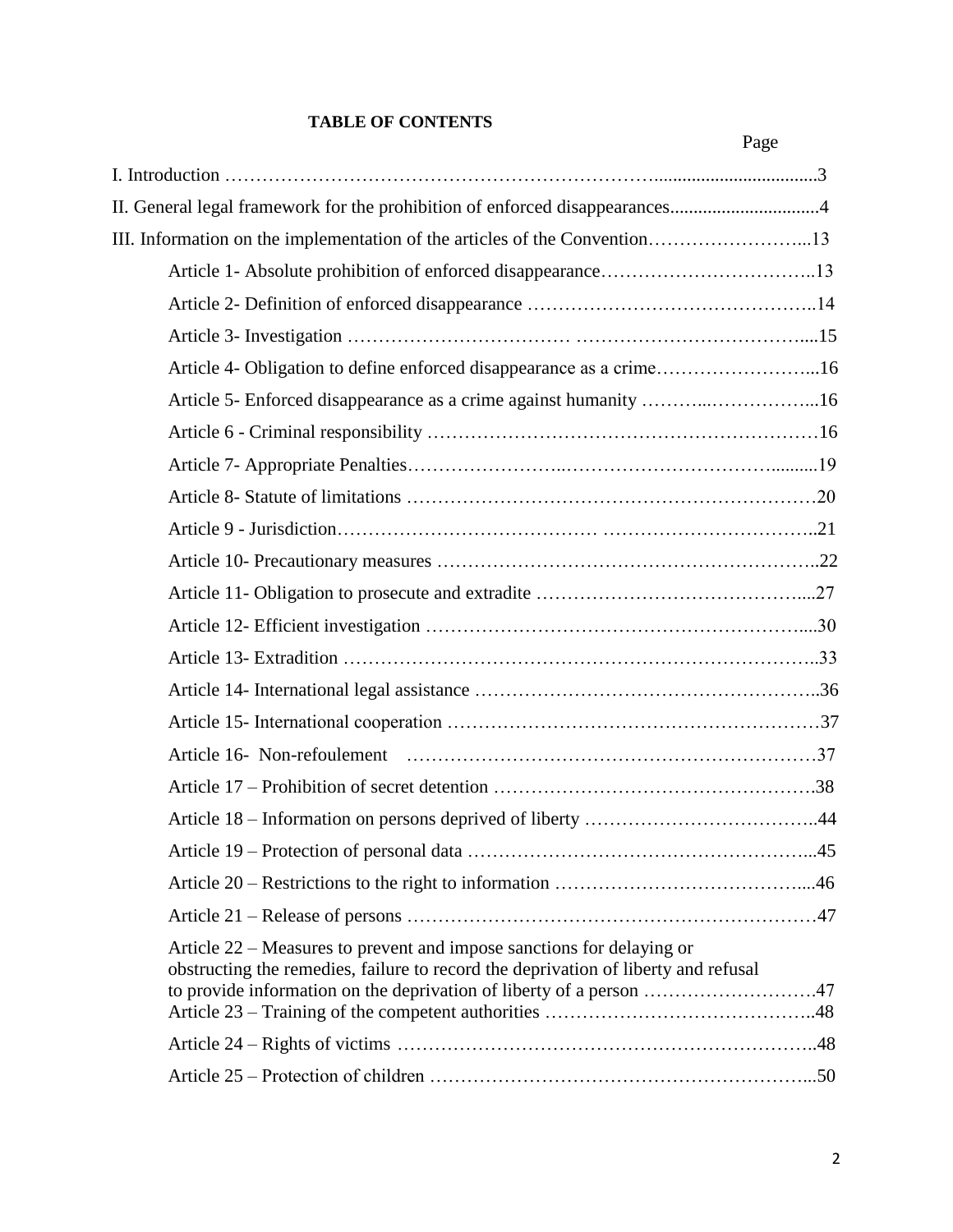#### **I. Introduction**

1. The International Convention for the Protection of All Persons from Enforced Disappearances1 is ratified by the Republic of Albania2 by the law no.9802, dated 13.09.2007<sup>3</sup>. In accordance with this law, the Republic of Albania declares that pursuant to article 31, paragraph 1 of the Convention, it recognizes the competence of the Committee on Enforced Disappearances4 to receive and consider communications from or or on behalf of individuals subject to its jurisdiction, claiming to be victims of a violation by Albania of provisions of this Convention. Pursuant to article 32, the Republic of Albania declares that it recognizes the competence of the Committee to receive and consider communications, in which a State Party claims that another State Party is not fulfilling its obligations under the Convention5.

2. In accordance with article 29 of the Convention, Albania submits to the Committee on Enforced Disappearances, the report on the measures taken to implement the obligations laid down by this Convention.

3. Albanian authorities consider the reporting process including the process of preparation of national report as an mean to ensure compliance with international obligations, and as well as an opportunity to assess, to present the situation of human rights for the purpose of adopting necessary legal provisions and implementation of the Convention. The delays for the submission of the report are related to adoption of a legal framework that provides for enforced disappearance as a criminal offense, as well as difficulties encountered in implementing the Convention. Due to these circumstances, we apologize for the late submission of this report, and we thank the distinguish Committee of Convention for its comprehension.

4. This initial report has been prepared in accordance with the Guidelines of the Committee on Enforced Disappearances (CED), on the form and content of report<sup>6</sup>. Referring to the guidelines, the report is completed by the Common Core Document<sup>7</sup>, in accordance with the harmonized guidelines on reporting under the international treaties on human rights<sup>8</sup>. The report was compiled in accordance with Resolution A/68/268 "Strengthening and enhancing the effective functioning of the human rights treaty body system" adopted by the General Assembly on 9 April 2014.

5. The report was prepared by the Ministry of Foreign Affairs in cooperation with central institutions and independent institutions. Pursuant to the Order of the Prime Minister no.112, dated 5.3.2014 "For the establishment of the inter-institutional working group on drafting the reports for implementation of international conventions on human rights", the Ministry of Foreign Affairs coordinates the process of preparation of the national reports in the framework of

 $\overline{\phantom{a}}$ 

 $<sup>1</sup>$  Hereinafter Convention.</sup>

<sup>2</sup> Hereinafter RA.

<sup>&</sup>lt;sup>3</sup> This law is published on Official Gazette no.125, date 27.09.2007 and the website of the Centre of Official Publications: http://www.qbz.gov.al/botime/fletore\_zyrtare/2007/PDF-2007/125-2007.pdf

<sup>4</sup> Hereinafter CED Committee.

 $<sup>5</sup>$  Articles 2 and 3 of the Law no. 9802, dated 13.09.2007 "On the ratification of the UN international convention for</sup> the protection of all persons from enforced disappearances.

 $<sup>6</sup>$  CED/C/2; 8 June 2012</sup>

<sup>7</sup> Core Document **(**HRI/CORE/ALB/2012 found in: http://www2.ohchr.org/english/bodies/coredocs.htmohch.

<sup>8</sup> HRI/GEN/2/Rev.6; 3 June 2009..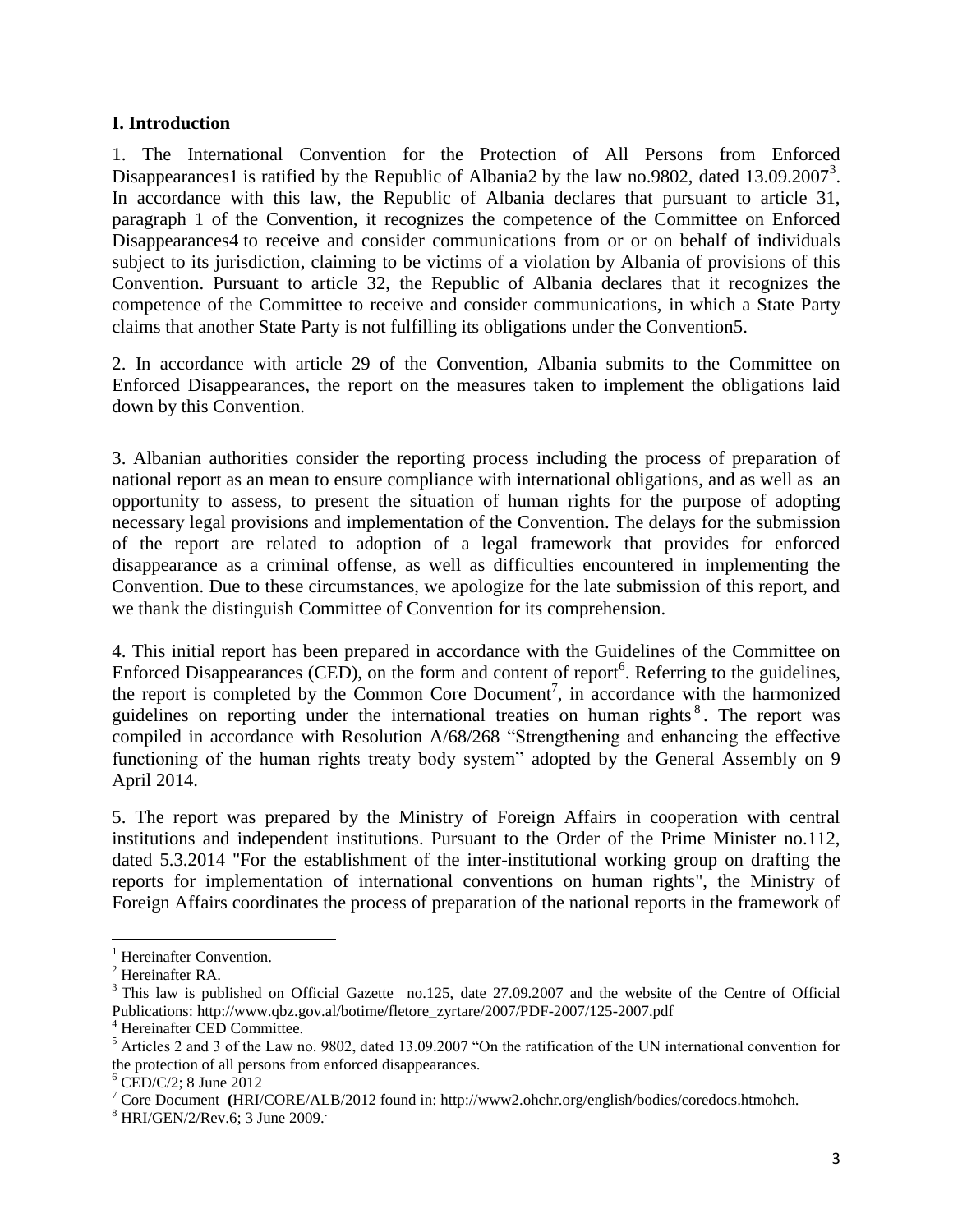the implementation of the conventions on human rights. The report was prepared in cooperation with the Ministry of Justice and General Directorate of Prisons, Ministry of Interior and General Directorate of State Police, Ministry of Social Welfare and Youth, Ministry of Health, General Prosecution Office. In the preparation of this report are involved several independent institutions as: Ombudsman, Commissioner for the Protection against Discrimination, Commissioner for the Right of Information and Protection of Personal Data.

6. Appreciating the contribution and cooperation of the civil society in the field of human rights, non governmental organizations dealing with human rights are informed for the preparation of this report, and are encouraged to be involved in this process, by presenting their contributions.

7. According to internal legal procedures related submission of reports for implementation of human rights conventions, this report is adopted by a Council of Minister Decision.

8. The report contains information on the general, institutional and legal framework on the prohibition and punishment of enforced disappearances, and information on measures for the implementation of Articles 1-25 of the Convention.

## **II. General legal framework for the prohibition of enforced disappearances.**

9. Albania is committed to the continuous improvement of standards for the protection, observance of human rights and fundamental freedoms. In this context, the improvement of national legislation in accordance with international obligations is a priority. Albanian Constitution, the ratified international agreements as part of domestic legal system, the laws, and normative acts of the Council of Ministers (bylaws) ensure the practical implementation of human rights in practice. Albanian legislation, which is constantly being improved and completed, constitutes as well a guarantee for the prevention of enforced disappearances reflecting the spirit of the Convention.

## **1. Constitutional, criminal, administrative provisions, on the prohibition of enforced disappearances.**

10. Republic of Albania has a comprehensive system for the protection of human rights, fundamental freedoms. Albanian Constitution provides several provisions related civil, political, economic, social, cultural rights and fundamental freedoms, as well as the institutions for the protection of human rights. The Constitution provides that the human rights and freedoms are indivisible, inalienable and inviolable and stand on the foundation of the legal order (Article 15). Article 17 of the Constitution stipulates that the restriction of rights, freedoms provided in it can be established only by law for a public interest or for the protection of the rights of others individuals and can not violate the essence of freedoms and rights. As a constitutional obligation, in fulfillment of their duties, all institutions, must respect the rights and fundamental freedoms, and contribute to their realization. The Constitution stipulates that the rights, freedoms and obligations set forth apply equally to the Albanian nationals as well as the foreigners and stateless persons. The Constitution provides that "no one may be subject of torture, and other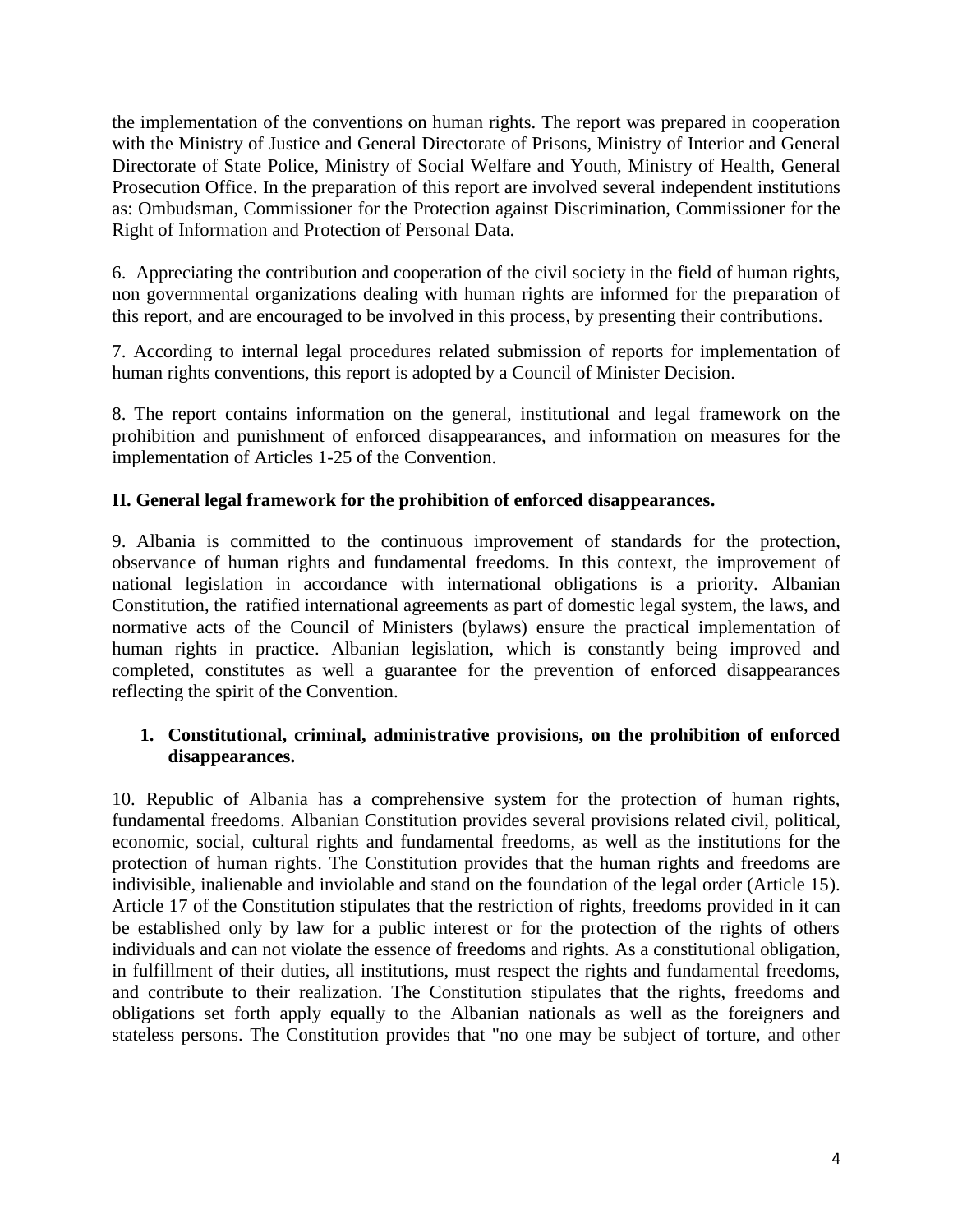cruel, inhuman or degrading treatment or punishment; "no one may be deprived of liberty except in cases and under procedures provided by law, foreseeing even his rights<sup>"</sup>.

11. The Constitution guarantees the right of life by law, banning the death penalty in all circumstances, in times of peace or war. This penalty has not been applied in the RA, from the ratification of the European Convention for the Protection of Human Rights and Fundamental Freedoms (in 1996).

12. The Criminal Code  $(CC)^{10}$  is based on the Constitution, the general principles of the international criminal law, the ratified international treaties. The CC defines the criminal offenses, penalties, other measures taken against their perpetrators. Criminal acts are divided into felonies and misdemeanours. Their differentiation is made in each case under the provisions of the special part of the CC. The domestic criminal legislation aims to protect the independence of the state and entirety of its territory, human dignity, rights and freedoms, constitutional order, property, environment, coexistence and understanding of Albanians with the national minorities, the religious coexistence from the, as well the prevention and the punishment of criminal offenses. The CC is based on the constitutional principles of the rule of law, equality before the law, justice in determining guilt and punishment, protection of the best interest of the children, humanity, the principle of non-discrimination and equal treatment of citizens.

13. Given the necessity of providing specific provisions in domestic legislation in accordance with the obligations under this Convention, a special provision on "enforced disappearance is included in the Criminal Code<sup>11</sup> ", in accordance with the definition of Article 2 of the Convention, its other Articles, as well as the penal sanctions. Based on article 5 of the Convention, the "enforced disappearance" is provided for as a crime against humanity with relative sanctions.

14. Regarding the criminal offense of enforced disappearance, the Criminal Code foresees the superior's criminal responsibility. Referring to Article 7 of the Convention, which stipulates the obligation of the State party to consider the crime of enforced disappearance punishable by appropriate penalties taking into account the extent of its extreme dangerousness, the CC sanctioned severe punishment measures. Based on Article 7, paragraph 2/b of the Convention, the Criminal Code provides as an aggravating circumstance when the offence of enforced disappearance: is committed by causing the death of the person; is committed against children, pregnant women or persons who for various reasons are not able to be protected. Based on Article 25 of the Convention, this Code provides as a criminal offense "the illegal removal of children who are subjected to enforced disappearance; or children, whose father, mother or legal guardian is subjected to enforced disappearance; or children born during the captivity period of enforced disappearance. According to amendments of Criminal Code<sup>12</sup>, the implementation of its provisions rests upon the principle of protecting the best interest of the child.

 $\overline{\phantom{a}}$ 

<sup>&</sup>lt;sup>9</sup> Reference to information on Article 17.

 $10$  Civil Code adopted by the law no.7895, dated 27.1.1995, as amended.

 $11$  Law no. 144/2013, dated 2.05.2013 On some additions and amendments in the law no. 7895, dated 27.1.1995 "Criminal Code of RA" as amended.

 $12$  Detailed information regarding the offense of enforced disappearance as following.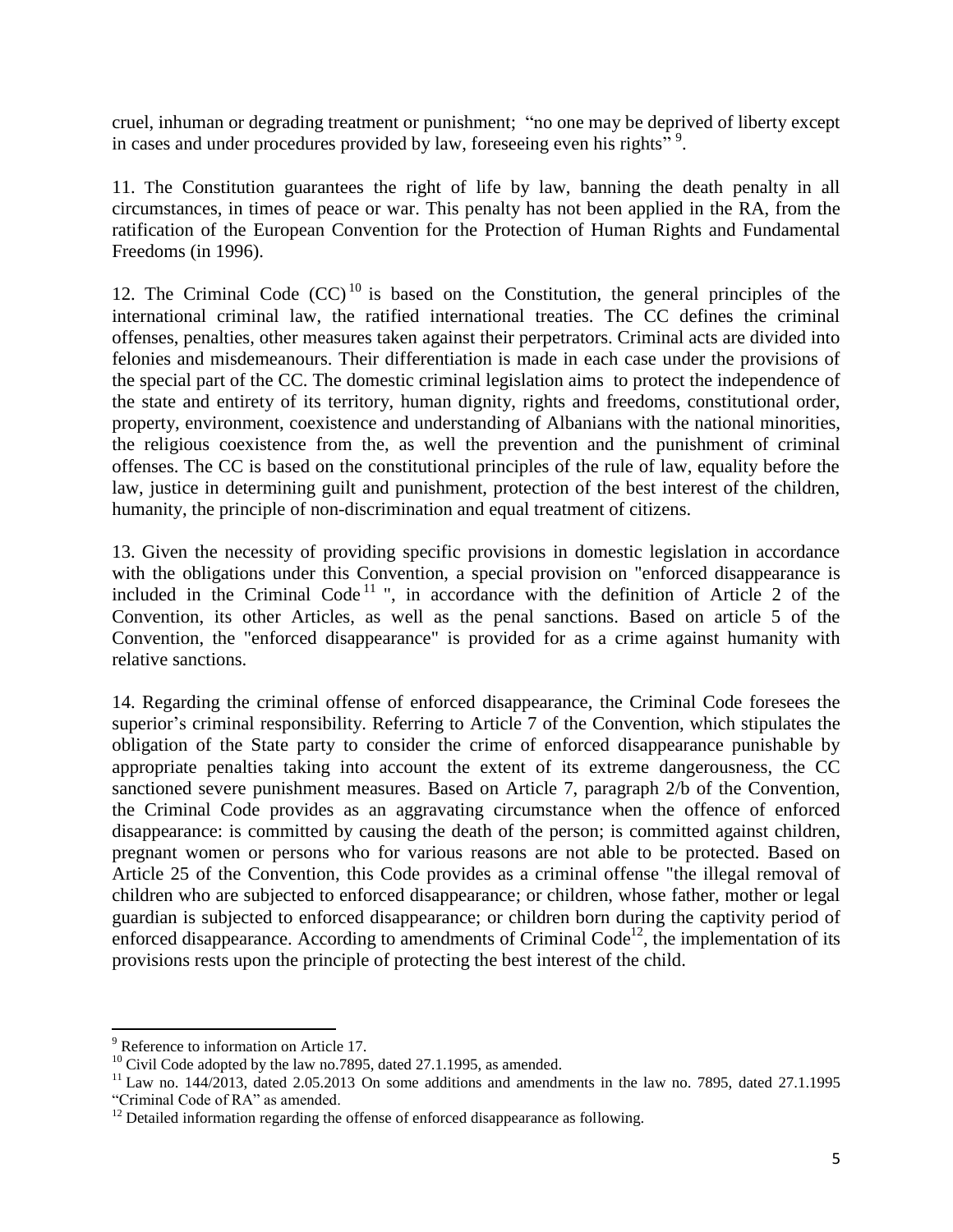15. In the spirit of international conventions on human rights, based on the constitutional principles of the rule of law, humanism, protection of dignity, rights, fundamental freedoms, the Albanian criminal legislation provides other provisions on "offenses against liberty" that contain elements of the definitions under article 2 of the Convention.

16. Criminal Code provides the prohibition of torture, punishment or cruel, inhuman or degrading treatment. The CC (Article 86) provides torture as a criminal offense in compliance with article 1 of the Convention against Torture. Under Article 87 of this Code, torture derogatory treatment and other inhumane acts, are provided as a criminal offense, as well the cases when these acts have serious consequences. It provides as an offense "abduction or hostage-taking of a person" with the appropriate sanctions, even when it is committed against a minor under the age of 14, and "illegal deprivation of freedom" with the relevant penal sanctions.

17. The inclusion "of enforced disappearance" in the Criminal Code, as a specific criminal offense, with the degree of punishment in accordance with its level of dangerousness, and other legal provisions on the unlawful deprivation of freedom, abduction, holding a person hostage, torture, penalty or cruel, inhuman or derogatory treatment constitute an appropriate legal framework<sup>13</sup> to prevent such acts and ensure non-avoidance of enforced disappearance by the state, and the compliance of international obligations arising from becoming party to the Convention.

18. The Criminal Procedure Code  $(CPC)^{14}$  stipulates that the duty of the criminal procedural law is to ensure a legally fair, equal, regular proceeding, to protect the personal freedoms, rights and lawful interests of citizens, to contribute to the strengthening of the rule of law and implementation of the Constitution and domestic laws. It aims to ensure full procedural protection of human rights and fundamental freedoms guaranteed by the Constitution and international instruments, and the efficiency of criminal procedure. This Code provides that the rights and freedom of the person may be restricted by means of precautionary measures only in cases and ways specified by the law. This Code guarantee the prohibition of torture, inhuman or degrading treatment and punishment against the suspect, the defendant or other participant to proceedings, as well human treatment and moral rehabilitation of detainees/prisoners.

19. The Civil Code provides that a person who is missing from the place of residence or his last residence and for whom there are no news for more than two years, at the request of any person concerned, he can be announced disappeared by court decision.

20. The Military Penal Code defines the military offenses, penalties, other measures taken against the offenders. The military offenses are divided into military crimes and military offenses. Their differentiation is made in each case under the provisions of the special section of the Code.

21. Law no.8737, dated 12.2.2001 "On the organization and functioning of the Prosecution Office" stipulates provisions on the organization and functioning of this Office. Law no.8677, dated 11.02.2000 "On the organization and functioning of the Judicial Police" provides the

 $\overline{a}$ 

 $13$  Referring to information below.

 $14$  CPC approved by law no.7905, dated 21.03.1995 as amended.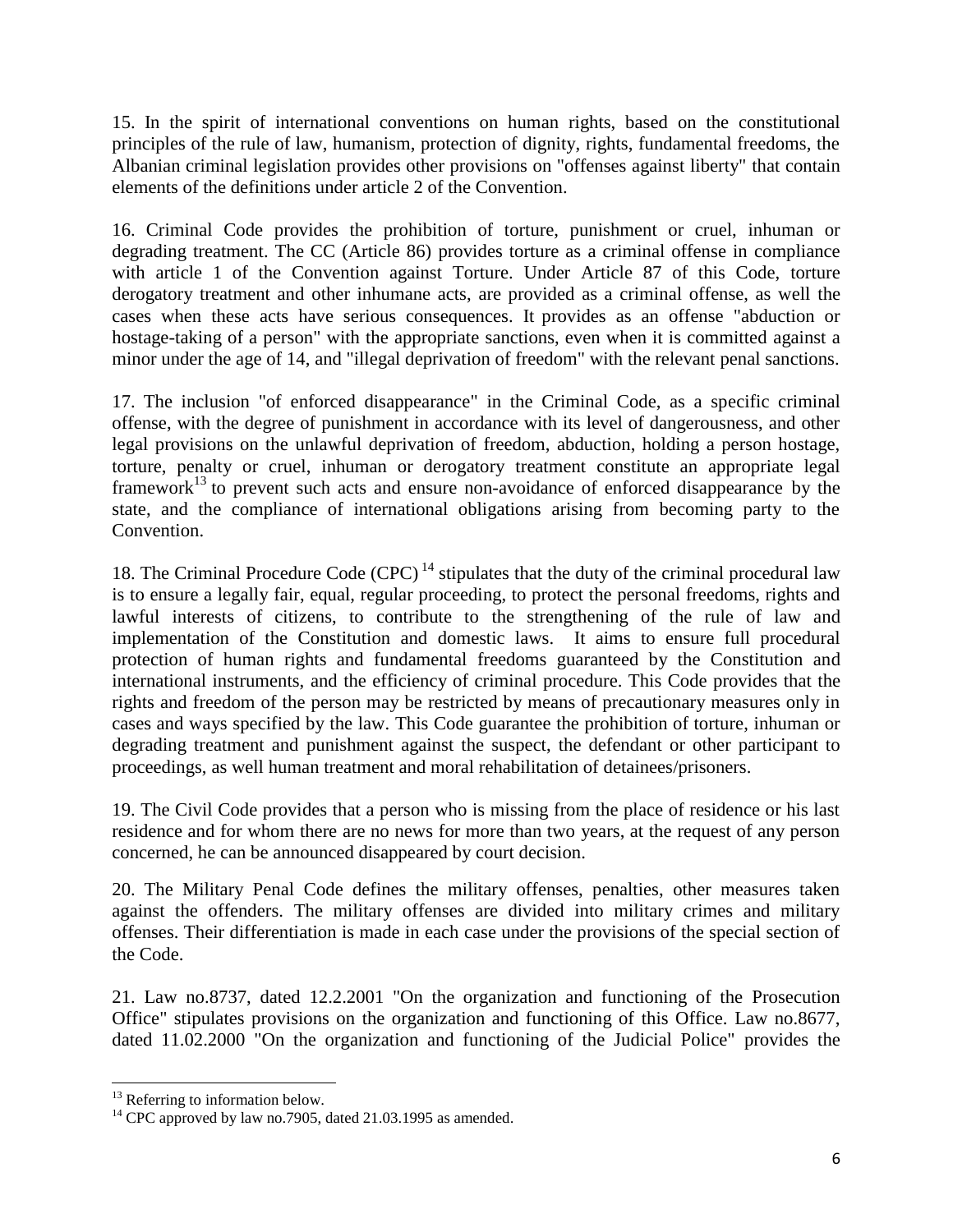functioning of the Judicial Police and the concrete procedural actions during the criminal proceedings.

22. The "Police Ethics Code" contains the principles and norms during the performance of tasks assigned by law, requiring equal application of the law for individuals, regardless of their political, religious convictions, race, social status and state, nationality, citizenship, economic conditions. It determines the prohibition of any act of torture or other act that damages their personality and dignity. Law No.108/2014 "On the State Police"<sup>15</sup> stipulates that the State Police has the mission to maintain the public order, security, guaranteeing the rule of law, in accordance with the Constitution and international acts, while respecting human rights and freedoms.

23. Albanian legislation on the prison system, on the execution of court judgments, and treatment of prisoners, detainees provides for legal and sublegal measures to guarantee their rights, in order to prevent any form of torture, inhuman, derogatory treatment. The scope of the law "On the execution of criminal judgments" is to enforce the criminal judgments and other legal commandments, the way of serving the sentences except the sentences with imprisonment regulated by a special law. The execution of judgments containing sentences, limits only those rights, to the extent and time, as established by the criminal decision, respecting all rights legally acknowledged, unless otherwise specified in this law.

24. Law "On the rights and treatment of pre-detainees and detainees"<sup>16</sup> aiming the protection of their rights, in accordance with international standards. By amendments adopted in 2008 on the Law "On the rights and treatment of prisoners" the term isolation of pre-detainees and detainees (detained persons) was removed. They are treated without discrimination based on sex, race, ethnicity, language, religion, political, religious, philosophical belief, sexual orientation, gender identity, economic, educational, social condition, parental affiliation, age, family situation, marital status, health condition, disability, nationality, affiliation to a particular group, as well any other ground which constitute discrimination. Law "On Prison Police"<sup>17</sup> determines that the Prison Police guarantees order, security in the Institutions for the Execution of Criminal Judgments, in accordance with the law, respecting the rights and freedoms of pre-detainees and detainees.

25. Law no.244/2012 "On Mental Health" aims to protect and promote mental health, , guaranteeing the rights, improving the quality of life for people with mental health disorders. The law provides for equal treatment without discrimination of these persons, respecting their physical integrity, human dignity, protection from discrimination, prohibition of torture, punishment or cruel, inhuman or derogatory treatment. The exercise of the rights of persons with mental health disorders may be limited only in cases provided by law. These restrictions are in proportion to the dictated health situation, and can not affect the essence of the freedoms and rights.

26. Law no.108/2013 "On Foreigners" regulates the regime of entry, residence, employment, exit

 $\overline{\phantom{a}}$  $15$  Law No.108/2014 abolished the previous law no. 9749, dated 04.06.2007, "On the State Police".

<sup>16</sup> Law no.8328 dated 16.4.1998, amended by Law no.9888 dated 10.03.2008 and the Law No.40/2014.

<sup>17</sup> Law no. 8321, dated 2.04.1998 "On Prison Police" (amended by Law no. 8757, dated 26.03.2001, Law no.9375 dated 21.04.2005, and Law no.36/2014).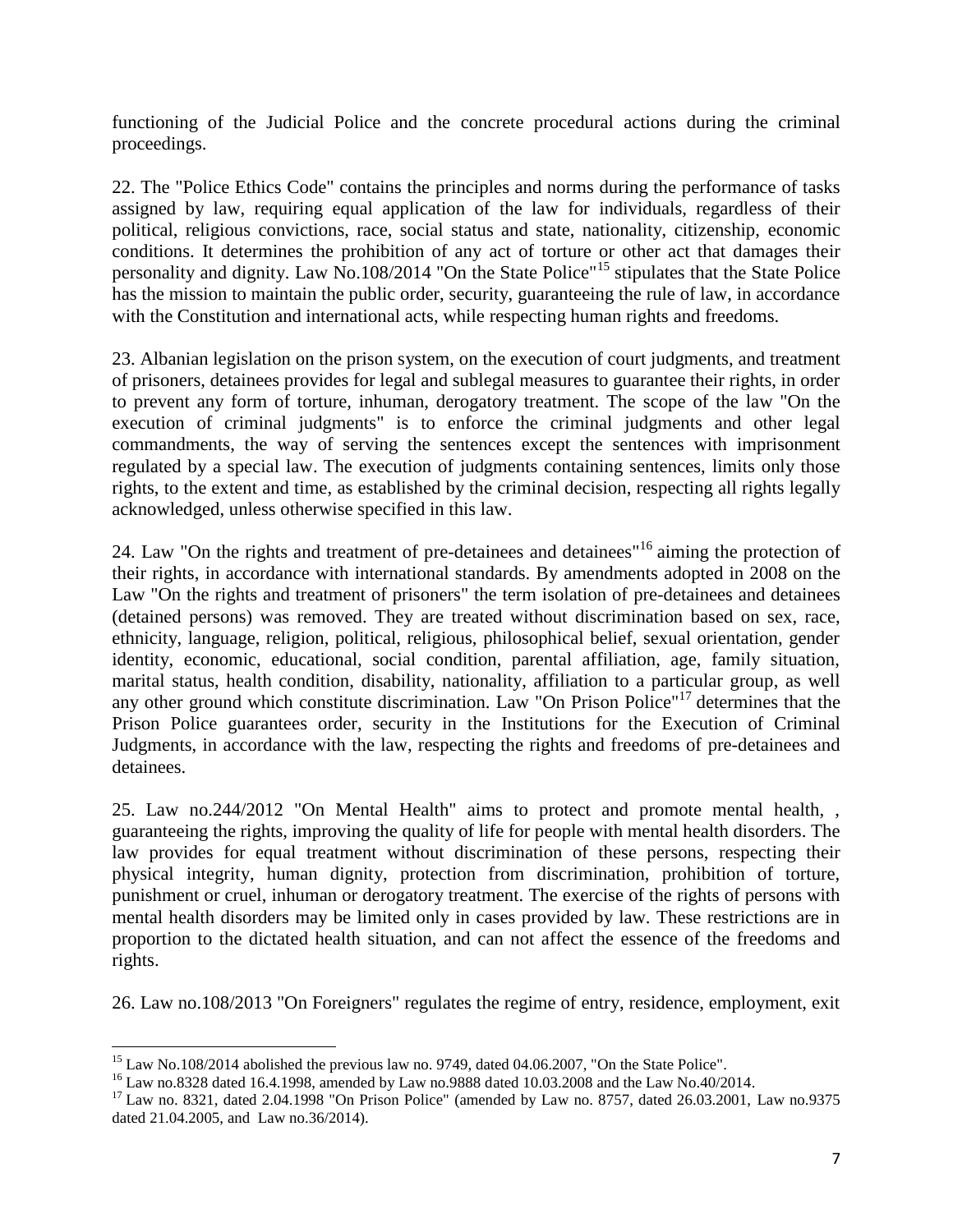of foreigners to/from Republic of Albania. The law provides for the issuance of the removal order of a foreigner, when having served a sentence given by the Albanian courts for an intentional crime, for which the Criminal Code provides for a minimum sentence of not less than 2 years in prison. Law No.121/2014 "On Asylum in RA" defines the conditions, procedures for granting/withdrawing asylum, subsidiary protection, temporary protection to asylum seekers, refugees, persons under temporary, subsidiary protection. The law sets out the principles, the basic conditions for guaranteeing the right of foreign persons, those without citizenship to seek international protection. This law provides the principle of "non-refoulement", including the case when a state has a credible reason that the asylum seeker could be at risk of enforced disappearance.

## **2. International instruments on enforced disappearances.**

27. Republic of Albania is a party to international conventions on human rights in the framework of UN, and of a number of other international instruments proving its commitment to fulfill its international obligations on human rights. International instruments, in which RA is a party, that address particular provisions, which provide directly or indirectly for the prevention of enforced disappearances, are as following:

- European Convention for the Protection of Human Rights and Fundamental Freedoms (ratified by law no.8137, dated 31.07.1996) specifically the provisions (the right of life, prohibition of torture, the right to liberty and security); Its additional protocols (protocols 1, 2, 3,4, 5, 6, 7, 8, 11, 12, 13, 14). In connection with the death penalty,was adopted the law no.9639 dated 09.11.2006 "On ratification of Protocol No. 13 to the European Convention for the Protection of Human Rights and Fundamental Freedoms on the abolition of the death penalty in all circumstances".
- International Covenant on Civil and Political Rights.
	- o The Optional Protocol to the International Covenant on Civil and Political Rights (ratified by Law no. 9725/ 7.05.2007)/
	- o Second Additional Protocol to the International Covenant on Civil and Political Rights on the abolition of the death penalty (ratified by Law no. 9726, 05.07.2007).
- Convention against Torture and other Cruel, Inhuman or Degrading Treatment or Punishment (adhered to by Law no. 7727/30.06.1993).).
	- o Optional Protocol to the Convention against Torture OPCAT "(ratified by Law no. 9094, dated 03.07.2003), for the establishment of the National Mechanism for Prevention of Torture.
- European Convention for the Prevention of Torture and Inhuman Degrading Treatment or Punishment (ratified by law no.8135/ 31.7.1996).
- The Rome Statute of International Criminal Court (ratified by law no.8984/23.12.2002).
- European Convention on Extradition (ratified by law no.8322/ 04.02.1998) and its two Additional Protocols.
- Council of Europe Convention "On the Transfer of Proceedings in Criminal Matters" (ratified by Law no. 8497/ 10.06.1999).
- Council of Europe Convention "On mutual legal assistance in criminal matters" (ratified by law no.8498/ 06.10.1999).
- The Geneva Convention of 1949 and its Additional Protocols.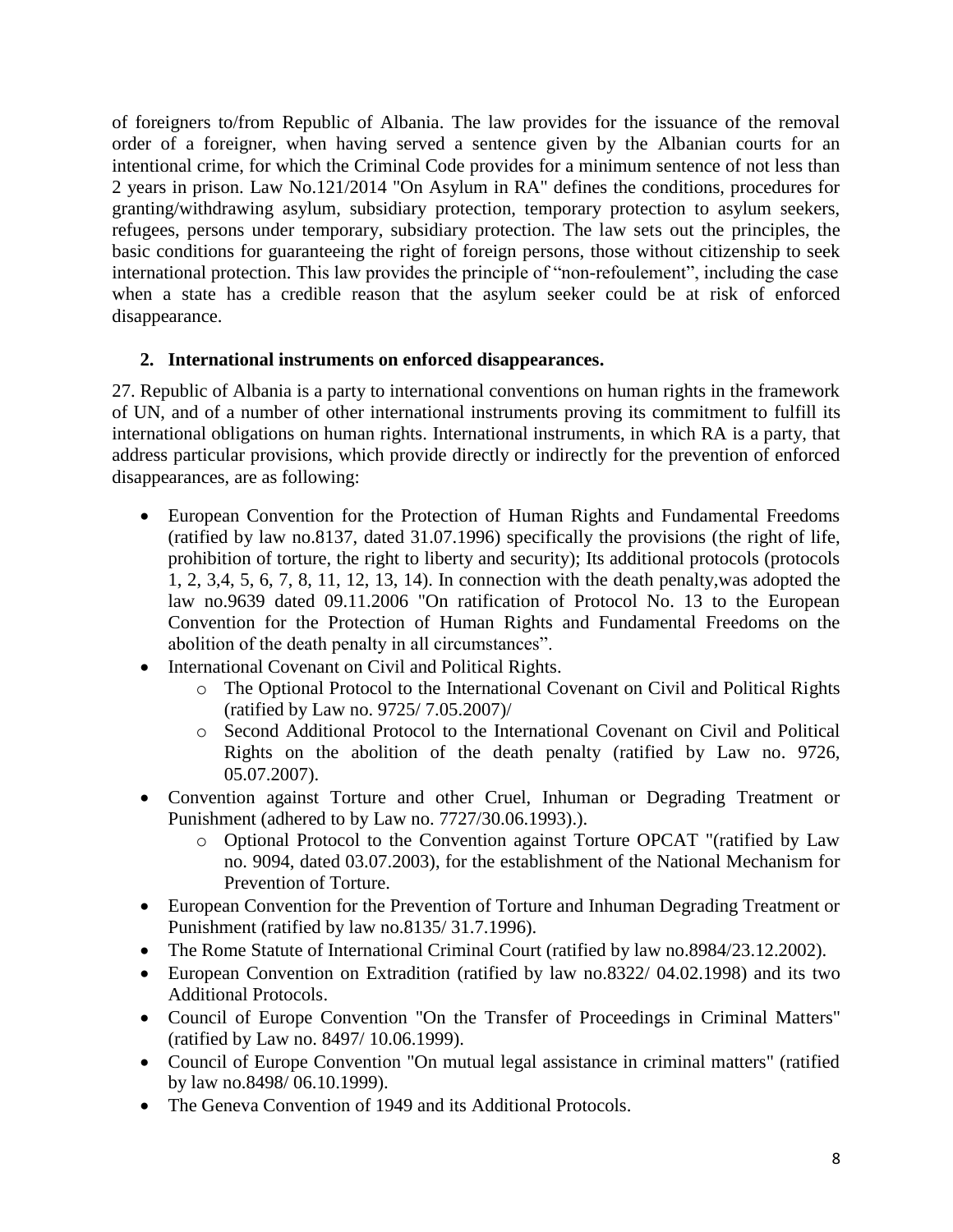Albanian authorities have an effective cooperation with the European Committee for the Prevention of Torture (CPT). CPT has conducted, 11 monitoring visits in Albania<sup>18</sup>.

### **3. Status of the Convention in domestic legislation.**

28. In Albania, the international law enjoys a privileged position in relation to domestic one and it is in this sense that the Convention prevails over domestic law. The Constitution determines the obligation of the Albanian state to implement the international law. According to Article 122 of the Constitution, any international agreement ratified by the Parliament becomes part of the domestic law after its publication in the Official Journal. Article 122 of the Constitution provides that the international law applies directly, except when it is not self-executable and its application requires the promulgation of a law. International agreements ratified by the Parliament have priority over national laws that do not comply with it. Likewise, the norms issued by the international organizations prevail in case of conflict, over the domestic laws when the agreement is ratified by the Republic of Albania.

29. Based on general rules and principles on implementation of legal norms, it can be concluded that the subjects (individuals) may apply and require the application of only those articles of the Convention, the implementation of which is guaranteed by the current legislation and for which there is no need to establish internal mechanisms. Taking into account the obligations deriving from this Convention, in cases where a specific article of the Convention requires the adoption of internal legal provisions or establishment of internal mechanisms for its implementation, we underline the provision of "enforced disappearance" as a criminal offense. Based on Article 122 of the Constitution, we consider that this Convention is part of domestic legislation, but on the other side, all provision of Convention are not self-executable. In accordance of Article 122, we underline that is necessary to identify the provisions of the Convention, that can be implemented by the domestic legislation, as well as those that can be implemented in practice by adopting concrete measures. From an overview of actual domestic legislation, it can be concluded that some provisions of the Convention are applied directly or indirectly in the domestic legislation.

#### **4. Institutional framework (judicial authorities, institutions, national mechanisms) on the protection, promotion of human rights.**

30. Albanian Constitution sanctions the principle of separation, balance of powers (legislative, executive, judicial). The judicial power is exercised by the Supreme Court, courts of appeal and courts of first instance, established by law. The Constitutional Court guarantees respect for the Constitution and makes its final interpretation. It is also an important institution in the protection of human rights, for it makes the final adjudication of the individual complaints regarding the violation of the constitutional rights to a fair legal process, after all legal remedies for their protection have been exhausted.

31. Related the protection of human rights and implementation of domestic legislation, a comprehensive legal framework on judicial system has been adopted. Competent Courts are:

 $\overline{a}$ 

<sup>&</sup>lt;sup>18</sup> Information regarding the CPT monitoring visits: http://www.cpt.coe.int/en/states/alb.htm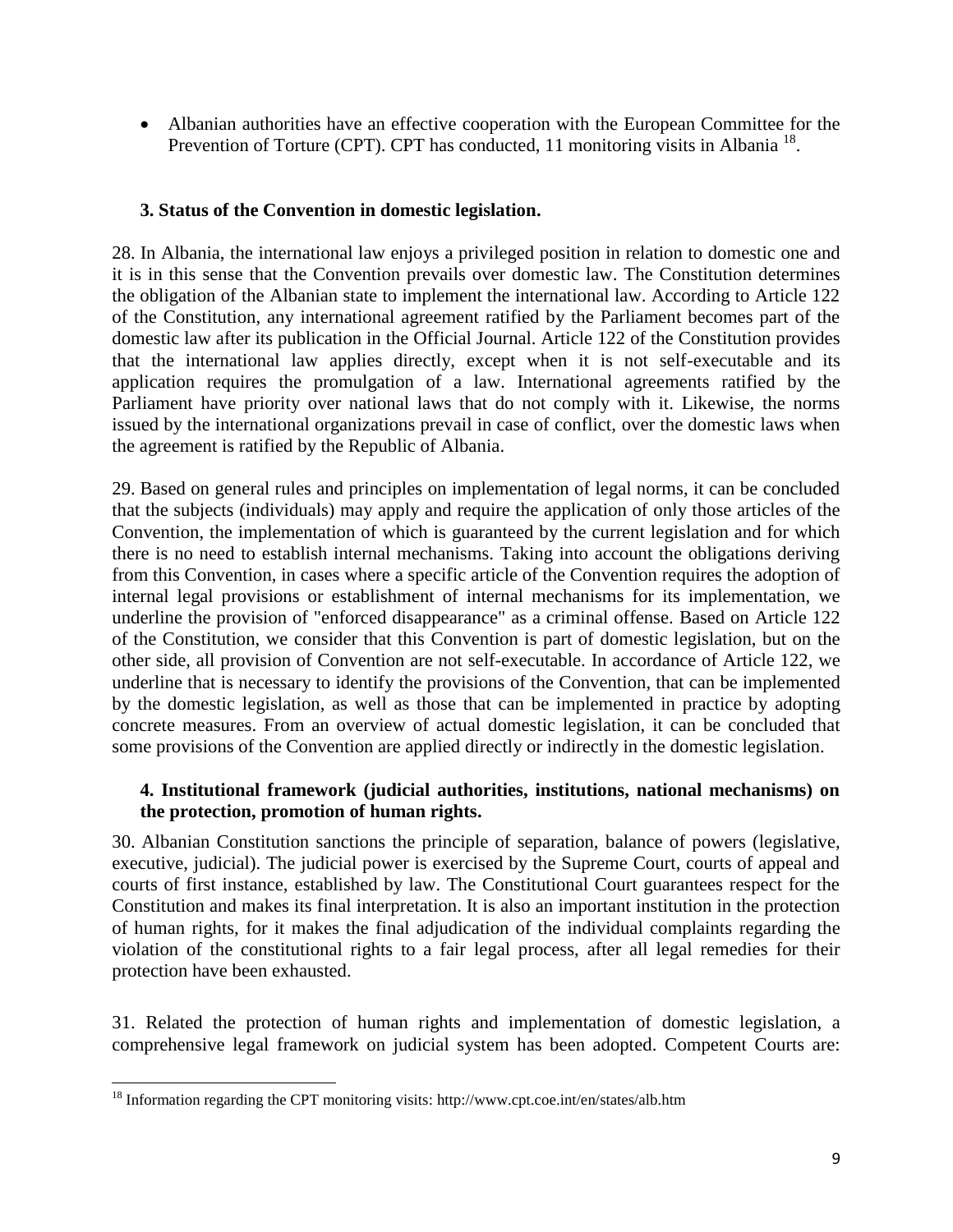District Courts; Courts of Appeals; the Supreme Court; the Constitutional Court; the Court of First Instance for Serious Crimes; the Court Martial; the Administrative Court. The judicial authorities, who according to their jurisdiction also address issues related to the content of the Convention, are: the Constitutional Court, the Supreme Court, the district courts, including the Court of First Instance for Serious Crimes. The Court of First Instance for Serious Crimes considers and judges the offenses under its criminal law, including the offense of enforced disappearance.

32. The Criminal Procedure Code provides that the Court is the body that guarantees justice. Regarding the "criminal courts" it is stipulated that criminal justice is established by: the criminal courts of first instance; the Courts of Appeal; the Supreme Court. The Court of First Instance for Serious Crimes conducts its activity from 2004 having as objective the fight against serious and organized crime, as well as the qualitative and effective adjudication of these offenses. This Court exercises its territorial jurisdiction throughout the Albanian territory, and judges the criminal offenses under Criminal Code, including cases that are under the jurisdiction of the Court Martial. The Military Court is competent to judge the soldiers, prisoners of war and other persons for the offenses under Military Criminal Code, under other legal provisions, except the cases judged by the Court of Serious Crimes and the Supreme Court.

33. According to the Constitution, the Prosecution Office exercises the criminal investigation and represents the accusation in court on behalf of the state. Law "On the Organization and Functioning of the Prosecution"<sup>19</sup> provided that: the prosecution exercises the criminal proceedings and represents the accusation in court on behalf of the state, adopts measures and oversees the enforcement of criminal judgments, as well as performs other duties prescribed by law. The prosecutors perform their duties in accordance with the Constitution, the laws, their powers, observing the principles of a fair, legally equitable proceeding, the protection of human rights, freedoms. The Prosecution Office is a centralized structure directed by General prosecutor, and other structures are: the Council of the Prosecution, and judiciary prosecutor's offices.

34. The mission of the State Police is to maintain order, public security, ensuring the rule of law in accordance with the Constitution, the international treaties, while respecting the human rights, freedoms. The fulfillment of the mission of the State Police is related to the respect for human rights and freedoms, in particular for the persons deprived of their liberty, the accompanied, arrested, detained in police facilities. In its activity, the state police is guided by the law and respect for human rights, fundamental freedoms. The duties of the State Police are: a)the life protection, safety and personal property of persons; b)the maintenance of public order and safety; c)prevention, detection, investigation, of criminal acts, and perpetrators, in accordance with the criminal law, criminal procedural law; d)undertaking awareness and information campaigns, to prevent the criminal offenses, misdemeanors, and increasing partnership with the public; e)exercising duties in compliance with domestic legislation.

35. The Ombudsman is a constitutional, independent institution exercising its activity in defense of the rights, freedoms, legitimate interests of individuals, who could be affected by the illegal, irregular actions/inactions of the public administration bodies, and from third parties acting on its

 $\overline{\phantom{a}}$ <sup>19</sup> Law no. 8737/12.02.2001, amended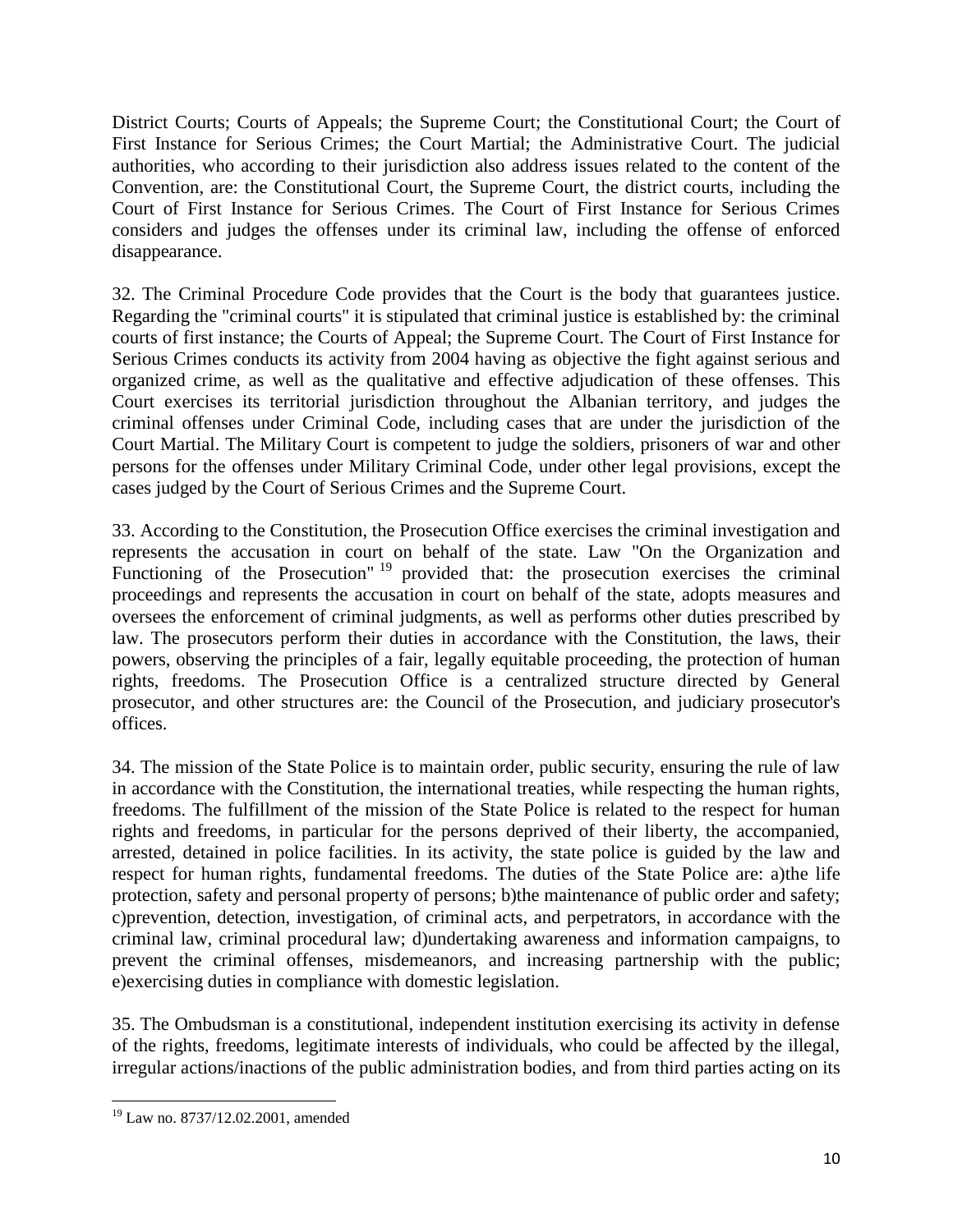behalf. In the framework of the Convention against Torture and its Optional Protocol, this institution exercises the powers of the National Mechanism for Prevention of Torture, Cruel, Inhuman or Degrading Treatment or Punishment "(NMPT)<sup>20</sup>. The law "On the rights and treatment of pre- detainees and detainees" stipulates that NMPT, monitors implementation of legislation on human rights, and is functioning within the structure of Ombudsman's Office. NPMT submits recommendations to the relevant authorities in order to improve the conditions and treatment of detainees. Amendments on the law "On the Ombudsman" (law No.155 / 2014) provided the establishment of the NMPT as a separate Section at the Ombudsman's Office. The NMPT exercises its functions in accordance with the Constitution, the international treaties ratified, and domestic legislation.

36. The Commissioner for Protection against Discrimination (CPD), is an independent institution established by the law no.10221, dated 04.02.2010 "On protection from discrimination". This law provides the right of every person to: a)equality before the law, and equal protection by the law; b)equality of chances, opportunities to exercise and enjoy the rights and freedoms, participation in public life; c)effective protection from discrimination, and from any form of conduct that encourages discrimination $21$ .

## **5. Other relevant informations.**

l

37. From the entry into force of the Convention, on the territory of the Republic of Albania are not investigated or prosecuted any case of enforced disappearance.

38. Elements of enforced disappearance can be identified during the communist regime and according to official data are resulting 5157 persons as former convicted for political reasons, executed without a court decision, during the period from 30.11.1944 until 1.10.1991. Law "On the compensation of former political convicted of the communist regime"<sup>22</sup>, and several bylaws for its implementation provide the compensation of former political for the following categories : convicted with prison; capital punishment by court decision; extrajudicial killings; insulation at investigating offices; hospitalization to a medical institution; exile. Pursuant to this law is adopted the decision of the Council of Ministers (DCM)  $^{23}$  "For the determination of the administrative review procedures related the claims, and financial compensation for the families of the victims unjustly executed without trial, for political reasons, from 30.11.1944 until 1.10.1991" 24 .

39. In the Ministry of Justice, Ministry of Social Welfare and Youth, Ministry of Finance are established the appropriate structures dealing with administrative proceedings for financial compensation of former political persecuted.

 $^{20}$  By law no. 9888, dated 10.03.2008 are adopted provisions in the law no.8328, dated 16.4.1998 "On the rights and treatment of persons sentenced to imprisonment", determining the NMPT competencies and functions. Information on the NMPT is provided below.

 $21$  Detailed information about national institutions and mechanisms on the protection and promotion of human rights is provided in the Common Core Document of Albania, (paragraphs 87-104).

 $\frac{22}{22}$  Law no.9831, dated 12.11.2007, amended by the law nr.10.111, dated 2.04.2009 and law 94/2014.

<sup>23</sup> DCM no.933, dated 17.11.2010, amended by DCM no.356, dated 24.04.2014.

<sup>&</sup>lt;sup>24</sup> Information on financial compensation of former political convicted and the families of person convicted and executed without a court decision is presented on article 24 as following.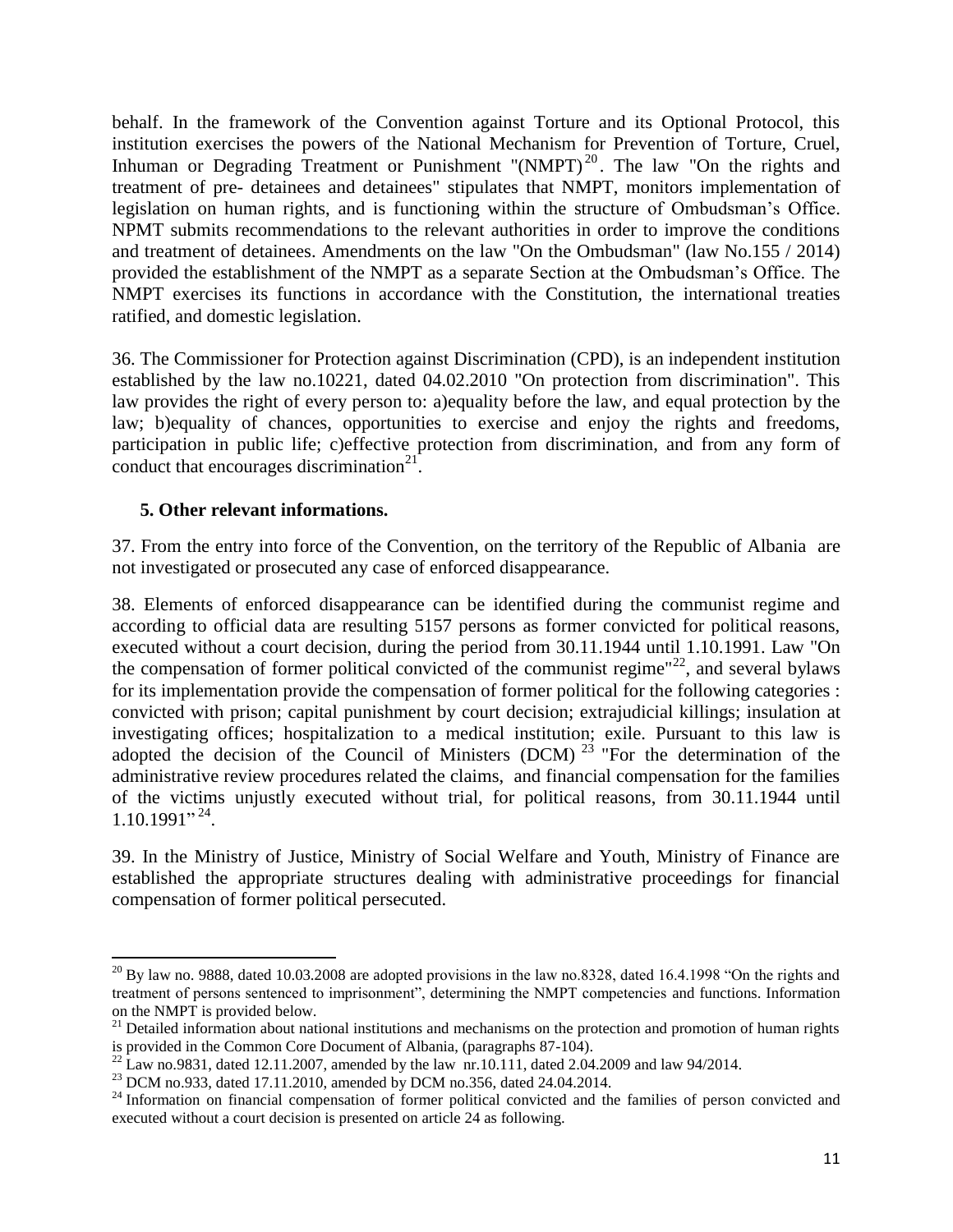40. Institute for Integration of Former Politically Persecuted, compiles and conducts programs of integration policies for former politically persecuted of the communist regime. Institute for Studies of Communism Crimes and its Consequences, an independent institution is functionninf with the aim to study and to identify political persecution by the communist dictatorship in Albania, during the period 1944-1991. Its mission is information and raising awareness of the public related violation of human rights in Albania during the communist regime. Through studies and publications, this institution aims to reveal the truth, circumstances and history, as part of the moral rehabilitation to these victims.

41. The Albanian government will take an important step for creating the Disappeared Persons Section within Institute of Integration Former Politically Persecuted, aiming finding the disappeared persons during the period of comunism. This section will have the following objectives: 1)collection of evidence from survivors of the communist dictatorship related executions with or without trial; died persons in prisons; killed persons at investigatory offices or psychiatric hospitals; taken by police forcibly from their homes, and then disappeared without a trace or killrd without warning; executed persons in border who attempted to escape, during the period 1945-1991 and then buried in collective graves or unknown location; 2)a database on disappeared persons including data as name and surname, sex, country, date of birth, place and date, and where is not possible the supposed year and circumstances of disappearance; 3)to collect information, to find and monitor the return process and exhumation of disappeared persons, in close cooperation with central and local institutions

42. After the fall of comunism in 1991, it may mentioned the case of Remzi Hoxha, who is under review of the Working Group on Enforced or Involuntary Dissapearances (WGEID). Following the periodical requests of WGEID, Albanian authorities are submitting informations on this case. Related this case, the Court of First Instance for Serious Crimes and Court of Appeals for Serious Crimes as well, have completed the review of this case related to Remzi Hoxha as affected party. Related Court Decisions the defendant was find guilty for commiting the offence of "torture with serious consequences" which brought about the death of Remzi Hoxha. The file of this case, is currently in the study phase at the High Court of Albania.

43. Albanian authorities underline that following the adoption of the Dick Marty Report<sup>25</sup>, in his capacity of rapporteur of the Parliamentary Assembly of the Council of Europe, they have given full and unhindered co-operation to the EULEX investigators of these alleged crimes on Albanian territory. Considering it of utmost importance that the allegations raised in this report are investigated fully and in a transparent manner, the Albanian Parliament adopted the law "On jurisdictional relations in criminal matters with the EULEX special investigation unit" in May 2012. Based on this law, EULEX prosecutors are allowed to investigate within Albanian territory on the alleged implications of Albania in the illicit trafficking in human organs on Albanian territory, having full support of all competent institutions. With regard to the independent and separate investigation by the Albanian authorities, as is requested by the Assembly, Albanian authorities stated that their investigations have until now not confirmed Mr.Marty's findings.

 $\overline{\phantom{a}}$ <sup>25</sup> Adopted by the Resolution 1782, on 25 January 2011 of Parliamentary Assembly of the Council of Europe.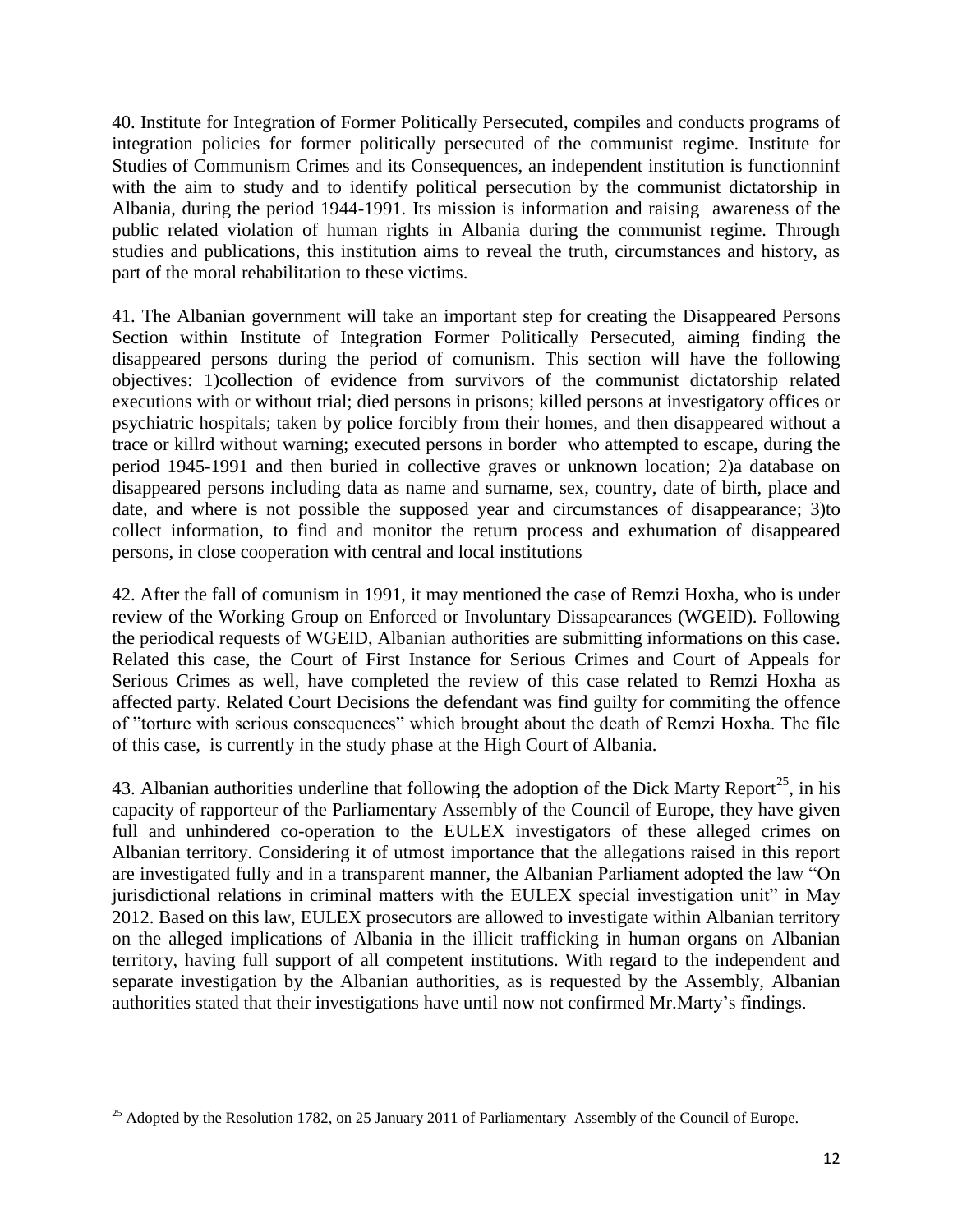# **I. INFORMATION ON THE IMPLEMENTATION OF ARTICLES OF THE CONVENTION.**

#### **Article 1. Absolute prohibition of enforced disappearances.**

44. Albanian Constitution does not contain any provision authorizing, permitting the enforced disappearance. Based on article 1 of the Convention, which stipulates the obligation of States Parties to provide the absolute prohibition of enforced disappearances under domestic legislation, we inform that the Criminal Code provides a specific provision defining enforced disappearance as a criminal offense punishable with relevant penal sanctions based on its riskiness. Considering that enforced disappearance can not be justified in any case, this Code provides concrete cases on the superior's criminal responsibility related the commission of such offense.

45. According to second paragraph of this article, Constitution provides that: 1)Limitations of the rights and freedoms provided for in this Constitution may be established only by law, in the public interest or for the protection of the rights of others. A limitation shall be in proportion to the situation that has dictated it. 2)These limitations may not infringe the essence of the rights and freedoms and in no case may exceed the limitations provided for in the European Convention on Human Rights. It expressly defines the prohibition of torture, inhuman and degrading treatment and the prohibition of forced labor, except in cases of execution of a judicial decision, the performance of military service, a service that results from a state of war, from a state of emergency or from a natural disaster that threatens human life or health. The extraordinary measures that can be imposed because of a state of war, state of emergency or a state of natural disaster last for as long as these conditions continue. The principles of operation of public organs, and the extent of the restriction of human rights and freedoms during the existence of the situations that require extraordinary measures, are defined by law. The law shall define the principles, areas, and manner of compensation for losses caused as a result of the restriction of human rights and freedoms during the period in which extraordinary measures are imposed. Actions taken as a result of extraordinary measures shall be in proportion to the level of risk and shall aim at re-establishing conditions for the normal operation of the state as soon as possible. Likewise, provisions are set forth on the non-limitation of basic freedoms, liberties, political rights, economic and social rights during the state of war, a state of emergency<sup>26</sup>.

46. In addition of enforced disappearance as a criminal offense and its qualification as a crime against humanity, the Criminal Code provides as following: "Acts committed by persons in time of war such as murder, maltreatment or expulsion for slave labor, as well as any other inhuman exploitation to the detriment of civilian population or in occupied territory, the killing or maltreatment of war prisoners, the killing of hostages, destruction of private or public property, destruction of towns, communes or villages, which are not ordained from military necessity, are sentenced with no less than fifteen years of imprisonment, or life imprisonment".

47. In Albania there is no law on the state of war or internal political destabilization, aiming the regulation or justification of the violation of the rights of persons arrested or detained, therefore to justify or authorize enforced disappearance, arrest, detention, abduction or any other form of

 $\overline{\phantom{a}}$ 

<sup>&</sup>lt;sup>26</sup> Fundamental rights and freedoms provided by providions of Albanian Constitution cannot be limited, namely Articles 15,18,19,20,21,24,35,29,30,31,32, 34,39/1,41, 42,43,48,54,55.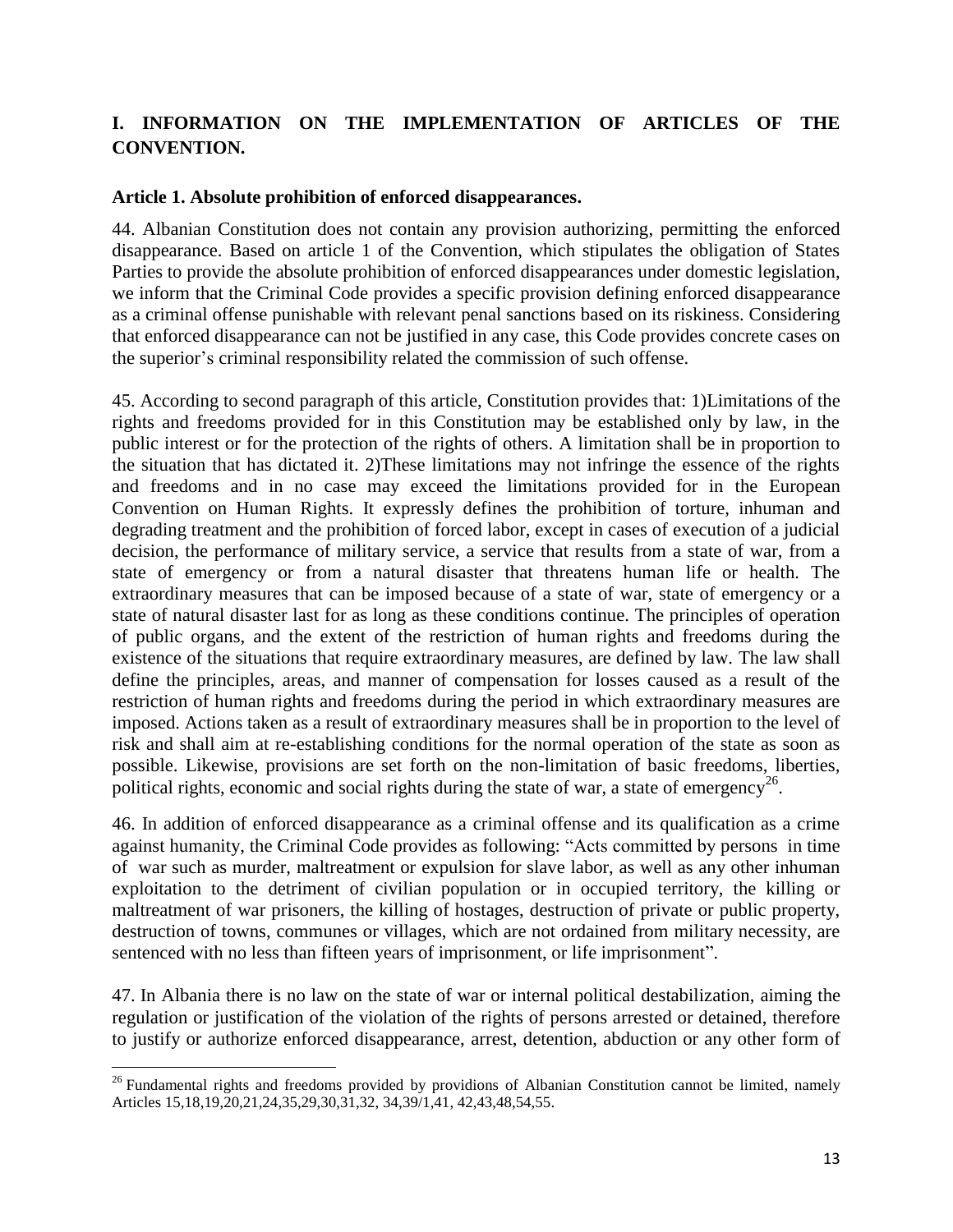deprivation of liberty, torture, inhumane and degrading treatments. In these cases the same provisions prescribed by the legislation in force will apply. The law "On the State Police", stipulates that "the status of the State Police does not change even in a state of war, emergency or natural disasters." The law provides for measures to maintain public order and safety. The Law defines specific actions to be carried out by the police officers pursuant to the responsibilities set out in the law.

48. On death penalty is adopted the law no.9639, dated 09.11.2006 "For ratification of Protocol 13 to the European Convention on Human Rights and Fundamental Freedoms on the Abolition of the Death Penalty in All Circumstances. By law 9722, dated 30.04.2007, "On some amendments to the Law no. 8003, dated 28.09.1995 "The Military Criminal Code", death penalty, which has been envisaged as a measure of punishment in cases of committing serious crimes in wartime by the military entities defined in this Code was abolished.

## **Article 2 – Definition of enforced disappearance.**

49. Pursuant to Article 109/c of Criminal Code, the provision of "enforce d disappearance" comprises the constituent elements of the definition of enforced disappearance Namely "enforced disappearance" as a criminal offence implies or is conducted: through arrest, detention, abduction or any other form of deprivation of liberty of the person; carried out by public officials (agent of the state) or by persons acting with the authorization, support or acquiescence of the state; followed by a refusal to acknowledge the deprivation of liberty or by concealment of the fate or the whereabouts of the disappeared person; denying to this person the necessary assistance and its protection of the law.

50. Definition of enforced disappearance is formulated in accordance with the definition provided by Article 2 of Convention. The definition of enforced disappearance provided by Albanian Criminal Code, ascertains the following elements:

- 1. There is an arrest, detention, abduction or any other form of deprivation of liberty of the person;
- 2. That conduct is carried out by public officials/agents of the State or by persons acting with the authorization, support or acquiescence of the state);
- 3. The conduct is followed either by the refusal to acknowledge the deprivation of liberty or by concealment of the fate of the disappeared person;
- 4. The final or objective result of this conduct is that the disappeared person is placed outside the protection of the  $law^{27}$ . Referring to this constituent element of definition of enforced disappearance, we clarify that the provision on enforced disappearance foresees specifically this element, as a result of the three other constituent elements of enforced disappearance, as defined above.

51. According to the definition of enforced disappearance contained in Criminal Code, we underline that the denial of aid/assistance and placement of the disappeared person outside the

 $\overline{a}$  $27$  Article 109 of Criminal Code provides specifically "by denying him the necessary assistance and protection of the law".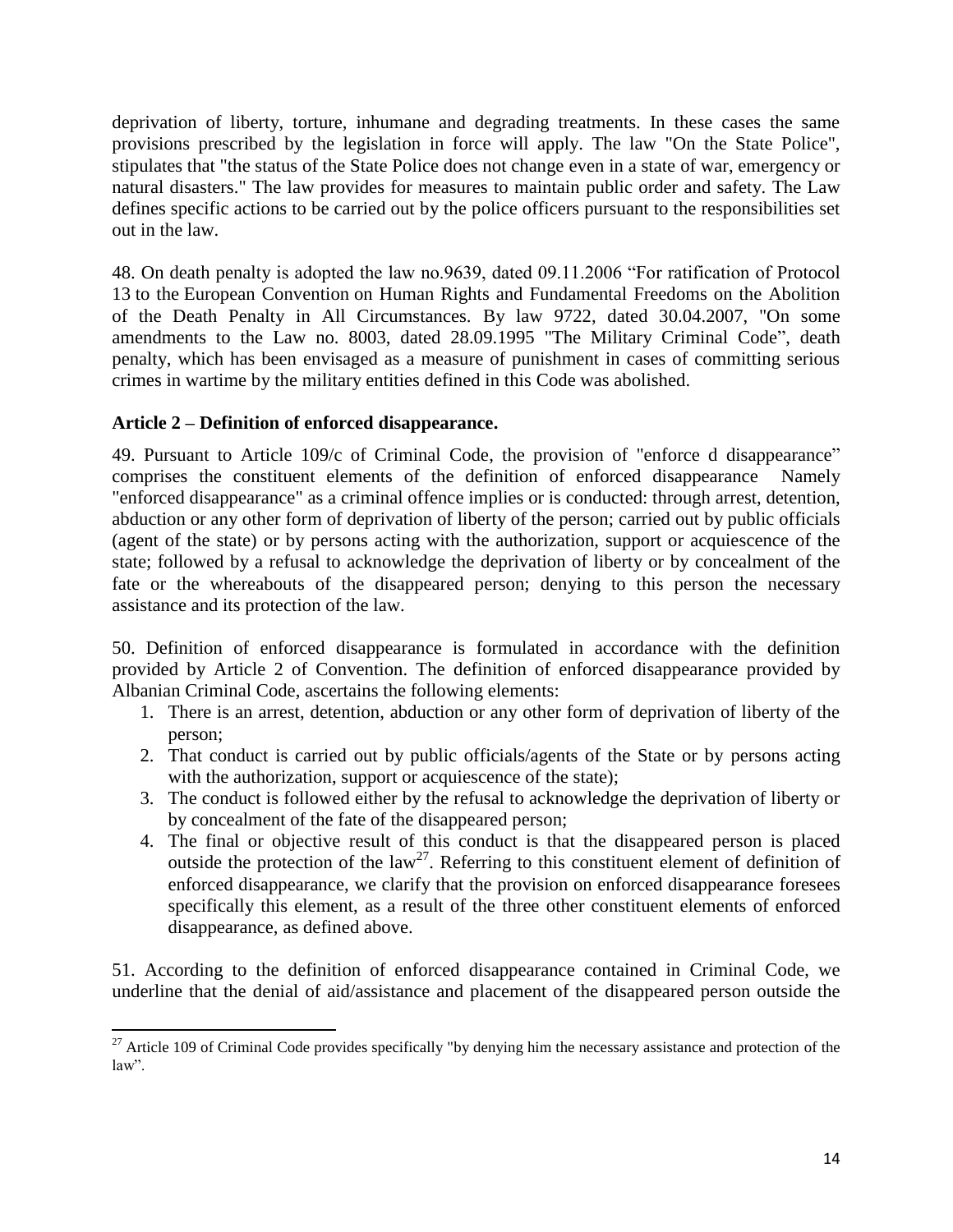protection of the law, is a objective result or consequence of three other constituent elements of enforced disappearance and is not a conditional element of this offense.

52. We underline that enforced disappearance is provided/qualified by Criminal Code as a particular offence against the person, and as a "crime against humanity" when is conducted against a group of civilian population for certain grounds/motives. Article 74 of this Code provides as following: "killings, enforced disappearance, massacres, slavery, internal exile and deportation, as well as any act of torture or other inhuman treatment committed under a concrete plan premeditated or systematically against a group of civilians, for political, ideological, racial, ethnic and religious grounds is punished no less than 15 years or life imprisonment. This provision is in accordance with Rome Statute on the International Criminal Court, meanwhile after the ratification of this Convention was undertaken the legislative initiative to include within the category of "crimes against humanity" as well "enforced disappearances"<sup>28</sup>. Related the definition and provision of enforced disappearance as a criminal offence by Albanian Criminal Code are taken into considerations the obligations contained in Articles 2,3,5,6,7 of Convention.

#### **Article 3 Investigation**

 $\overline{\phantom{a}}$ 

53. According to this Article 3 of Convention, given that the acts of enforced disappearances committed by persons or groups of persons acting without the authorization, support or acquiescence of the State have elements of the definition of enforced disappearance, we clarify that the domestic penal legislation provides several offenses which have elements similar to enforced disappearance, but dont have the second element of this offense<sup>29</sup>. Specifically, Criminal Code provides similar offenses which contain elements of enforced disappearance as: kidnapping or holding a person hostage and illegal deprivation of liberty. These cases are considered under other relevant provisions of the Criminal Code.

54. Under Criminal Code is provided as following: 1.Kidnapping or holding a person hostage in order to gain wealth or any other benefit, aiming at preparing facilities for the commission of a crime, helping the concealment or removal of perpetrators and accomplices in the commission of a crime, imposing certain requirements or conditions for political purposes or any other purpose, shall be punished by imprisonment or fine<sup>30</sup>. 2. When this offense is committed against a minor under 14 years is punishable with imprisonment and fine<sup>31</sup>. 3. Kidnapping or holding hostage a person or a minor under the age of 14, preceded or accompanied by physical or psychological torture, when is committed more than once against several persons, shall be punished with imprisonment of not less than 20 years and when it caused the death with life imprisonment, and a fine of five million to 10 million lekë.

55. Related the offence of "Kidnapping or holding a person hostage in mitigating circumstances", is provided as following: "when the person kidnapped or held hostage is

 $2^8$  Enforced disappereance is provided in Criminal Code as a crime against humanity by the law no.144/2013.

<sup>&</sup>lt;sup>29</sup> That conduct is carried out by agent of the state or by persons or groups of persons acting with the authorization, support or asquiescence of the state.

 $30$  Penal sanction from ten to twenty years, and and fine from two million to five million lekë. According to exchange rate approximately 130 lekë=1 USD.

<sup>&</sup>lt;sup>31</sup> Penal sanction not less than 15 years and a fine of three million to seven million lekë.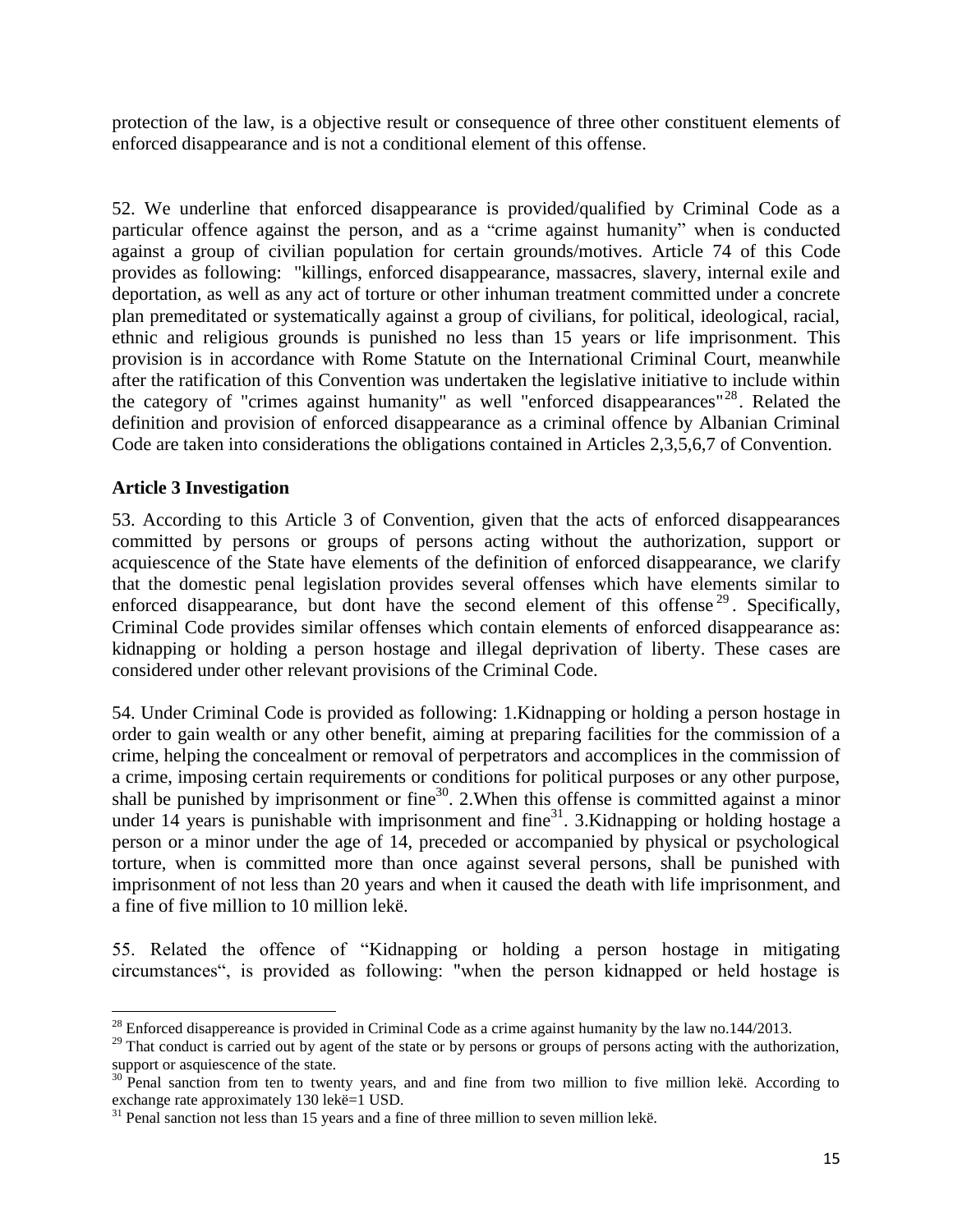voluntarily released before the end of the seven days of kidnapping or hostage, without achieving the purpose of the crime and when against this persons are not committed acts of torture or other damage to health, is punishable with imprisonment from three to five years. The unlawful deprivation of liberty of a person constitutes a criminal offense and is punishable by fine or imprisonment up to one year. When this offence is accompanied by serious ill-treatments, carried out in cooperation against several persons, or more than once, is punishable with imprisonment from three to seven years.

56. According to criminal prosecution, Criminal Code provides that for criminal offences committed by Albanian citizens within the territory of the RA, is applied the domestic criminal law. Criminal Procedure Code contains specific provisions (related investigation information about offenses; conditions to conduct the prosecution; the activity of the police, judicial police, the prosecutor's activity, etc.) for the investigation of the criminal offences provided by the Criminal Code. Under this Code, the organs in charge to conduct investigations are: the Prosecution and the Judicial Police that conduct, within certain powers, the necessary investigations related to the criminal prosecution. The investigations are directed by the prosecutor, who has at his disposal the judicial police. Related the preliminary investigations, according to the cases provided by law, the decision is taken by the court, based on the request of the prosecutor, the injured party and private parties.

## **Article 4- Definition of enforced disappearance as a crime.**

57. Pursuant to Article 4 of the Convention, enforced disappearance is provide in Albanian Criminal Code as a separate offense, in line or consistent with the definition of Article 2 of this Convention. Enforced disappearance is envisaged as a qualitatively distinct crime from other criminal offenses that may have elements associated with it, but they have a different nature from that. According to this Code, enforced disappearance is provided for as an offense distinct from other criminal offenses provided for that have similar elements with enforced disappearance, namely: the abduction of a person; abduction of children; arbitrary arrest; illegal deprivation of freedom; crimes against life (removal of life), or other criminal offences. Article 109/c of the Criminal Code contains all the elements of enforced disappereance<sup>32</sup> and we assess this provision is in line with the obligations stipulated in Articles 2 and 4 of the Convention.

# **Article 5 - Enforced disappearance as a crime against humanity.**

58. Pursuant to Article 5 of the Convention, which states that "widespread or systematic practice of enforced disappearance constitutes a crime against humanity, as defined in applicable international law and shall attract the consequences provided for by it", the Criminal Code provides for the "enforced disappearance "as a crime against humanity. Law no. 144/2013 has amended Article 74 of the Criminal Code "crimes against humanity", in which "enforced disappearance" carried out by a premeditated concrete plan or systematically against a group of civilian population is foreseen as "a crime against humanity" and not merely as a widespread or systematic practice of enforced disappearance. Specifically: "killings, enforced disappearance, exterminations, enslaving, internal exile and expulsion, as well as any kind of torture or other illtreatment and violence, which are committed according to a concrete premeditated plan, against

 $\overline{\phantom{a}}$  $32$  As explained in paragraph 50 above.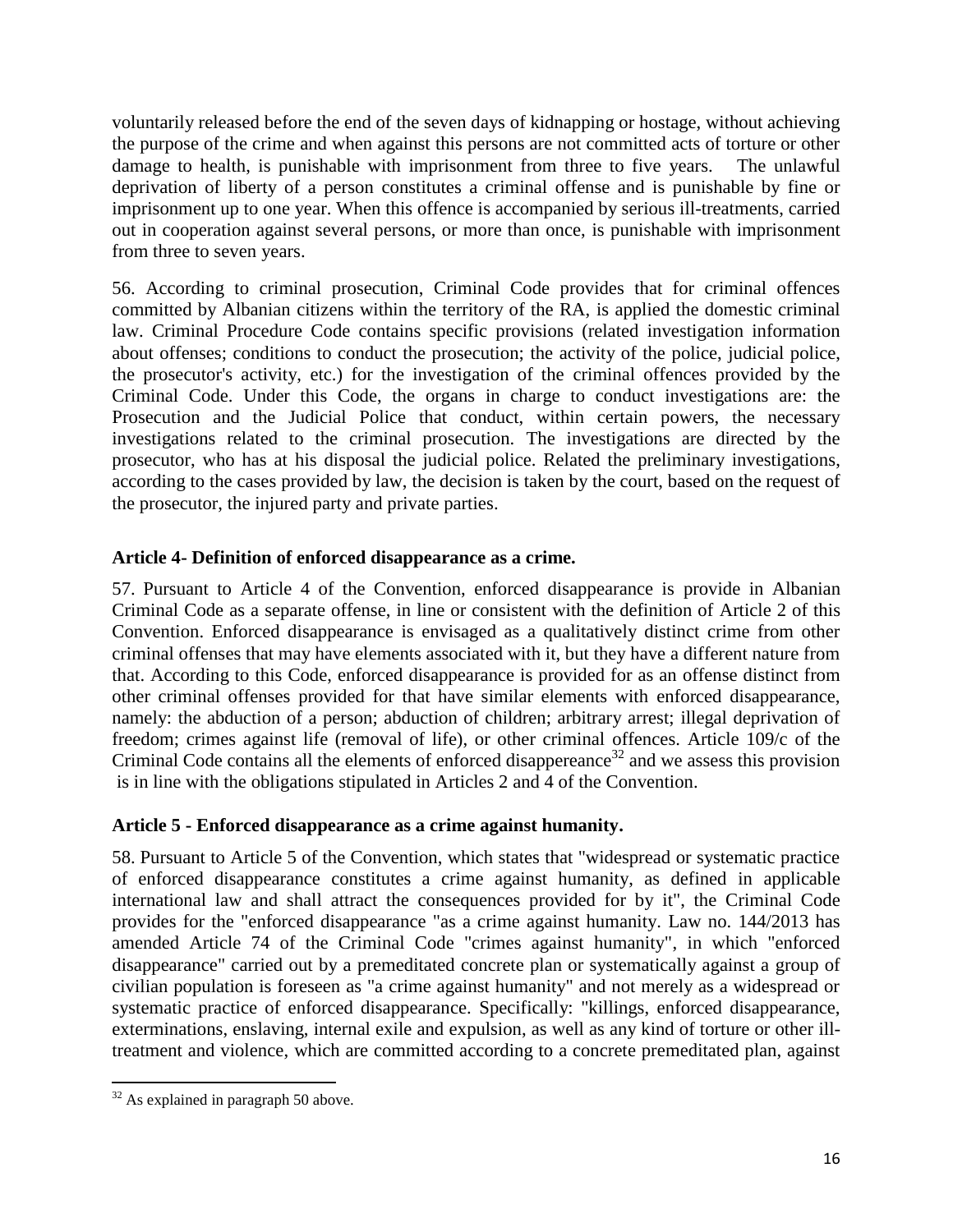a group of civilians for political, ideological, racial, ethnic and religious motives are sentenced with no less than 15 years or life imprisonment. Under Article 75 of this Code "acts committed by different persons in time of war such as murder, maltreatment or expulsion for slave labor, and any other inhuman exploitation to the detriment of civil population or in occupied territory, the killing or maltreatment of war prisoners, the killing of hostages, destruction of private or public property, destruction of towns, commons or villages, which are not ordained from military necessity, are sentenced with no less than fifteen years of imprisonment, or life imprisonment".

59. Offenses contained in the Articles 74 and 75 of Criminal Code are in accordance with Article 9 of Albanian Constitution, which stipulates that "no one can be accused or found guilty of a criminal offense, which is not considered as such by the law at the time where is committed, with the exception of cases, which at the time of their commission are constituted war crimes or crimes against humanity, under the international law." Criminal Code defines "the widespread and systematic practice of enforced disappearances as a crime against humanity", providing "enforced disappearance" as a crime against humanity, in compliance with applicable international law.

## **Article 6 - Criminal responsibility**

60. Regarding criminal responsibility in connection with enforced disappearance, including superior responsibility Criminal Code specifically provides: the Superior who i) knew that subordinates under his effective authority and control were committing or about to commit a crime of disappearance, or the Superior consciously data and information which clearly indicated such a fact; ii) exercised effective responsibility for and control over activities which were concerned with the crime of enforced disappearance; or iii) did not take all necessary and reasonable measures within his power to repress or punish the authorization, support and approval of the commission of an enforced disappearance or to submit the matter to the competent authorities for investigation and prosecution. Based on the foregoing, the domestic legislation defines the principles of criminal responsibility in accordance with applicable international law.

61. Criminal Code also contains provisions which provide for both misdemeanours and criminal offenses (with appropriate sanctions), namely " Committing acts or giving arbitrary orders, by an official acting in a state function or public service while exercising his duty, which affect the freedom of citizens, failing to take measures to stop an unlawful situation"(Articles 250, 251). According to Article 248 of this Code related "Abuse of office/misconduct" is provided that "commission of actions and inactions intentionally in violation of the law, which constitutes failure to comply with the duty of the officer in charge of a state function or public service, when these actions/inactions have brought about severe consequences for the legitimate interests of citizens or the state, are punishable with a fine or imprisonment up to seven years". Article 253 on "Violation of equality of citizens", provides that: "the commission of discrimination because of duty and its exercise by the employee in charge of a state function or public service, based on origin, sex, health status, religious, political, trade union activity or because of belonging to a particular ethnic group, nation, race or religion, which consists in creating unfair privileges or in refusing a right or benefit stemming from the law, is punishable by fine or imprisonment up to five years ".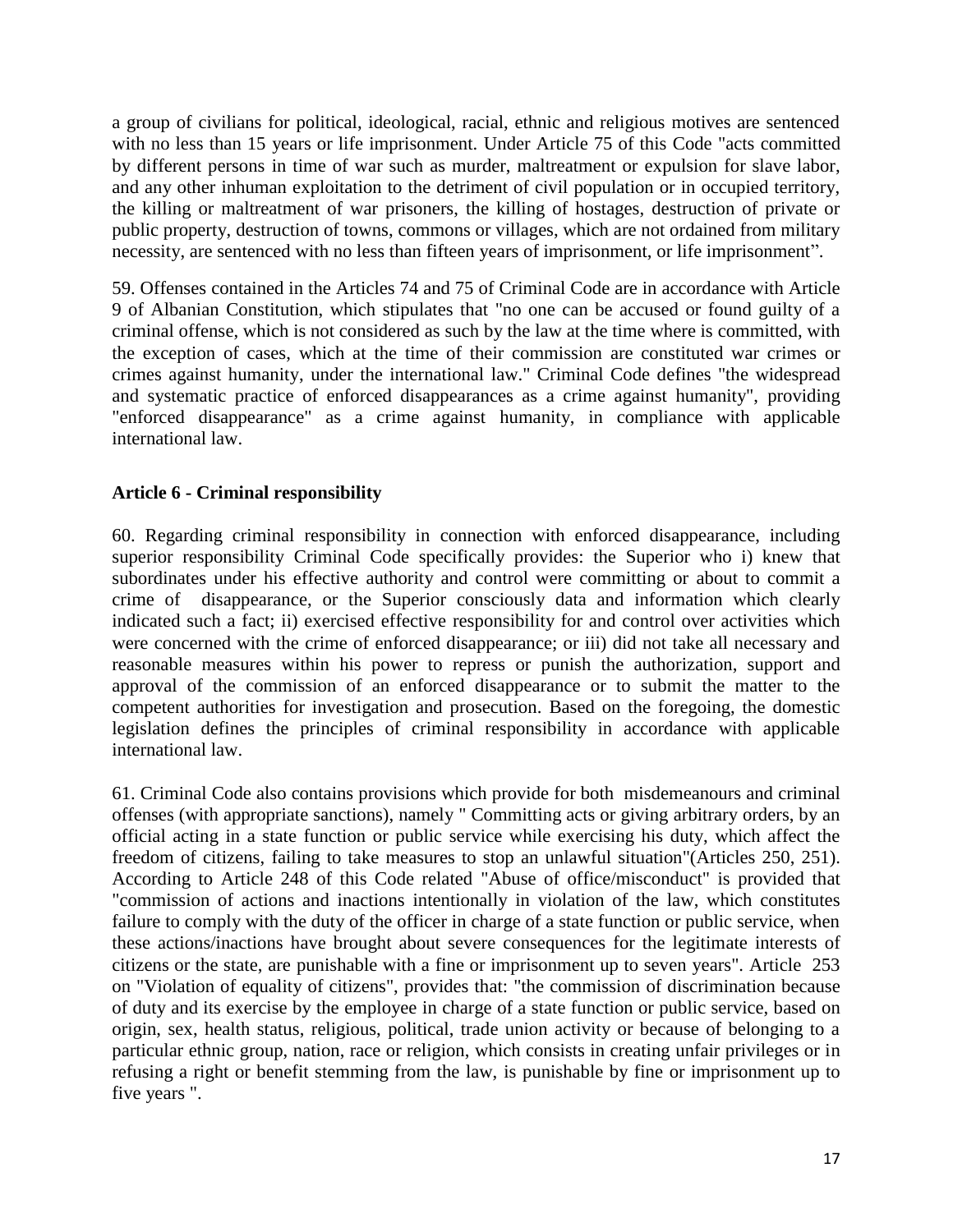62. Under Article 5 of Criminal Code are provided the aggravating circumstances, which among other circumstances is included the commission of the by abusing the public office. Regarding co-culpability, it provides: complicity, agreement between two or more persons to commit an offense, as well as the definitions of accomplices in committing the offense specifically "the organizers, executors, instigators, aides. "Organizers are those who organize, manage the activity for committing the offense. "Executors" are the persons, who perform direct actions for committing the offense. "Instigators" are those persons, who instigate others to commit a criminal offense. "Aides" mean persons who, through advice, guidance, provision of tools, removal of obstacles, promise to hide the accomplices' tracks or objects derived from the offense, help to commit them." It provides for the responsibility of accomplices, who are organizers, instigators and aides who are equally responsible as the executors of the crime committed by them. In determining the punishment for accomplices, the court must consider the level of participation and the role played in the commission of the offense. The Criminal Procedure Code provides: "the person under investigation or the defendant, who is accused of a serious crime, committed in complicity, when cooperating with the prosecutor and the court, must give full information and without any reservation or condition to all the facts, events and circumstances that serve as a crucial test for the detection, investigation, trial and prevention of serious crime and repair the damage caused by them". The terms of cooperation are set forth in the protection agreement, drafted under special legal provisions for the protection of witnesses and collaborators of justice.

63. The law "On the State Police" provides that the police officer is held individually responsible for the lawfulness of any act or omission in the exercise of his duty. Regarding the obligation to enforce the order, the law stipulates: 1) an Police employee must carry out all lawful orders given to him by a person higher in function or in rank. 2) Where the Police employee has reasonable cause to suspect that an order given to him by a superior is unlawful, he must without delay make that cause known to the superior and request that the order be given in writing. 3)In cases where non-reinforcement of the order till it is given in writing endangers the life of another person, the employee must execute this order. 4)When even after the implementation of the procedures defined in this article, a police officer continues to have reason to suspect that the order is illegal, he should: a)opposes the order, except as provided in paragraph 3 of this Article; b) immediately informs the police officer, who is directly in a higher position than the superior who gave the order, and about measures taken by him pursuant to this Article. 5)Procedures for granting, transmission, management of the order are defined in the Regulation of Police.

64. The law "On the Organization and Functioning of the Prosecution in the RA" determines that the orders and instructions of the highest prosecutor are given in writing and are binding on a lower-rank prosecutor. This definition makes it possible to eliminate the cases of giving arbitrary verbal orders by public or state office employees. The Prison Police Law stipulates that employees of the prison police are obliged to execute the orders given by the superiors, according to the functional rank and, to equal proportions, with the hierarchy of rank. Orders must be given in accordance with the functional office, and not in conflict with the law and with the dignity of the person, who they are addressed to. An employee of the Prison Police should implement all the orders, which are given by superiors, unless the order is contrary to the law, in any case, based on law and evidence. In cases where the Prison Police officer considers that order is illegal, he should immediately notify the supervisor and should demand that the order is given in writing. For the order given, in any case, will be responsible the employee who gave the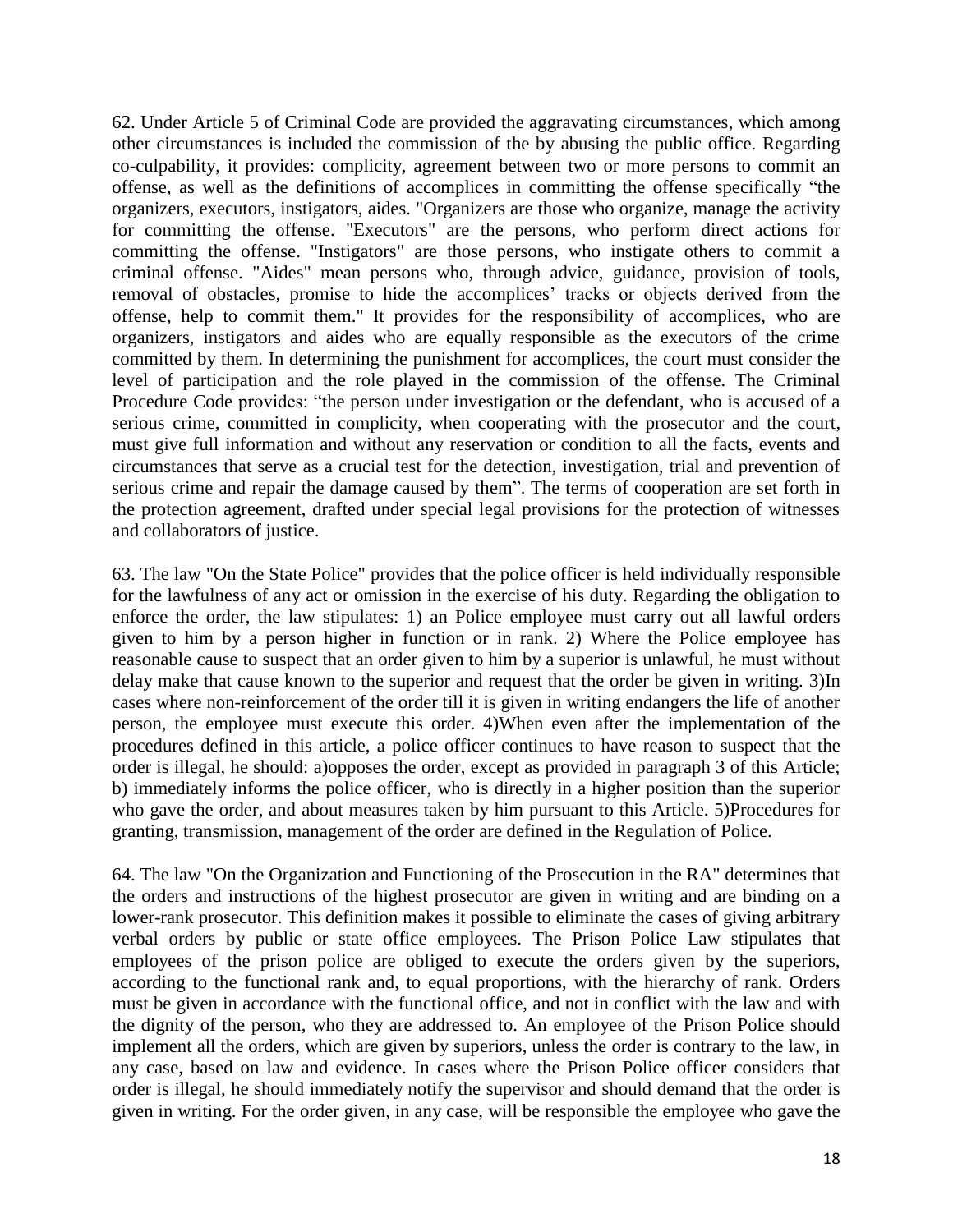order and the employee who implemented the order, when the latter did not act in accordance with the provisions of this Article. These cases constitute a ground for initiation of disciplinary proceedings against them.

## **Article 7 - Punishment of enforced disappearance.**

65. According to Article 109/c of Criminal Code<sup>33</sup> enforced disappearance is envisaged as a specific criminal offence with the relative penalties, specifically: "Enforced disappearance through arrest, detention, abduction or any other form of deprivation of liberty of the person by public officials/agent of the state or by persons acting with authorization, support or acquiescence of them, followed by the refusal to acknowledge the deprivation of liberty or by concealment of the fate or whereabouts of the disappeared person, by denying the assistance and necessary protection in compliance with the law, constitute a criminal offence and it is punishable by imprisonment from seven to fifteen years. The maximum penalty provided for the offense of enforced disappearance is fifteen years.

66. Criminal Code defines sanctions in case the supervisor was aware of the commission of this offense, namely: The superior who: a)knew that subordinates under his/her effective authority and control were committing or about to commit a crime of enforced disappearance; or disregarded data and information which clearly indicated this fact; b) exercised effective responsibility for and control over activities which were concerned with the crime of enforced disappearance; or c) failed to take all necessary and reasonable measures within his or her power to prevent or repress the authorization, support and acquiescence of enforced disappearance; or to submit the matter to the competent authorities for investigation and prosecution. The crime of enforced disappearance is punished with imprisonment from three to seven years. When this offense has resulted in the death of a person, when the offense causes the death of a person is punishable with imprisonment of not less than thirty years or life imprisonment.

67. With regard to Article 7, paragraph 2/b of the Convention, Article 109/c of the Criminal Code provided as aggravating circumstances the cases when the offense is committed by the superior, when the offense has caused the person's death, the disappearance of pregnant women, wrongful removal of children, who are subject to enforced disappearances, namely: "When the offense of enforced disappearance is committed against children, pregnant women or persons who for various reasons can not be protected, or is accompanied by severe physical suffering, committed in collaboration, against several persons, or more than once, it is punishable with imprisonment from ten to twenty years. The wrongful removal of children, who are subjected to enforced disappearance or children whose father, mother or legal guardian is subjected to enforced disappearance or children born during the period of enforced disappearance (captivity of a mother subjected to enforced disappearance), constitutes an offense punishable with imprisonment from five to ten years.

68. According the Article 74 of Criminal Code, enforced disappearance is envisaged as a crime against humanity when it is committed according to a specific premeditated plan, or systematically against a group of civilian population for political, ideological, racial, ethnic and

 $\overline{\phantom{a}}$  $33$  Provided by the law  $144/2014$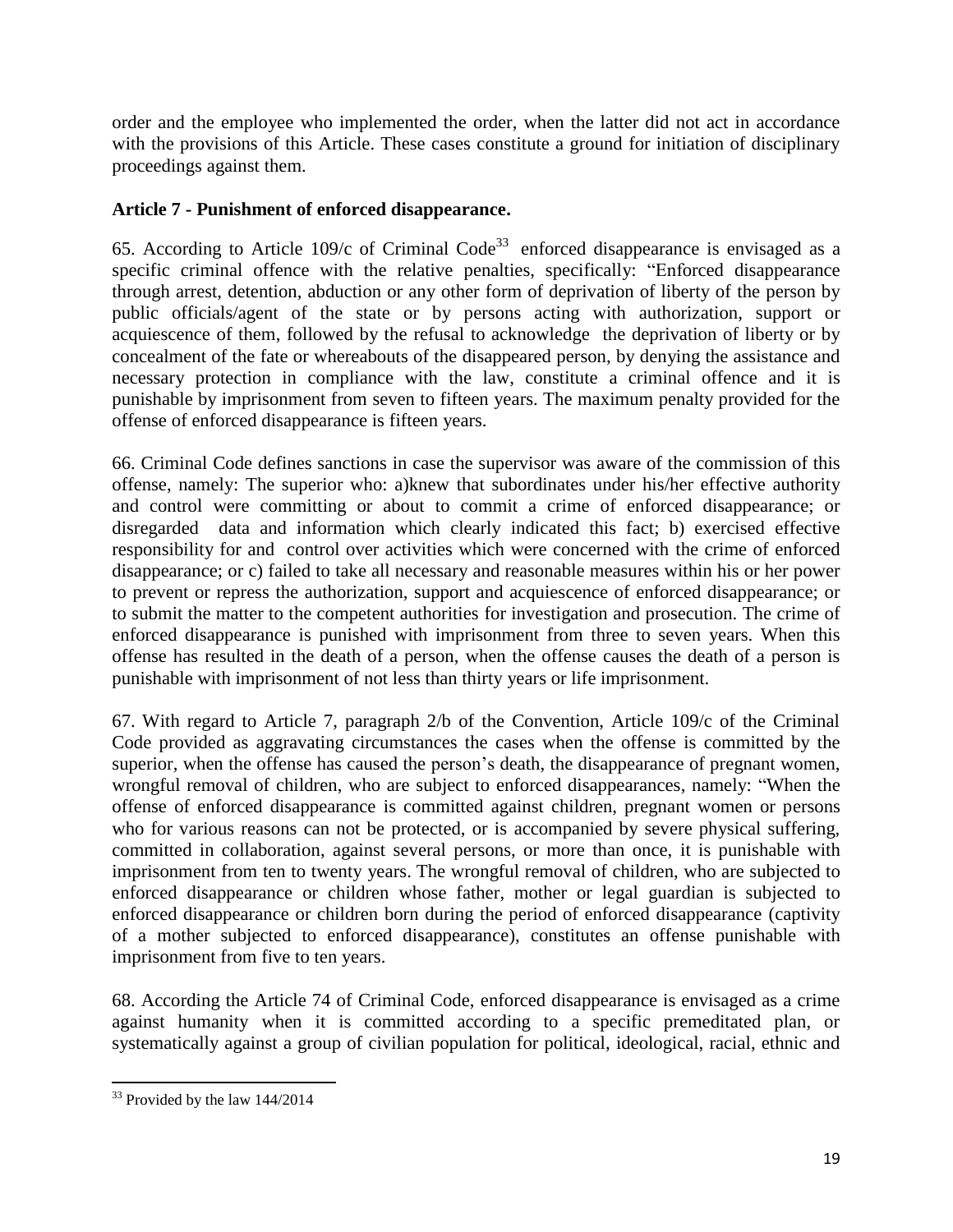religious motives, the offense of enforced disappearance and it is punishable no less than fifteen years or to life imprisonment.

69. Article 50 of Criminal Code defines the aggravating circumstances, related the penalties for committing different offenses: 1)when the act committed is based upon weak motives; 2)when the act is committed for the purpose of making responsible or hiding the criminal responsibility of a third person, or for avoiding the conviction for another criminal act, or for gaining or providing wealth or other benefits; 3)when the criminal act is committed cruelly; 4)when a crime is committed after a conviction for a previous crime; 5)when actions that aggravate or increase the consequences of a criminal act are committed; 6)the commission of the criminal act by abusing the public office or the religious service. 7)when the act is committed against children, pregnant women, or other people who, for different reasons, cannot protect themselves; 8) commission of a criminal offence during or after the issuing of a court protection order gains domestic violence; 9)when the act is directed against representatives of other states; 9)when an offence is committed by profiting from family, friendship, hospitality relations; 10) when the act is committed in collaboration; 11) committing the penal act more than once; 12)when the act is committed using weapons, military ammunitions, explosive, burning, poisonous, and radioactive substances; 12)commission of the offence is due to motives related to gender, race, color, ethnicity, language, gender identity, sexual orientation, political, religious, or philosophical convictions, economic, educational or social status, parentage, parental responsibility, marital or family status, civil status, residence, health status, genetic predispositions, disability, affiliation with a particular group.

70. Criminal Code envisages as a mitigating circumstance, the commission of the offense under the influence of wrong actions or instructions of a superior. Other mitigating circumstances are: 1)when the act is committed due to motivations of positive moral and social values; 2)when the act is committed under the effect of a psychiatric distress caused by provocation or the unfair acts of the victim or other person; 3)when the act is committed under the influence of wrong actions or instructions of a superior; 4)when the person who has committed the act demonstrate deep repentance; 5)when the person has compensated for the damage caused by the criminal act or has actively helped to eliminate or diminish its consequences; 6)when the person is delivered before competent authorities after committing the criminal act; 7)when the relationship between the offender and the victim are normally improved. Despite the above mentioned circumstances, the court may also consider other circumstances to justify the mitigation of the sentence.

#### **Article 8. Statute of limitations of enforced disappearance**

71. Article 66 of Criminal Code stipulates the statute of limitations for criminal prosecution. Criminal prosecution shall not be conducted if from the moment the act was committed until the moment that the person is held defendant, have elapsed: 1)twenty years on crimes for which the law provides sentences of no lower than ten years of imprisonment or other heavier punishment. 2)ten years on crimes for which the law provides sentences between five and ten years of imprisonment; 3)five years on crimes for which the law provides sentences up to five years of imprisonment or fine; 4)three years for criminal contraventions for which the law provides sentences up to two years of imprisonment; d) two years for criminal contraventions for which the law provides fines. Pursuant Article 66 and 109/c of Criminal Code, it can be concluded that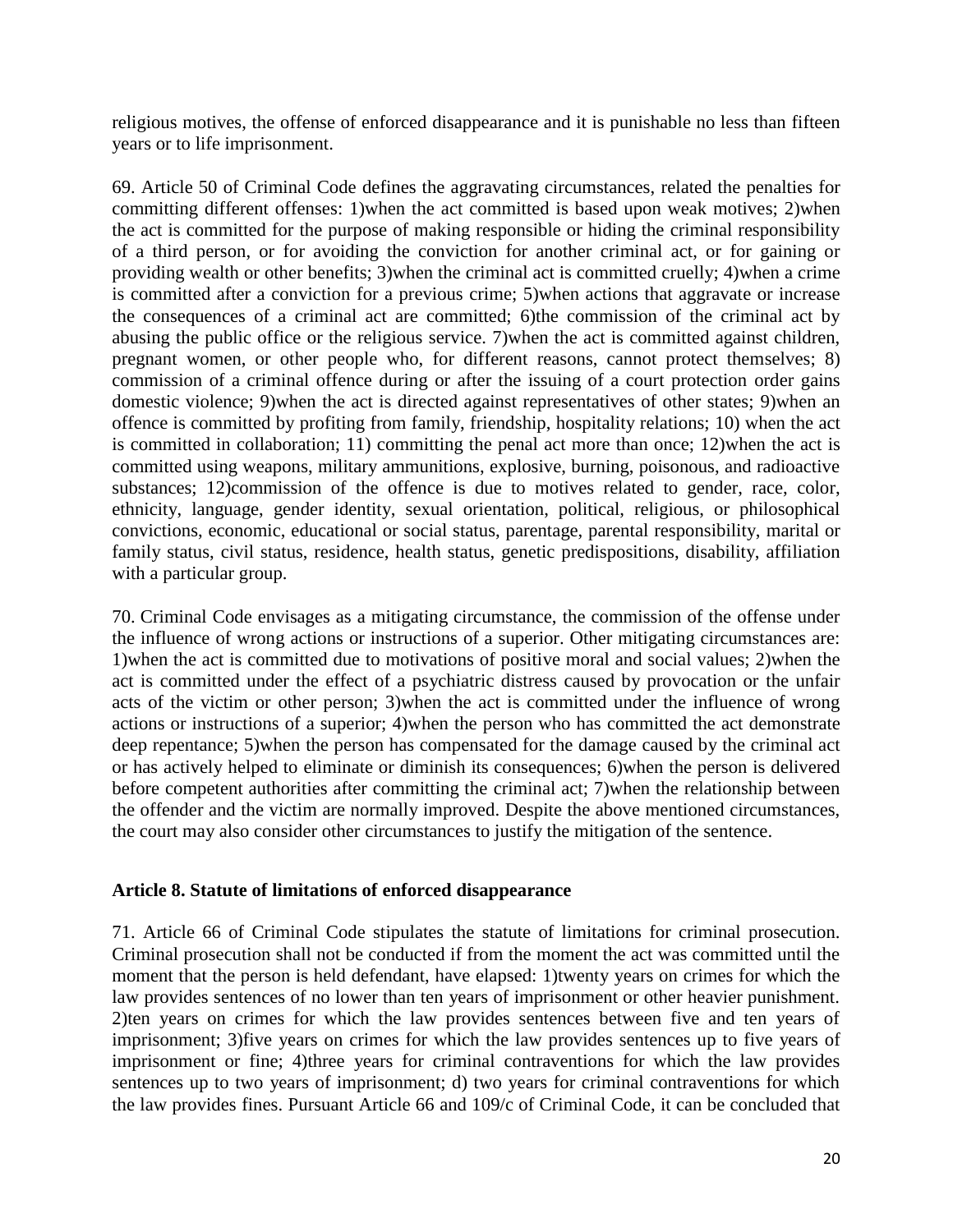statute of limitation of enforced disappearance as a offence with relevant penalties provided under Article 109/C is ten years (minimum limit) and twenty years (the maximum limit) as stipulated in criminal law.

72. Related the non-prescription (non-operation of the statute of limitations on criminal prosecution), according to Article 67 of Criminal Code "there is no statute of limitation operative/applicable for the criminal prosecution against war crimes and crimes against humanity". Given the fact that enforced disappearance is provided as a crime against humanity (Article 74 of Criminal Code), and there are not statute of limitation for crimes against humanity (pursuant Article 67 of this Code) there is no statute of limitation applicable for enforced disappearance qualified as a crime against humanity.

#### **Article 9- Jurisdiction**

73. According to Article 5 of Criminal Code (CC) the criminal law applies to the territory of the Republic of Albania (RA) and in the legal sense, the Republic of Albania's territory in the sense of criminal law, is defined as the land space, the width of the territorial and internal maritime waters, the air space extending over the land space and over the territorial and internal maritime waters space, as well as over any other place under the sovereignty of the Albanian State, such as the residencies of the Albanian diplomatic and consular missions, the ships carrying the flag of the Republic of Albania, the ships belonging to the military navy, (the carriers) and civil and military aviation wherever they happen to be. Article 6 of CC provides the applicable law on criminal acts committed by Albanian citizens. As concerning criminal acts committed by Albanian citizens within the territory of the Republic of Albania (RA), the criminal law of RA shall apply. This criminal law shall also be applicable to the Albanian citizen who commits a crime within the territory of another country, when that crime is concurrently punishable, unless a foreign court has given a final sentence. The rule of Concurrent Sentence is not executed in the territory of another state in the event of crimes of corruption in public or private sectors, and also exercise of illegal impact. In the sense of this Article, Albanian citizens shall also be considered those persons who apart from the Albanian citizenship hold another one too. Given the fact that "enforced disappearance" is defined as a criminal offense, the CC determines the jurisdiction over the offence of enforced disappearance, for the trial of a person accused for this crime, regardless of the territory or by whom the offense was committed, (citizen, and foreigner). We clarify that Article 9 of Convention is fully applicable, as "enforced disappearance" is provided for as a criminal offence.

74. The Albanian criminal laws apply to the foreign citizen, who commits a crime in the territory of the RA, and is held responsible on the basis of the criminal law. The criminal law of the Republic of Albania is also applicable to a foreign citizen who, outside of the Republic of Albania, commits one of the following crimes against the interests of the Albanian State or an Albanian citizen: a)crimes against humanity; b)crimes against the independence and constitutional order; c)crimes with terrorist purposes; d) organizing the prostitution, illegal trafficking of human beings, children and women, manufacturing and illegally trafficking arms, drugs, other narcotic and psychotropic substances, nuclear substances, pornographic materials, and illegal traffic of art works, and objects that have historical, cultural, and archaeological values; f crimes which affect the life or health of Albanian citizens, to which the law provides for a punishment by imprisonment of five years or any other heavier punishment; h)laundering the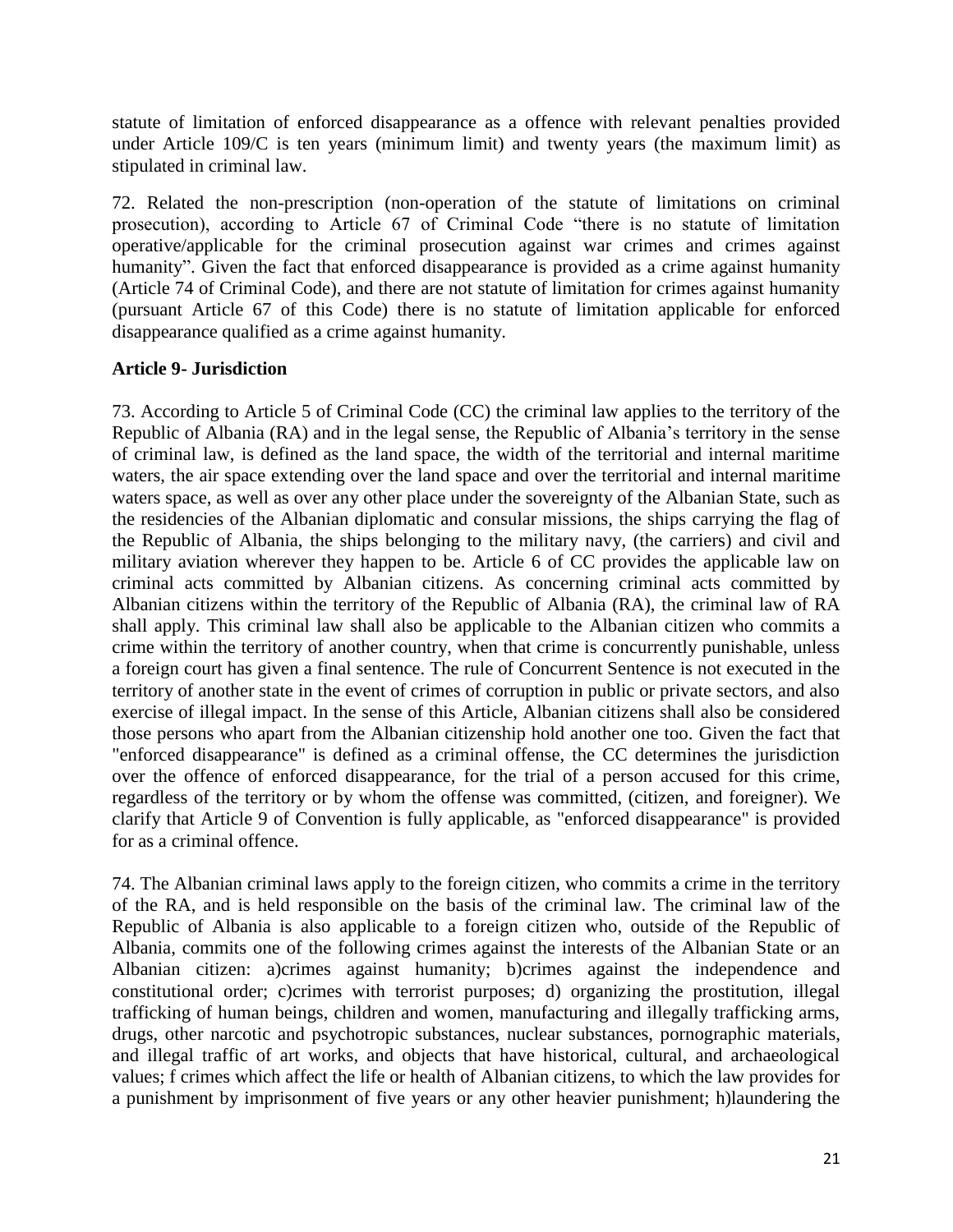proceeds of the criminal offence or criminal activity. i)Corruption in the public or private sector crimes, and insider trading. j)criminal offences in the area of information technology.

75. Under Article 7/a - Universal jurisdiction, the criminal law of the Republic of Albania is also applicable to the foreign citizen, who is situated in Albanian territory and has not been extradited, and who has committed outside of this territory a one of the following crimes: a)crimes against humanity; b)war crimes; c)genocide; d)crimes with terrorist purposes; financing of terrorism; g)torture. Albanian criminal law is also applicable to the foreign citizen, who commits outside of Albanian territory one of the criminal offenses for which specific laws or international agreements, in which Albania is party, provide the applicability of Albanian criminal law. In this context, a foreign citizens who has committed enforced disappearances outside the country should be extradited or should be judged in Albania. This provision on the application of criminal law allows for the judgment in Albania. Under Article 8 of CC, is provided applicable law on criminal acts committed by a person without nationality. If a person who does not hold any nationality commits a criminal act within Albanian territory or a crime outside it, the provisions of Articles 7 and 7/a of this Code shall apply.

76. The provisions of Criminal Code are also applicable for criminal offences committed against persons protected from international law. Unless the international treaties ratified by the Albanian state otherwise provide, an internationally protected person is: a)Head of a state, including a member of the collegial body who discharge the functions of the head of state under the Constitution of the state in question, the head of the government or the minister of foreign affairs, if they are in another state and the family members accompanying them; b)Each representative or official of a state or any official or agent of an international organization of inter-governmental character who, at the time and place of the commission of the criminal offence against them, their office, their private buildings or their means of transport, shall enjoy in accordance with the international law, special protection from any assaults against them, their freedom and dignity and their family members. Based on the foregoing, in the case of persons accused of enforced disappearance shall not have immunity.

## **Article 10- Precautionary measures**

77. According to Article 27 of Constitution the person's liberty may be restricted only in cases, and according to the procedures provided by law. The liberty of the person may be restricted when there is a reasonable suspicion that he has committed a criminal offense or to prevent the commission by him of a criminal offense or his escape after its commission. Albanian legislation provides legal measures to take a person into custody or to ensure his presence. The person deprived of liberty has the right to be informed immediately in a language that he understands, of the reasons for this measure, as well as the accusation he is charged with and that person must be informed that there is no obligation to make a declaration and he has the right to communicate immediately with his lawyer, and be given the possibility to exercise his rights. "Every person deprived of liberty under Article 27 has the right to humane treatment, respect for his dignity. The person deprived of liberty<sup>34</sup>, respectively "when there is a reasonable suspicion that he has committed a criminal offense or to prevent the commission by him of a criminal offense or his

 $\overline{\phantom{a}}$  $34$  According to the cases provided under Article 27/2 of the Constitution.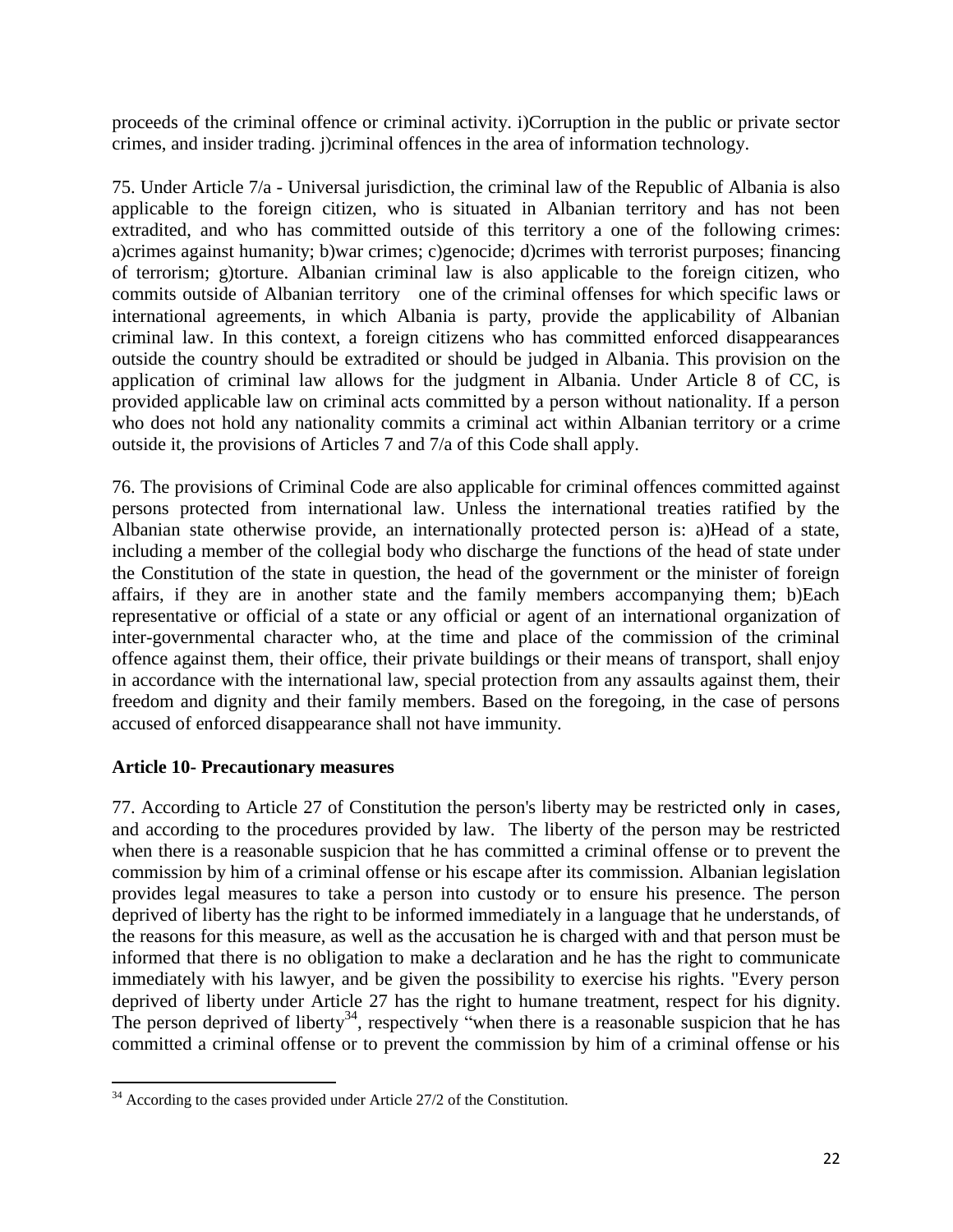escape after its commission, must be sent within 48 hours before a judge, who decides on his detention or release not later than 48 hours from the moment he receives the documents for consideration. The detainee has the right to appeal the judge's decision and to be tried within a reasonable period of time or to be released pursuant to law. The person whose liberty is taken away extra judicially may address a judge at any time, who shall decide within 48 hours regarding the legality of this action. Every person whose liberty was taken away pursuant to article 27 of Constitution has the right to humane treatment and respect for his dignity (Article 28). Under Article 28 everyone whose liberty has been taken away has the right to be notified immediately, in a language that he understands, of the reasons for this measure, as well as the accusation made against him. The person whose liberty has been taken away shall be informed that he has no obligation to make a declaration and has the right to communicate immediately with his lawyer, and to have the possibility to exercise his rights.

78. Based on the criminal procedural legislation, which provides legal procedures for their custody and treatment as for all detained, accused of committing other crimes, or who have been deprived of liberty, these legal procedures also apply to persons who are accused of committing acts of enforced disappearance while awaiting for the start of criminal proceedings, or extradition procedures. Under Code of Criminal Procedure (CCP), when an arrest or detention is carried out, the prosecution of the country where the arrest or detention is done is immediately notified. The person arrested or detained is informed that he has no obligation to make a statement, he is entitled to from the moment of arrest or detention to be informed of the causes of arrest or detention, the crime, charges that weigh on him, the rights that he enjoys, to seek a legal defender or be provided with such free of charge when he has no money to pay for a lawyer, to inform his relatives.

79. To ensure a fair treatment during the criminal proceedings the CPC stipulates that "a person who does not speak Albanian is interrogated in the mother tongue and the records are held in this language. Procedural acts given at his request are translated in the same language. Breach of these rules causes the documents to be invalid ". This Code states that "when before a prosecuting authority a person, who is not taken as a defendant, makes statements, of which data for incrimination against him are coming out for charges against him, the prosecuting authority interrupts the interrogation, warning him that following these statements he may be investigated and invites him to appoint a defense lawyer. Former statements can not be used against the person who has made them ".

80.The CPC (Article 38/1) envisages that: 1)The defendant, even under a custodial remand order or when deprived of freedom for any other ground, shall be interrogated in a free state, except in cases when measures must taken to prevent the danger of escaping or violence. 2)No methods or techniques, which influence the free will or change the memory ability and evaluation of facts, may be used, even with the consent of the defendant. 3) he defendant, before the interrogation starts, is informed that he has the right not to reply and if he does not reply the proceedings will continue". Under Article 39 is provided that: 1)The proceeding authority explains to the defendant, in a clear and precise way, the fact attributed to him, acquaints him with the evidence that exist against him and, when investigations are not prejudiced, tells him their sources. 2)This authority asks him to explain everything that he deems useful for his defense and makes him direct questions. 3)When the defendant refuses to reply, this shall be stated in the records and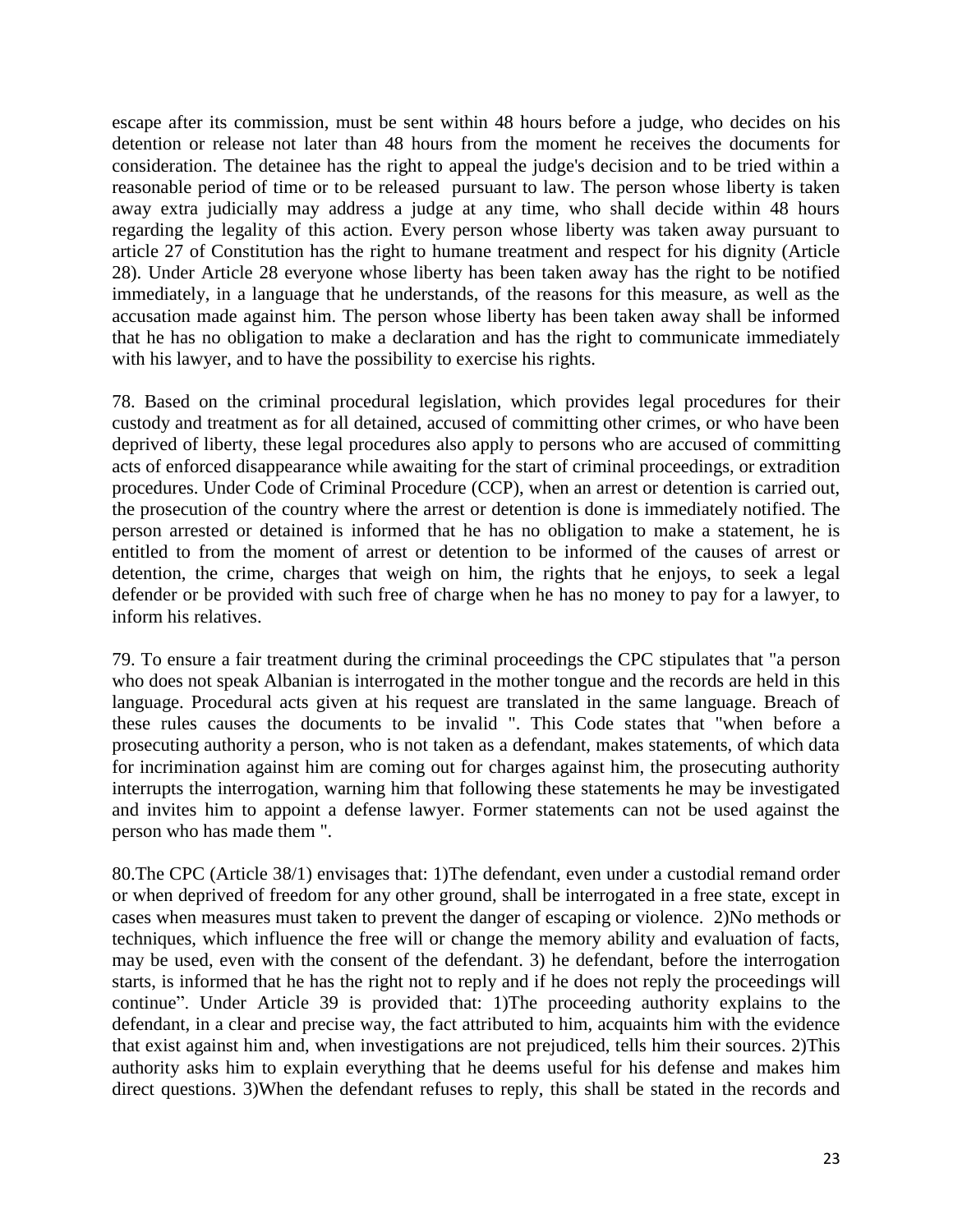when it is necessary, the physical features and specific signs of the defendant are stated in the records.

81. Criminal Procedure Code envisages provisions related to the criteria and conditions of personal security measures (restrictive, detaining measures). No one may be subject to personal security measures if there is no reasonable suspicion, based on evidence. In the case of restriction of liberty, security measures can be taken only in cases and manner stipulated by law. Cases of restriction of liberty with security measures in particular: a)there are important reasons which threaten the collection or truthfulness of evidence; b)defendant has escaped or there exists the danger that he escapes; c)because of the factual circumstances and the defendant's personality there is danger that he may commit serious crimes or of the same type as that for which he is being prosecuted. In establishing the security measures the court shall consider the suitability of each of them to the degree of security needs in each concrete case. Every measure must be proportionate to the gravity of the fact, the sentence provided for the offense in question. The security measures with prison custody should be taken only when other measures are inadequate because of the seriousness of the offense and the defendant. Restrictive measures provided are: 1)ban to leave the country; 2)obligation to be present before the judicial police; 3)prohibition and obligation to reside in a certain place; 4) property security (bail); e)house arrest; f)remand in custody; g)temporary hospitalization in a psychiatric hospital.

82. According to the CPC, precautionary measures are imposed based on the demand of the prosecutor who presents to the competent court the grounds on which this demand is based. Even when the court states its non-competence on any ground, if the conditions and the urgency for assigning the security measures exist, it shall so assign and transfer the file to the competent court. The court can not assign a more severe security measure than the one applied for by the prosecutor. The enforcement of security measures is made by the police officer entrusted with the execution of the arrest warrant. In case of suspicion about the authenticity of the decision that has ordered the security measure or for the authenticity of the identity of the person subject to the order, judicial police officers and agents in charge do not execute it. Notices on decisions on other precautionary measures are served to the defendant by the court. Interrogation of the arrested person, against whom the court has issued the remand into custody or house arrest order, is made no later than 3 days from the execution of the remand order.

83. The CPC contains provisions on arrest and detention in flagrancy of suspect for a crime. Arrest or detention are not permitted where from the circumstances of the fact it emerges that the act was committed to fulfill a duty, or in the exercise of a legal right, or when there is a cause for impunity. The prosecutor interrogates the arrested or detained in the presence of a counsel elected or assigned ex-officio. He shall notify the arrested or detained of the fact for which he is being prosecuted and the reasons for interrogation. The CPC determines the immediate release cases of the arrested or detained due to confusion, failure to respect the law. When the arrest or detention warrant has lost its power due to the violation of the deadline of the application for the measure validation, the prosecutor orders, that the arrested or detained person shall be released immediately. In these cases the release is also ordered by the judicial police officer, who shall immediately inform the prosecutor of the place where the arrest or detention is carried out. The application for assessment of the arrest or detention in court is done by the prosecutor within 48 hours of arrest or detention. The disrespect of the delay influence that arrest or detention will lose power. Revocation and replacement of coercive detention measures take place when the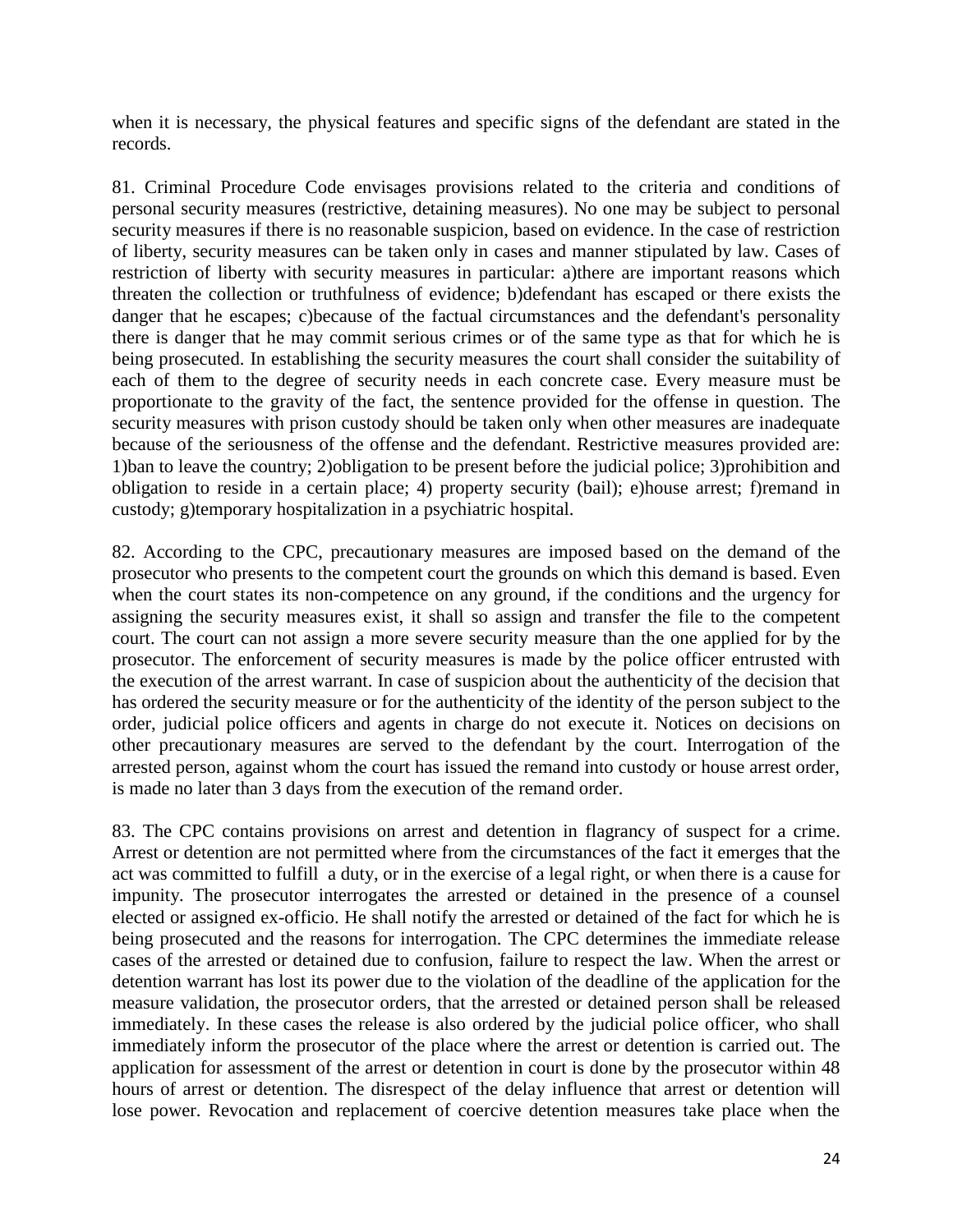terms and conditions of their implementation are missing. Likewise, there are envisaged cases of cessation of the security measures. When the arrest loses power, the court decides on the immediate release of the person against whom it is taken. This Code sets deadlines for the duration of the detention, the extension of this period, the suspension of deadlines and maximum deadlines duration for other security measures. (Articles 263-267).

84. According to the CPC by decision with arrest in prison, the court orders the judicial police to place the defendant in detention available to the prosecuting authority. The Code defines the terms of the length of detention and detention loses its effect if from the start of its implementation, the term envisaged by this article has expired, without evidence being submitted to the court.

85. The law "On the State Police", provides that: the police officer accompanies persons to police premises: a)when he/she was sentenced to imprisonment by a competent court; b)when he/she fails to comply with lawful orders of the court or any obligation prescribed by the law; c) when there is reasonable suspicion of having committed a criminal offense; d)preventing the commission of an offense; d) when he/she has escaped after committing a crime; e)to identify the person against whom investigations are being conducted under the conditions specified in the CPC. f)for illegal border crossing, cases of expulsion or extradition. The accompanied person is not treated on equal conditions with the person detained or arrested and, in any case, the accompaniment should last to the clarification of the case, but no more than 10 hours. Related cases of accompaniment for illegal entry of the state borders, expulsion, extradition procedures, time limits are set by the domestic legislation. The accompanied person enjoys the rights recognized by the Constitution, and domestic legislation.

86. Law on State Police provides that the accompanied person has the right to be informed in a language that he understands, of the reasons for accompaniment. The person must be informed that he has no obligation to make any statement, and the right to communicate with a lawyer or another person. Police officer carry out the arrest and detention of the person, pursuant to the provisions of CPC (Articles 109, 111).

87. In order to respect and guarantee the rights of the arrested/detained in the police facilities are approved the following by laws:1)"Standard operating procedures" regarding the arrest/detention, physical control and treatment of the persons arrested/detained". 2) Manual "On the rules of treatment and security of detainees and arrested in the security rooms in the police units" defines procedures and rules for holding, handling and securing those arrested/detained; and police obligations for respecting human rights; norms and standards for material condition in Police facility; health treatment and their other rights. 3)Statement for information on legal rights to persons arrested/detained by Police. facilities ". 4)Standard operating procedures related public order and security, and "physical control of the escorted people, blocking and documentation of personal items founded". 5) Register for identifying, addressing and resolving complaints/requests of the persons deprived of liberty, in the State Police premises". 6)Standard procedures "For identifying, addressing and resolving complaints/requests of persons deprived of liberty, in the State Police premises." 7)Electronic central database for the registration and management of data for the escorted and detained/arrested persons. 8)Performance of duties and responsibilities in compliance with domestic legislation for accompaniment to the premises of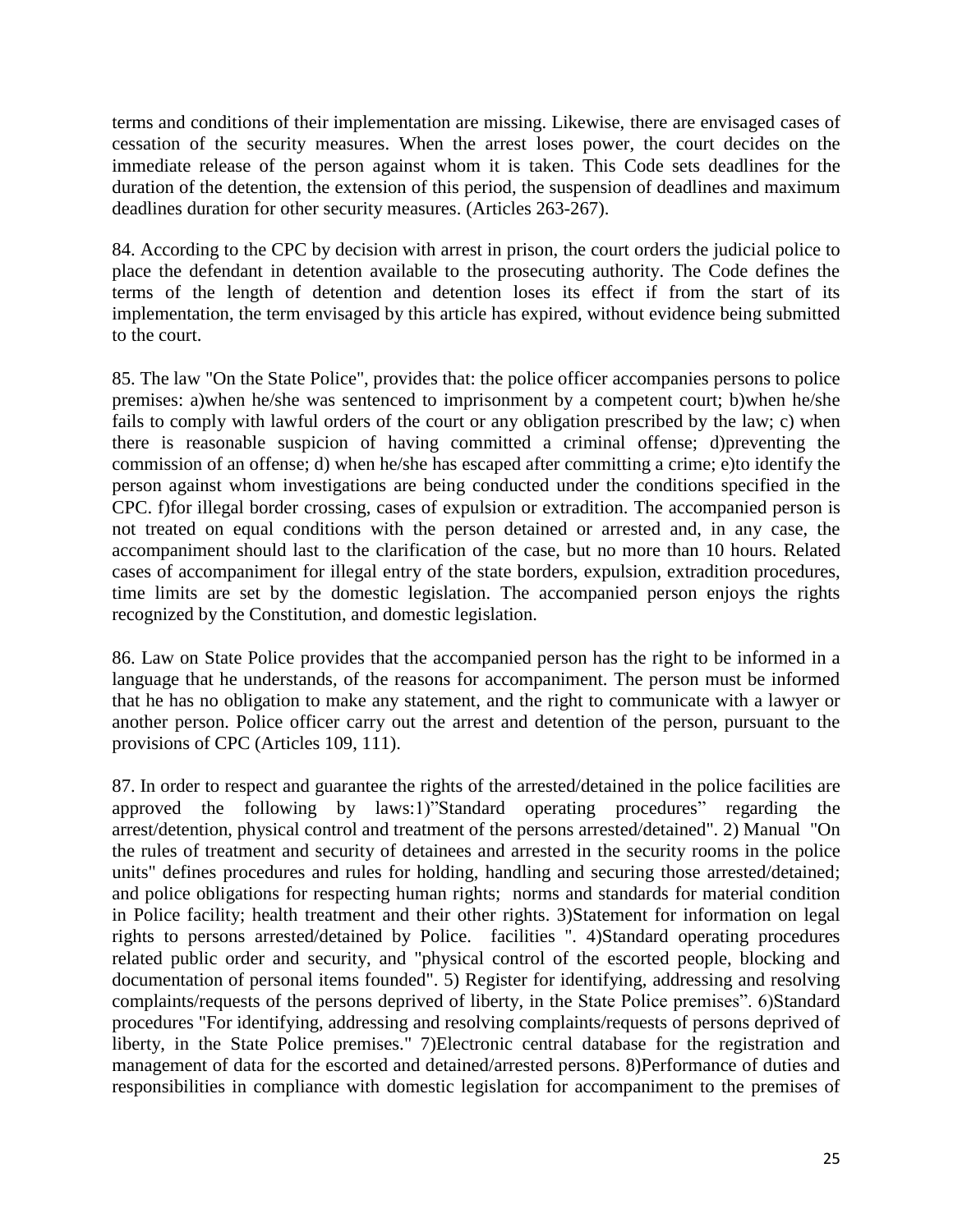Police", and "Standard operating procedures, while respecting and guaranteeing the rights of persons deprived of liberty ".

88. Code of Criminal Procedures contains provisions regarding jurisdictional relations with foreign countries, namely the extradition abroad; the extradition request to the Ministry of Justice; conditions for extradition, rejection of the request for extradition; When receiving the extradition request from a foreign state, if it does not reject it, the Ministry of Justice sends it along with the documents to the prosecutor at the court of jurisdiction. After receiving the request, the prosecutor orders the person concerned to appear before him in order to be identified and obtain his eventual consent on extradition. The person concerned is informed that he is entitled to be assisted by a defense counsel. Within 3 months from the date when the request for extradition has arrived, the prosecutor submits to the court a request for review.

89. Upon request of the Ministry of Justice, submitted through the prosecutor, coercive measures can be taken versus the person against whom extradition has been requested. In defining the coercive measures are applied the provisions of this Code in order to ensure that this person, does not escape. These measures and seizure are not imposed when there are reasons to believe that there are no conditions on granting a decision in favor of extradition. Coercive measures are revoked when within three months from the beginning of their execution, the proceedings before the court is not completed. At the request of Prosecutor the deadline may be extended, but not more than a month, when it is necessary to make particularly and complex verifications. The Court is responsible for imposing the security measures. The court may impose temporarily a coercive measure before the request for extradition. This measure may be imposed if: a)the foreign country has declared that a measure restricting his personal freedom or a prison sentence is taken against the person and a request for extradition will be submitted; b)foreign state has submitted data with regard to the offense, and sufficient elements to identify the person; c) there exists risk of absconding. According to this Code, the prosecutor, the person concerned and his counsel may appeal the court decision on coercive measures, seizures, before the Court of Appeal.

90. In cases of emergency, the judicial police can arrest the person against whom the request for provisional arrest is filed. CPC sets out rules and procedures required to be followed by the relevant authorities (judicial police, prosecutors, courts, Ministry of Justice) concerning the case. Within 48 hours the prosecutor brings the arrested before the court established in territory when the arrest has been done, as well providing relevant documentation. Within 48 hours from the arrest, the court approves it if the conditions are met or orders the release of the detainee.

91. For the implementation of the restrictive measures, as soon as possible and no later than 5 days after the execution of the measure or its assessment, the court verifies the identity of the person and takes his eventual consent for extradition. The court shall notify the interested person of the right to a counselor and in his absence it appoints a lawyer ex officio. The lawyer must be notified at least 24 hours in advance, of the above mentioned actions and has the right to participate during the proceeding. The consideration of the request for extradition is made by the court, with the participation of the prosecutor, the person whose extradition is sought, the lawyer and eventual representatives of the requesting state.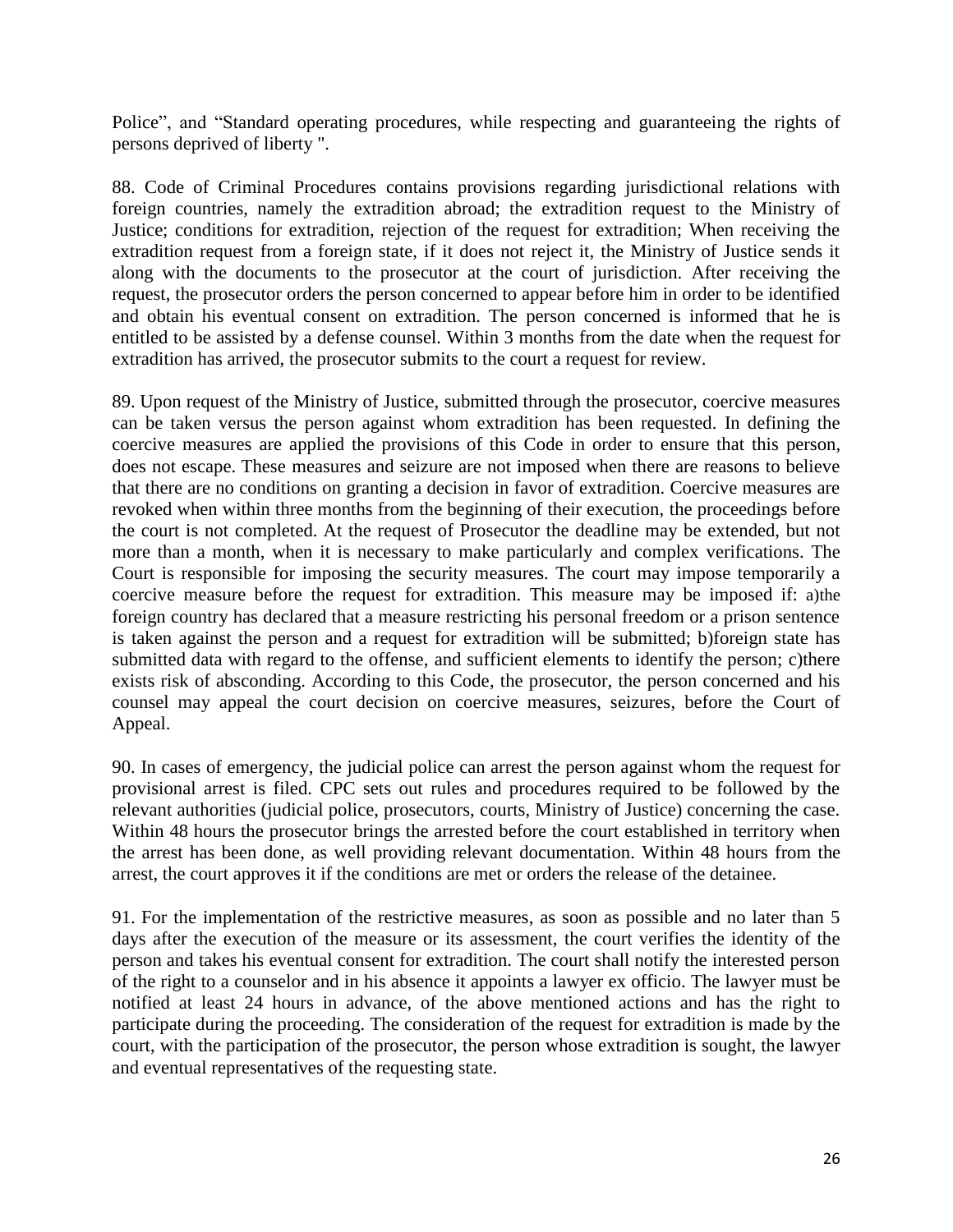92. For the notification of other states, besides the procedural legislation is applied the law "On jurisdictional relations with foreign authorities in criminal matters," <sup>35</sup> . It provides that the surrender of a person under investigation, defendants or convicted, to a foreign state, are carried out according to the rules of the Albanian legislation and international agreements, in which Albania is a party.

## **Article 11 - Obligation to prosecute and extradite**

93. Albanian legislation and Criminal Procedure Code (CCP) provides for the jurisdiction and powers of prosecuting the criminal offenses, including enforced disappearance. The exercise of criminal jurisdiction is conducted according to the rules provided in this Code (Article 69). The Criminal Court examines all that is necessary for giving the decision, and decides according to the rules provide by law. The lack of jurisdiction is brought even when raised in principal, and in every stage of the trial. The Court renders a decision and orders, where appropriate, and decides submission of acts to the competent body. When lack of jurisdiction is raised during the preliminary investigation proceedings the prosecutor decides to send the acts to the court of competence to take a decision. Based on the CPC, the judicial district courts are competent to judge the criminal offenses, other than those falling under the competence of the courts of serious crimes, the military court and the Supreme Court (Article 74). The Court for Serious Crimes judges a series of crimes stipulated by this Code, including crimes against humanity, kidnapping, holding a person hostage, unlawful deprivation of liberty. The Military Court is competent to judge the military, prisoners of war and other persons for offenses provided by the Military Criminal Code and other provisions, except those falling under competence of the Court for Serious Crimes Court and the Supreme Court.

94. The Constitution and Albanian legislation guarantee equality before the law, the presumption of innocence, the right to a legal representative/lawyer, a due fair process at all stages of the investigation, obtaining evidence, prosecution and trial, as well as guaranteeing the rights and fundamental freedoms of the defendant. In accordance with Constitution "Everyone, in order to protect his legal and constitutional rights, freedoms and interests, or in the case of charges against him, has the right to a fair and public judgment within a reasonable time limit by an independent and impartial court established by law ".

95. The Constitution provides that "No one may be deprived of his liberty except in cases and under the procedures provided by law". Freedom of a person can not be restricted, except in the following cases: a)when he/she is punished with imprisonment by a competent court; b)when he/she fails to comply with lawful court orders or fails to comply with an obligation determined by law; c)when there is reasonable suspicion of having committed a criminal offense or preventing him/her from committing an offense, or escaping after its commission; d)for the supervision of a minor for purposes of education or for escorting him to a competent organ; e)when the person is a carrier of a contagious disease, mentally incompetent and dangerous to the society; f)for illegal state border crossing or in cases of expulsion or extradition. No one may be deprived of liberty just because he is not able to fulfill a contractual obligation.

 $\overline{\phantom{a}}$  $35$  Law no. 10193, dated 3.12.2009, amended by the law 100/2013.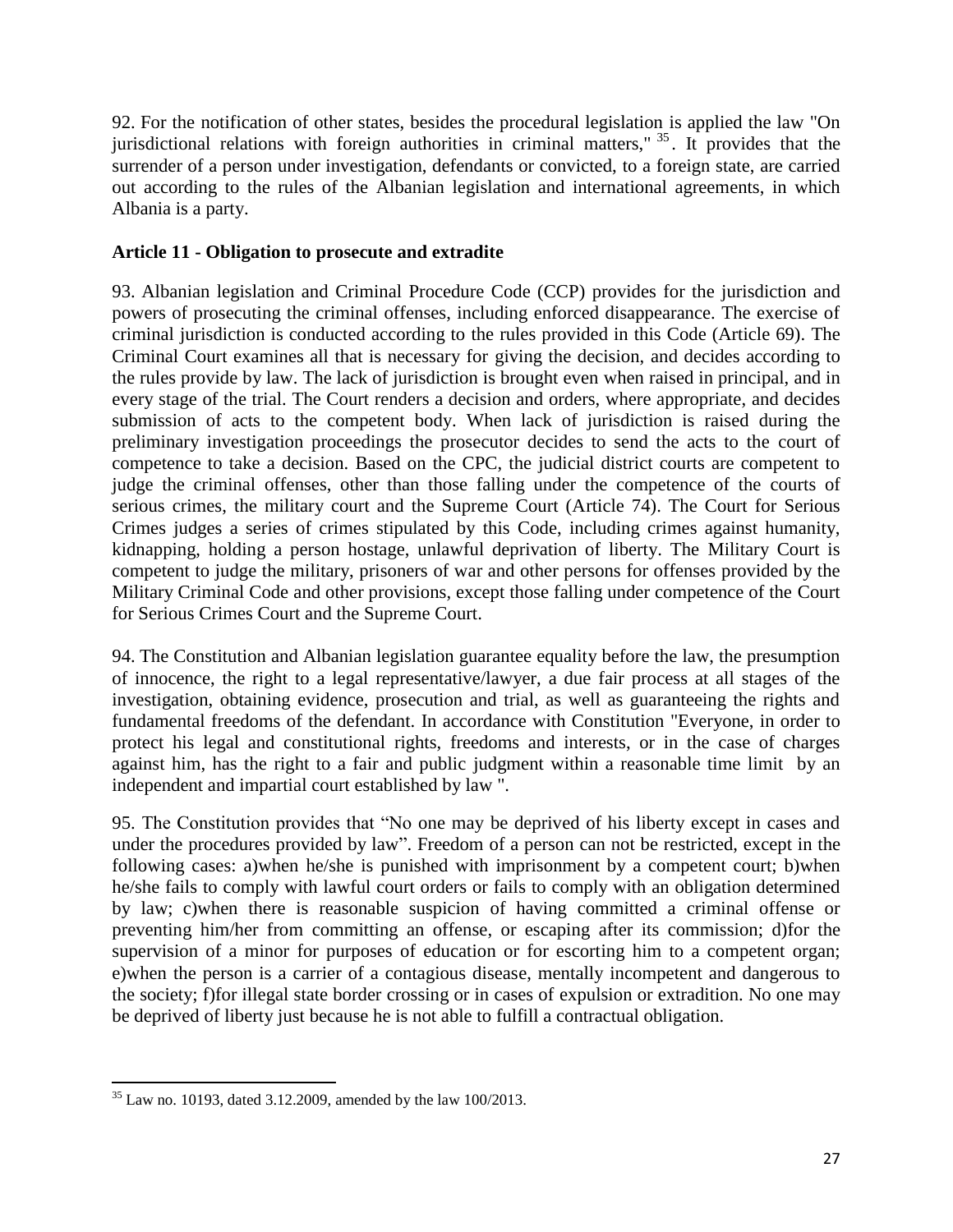96. According to Albanian Constitution, "no one can be accused or found guilty of a criminal offense, which was not provided as such by the law at the time of its commission, with the exception of cases, which at the time of their commission they constituted war crimes, crimes against humanity under the international law". The defendant is presumed innocent until proven guilty by a final court decision. During criminal proceedings everyone has the right; 1)to be informed of the charges brought against him, and about his rights, to have the possibility to notify his family or its parental; 2)to have time and sufficient facilities to prepare his/her defense; 3)to have the free assistance of an interpreter if he does not speak or understand the Albanian language; 4)to defend himself or with the assistance of a legal counsel of his choice; 5)to communicate freely and privately with him, and to be provided free of charge public defender when he does not have sufficient means; 6) to ask question to witnesses who are present and request the presence of witnesses, experts and other persons who can clarify the facts. Constitution provides that "No one can be compelled to testify against himself or his family or to confess his guilt. Nobody can be declared guilty on the basis of data collected in an unlawful manner"(Articles 29-32).

97. Domestic criminal legislation aims at providing a legal, equal and fair proceeding, to protect the personal freedoms, rights and lawful interests of citizens. Procedural provisions define the rules for the conduct of the prosecution, investigation and trial of criminal offenses, and the enforcement of judicial judgments. These rules are binding on the subjects of criminal proceedings, state organs, legal entities and citizens.

98. Under Articles 4 and 5 of Criminal Procedural Code is provided that the defendant is presumed innocent unless proven guilty by a final court decision. Any doubt on the charge shall be considered in favor of the defendant. The freedom of person may be restricted by remand orders only in cases and ways prescribed by law. No one shall be subjected to torture, punishment or derogatory treatment. Persons convicted to imprisonment are ensured human treatment and moral rehabilitation.

99. In order to ensure defense, CPC stipulates that the defendant has the right to defend himself or with the assistance of a defense counselor. The defendant who has no defense counselor is notified by the prosecutor that he can be assisted by an appointed ex officio defender. The elected or appointed defender is notified at least 24 hours before the interrogation, inspection or hearing proceedings. When the delay might damage, the defender's notification is made urgently. The defense counselor helps the defendant to guarantee his procedural rights and its legal interests. It can be elected even by his relatives. The defendant, who has not elected a defense counselor or who has remained without any, shall be assisted by a defense counselor assigned by the proceeding authority, if he requires one. When the court, prosecutor and judicial police must carry on an action which stipulates for the assistance of a defense counsel and the defendant has no defense counselor, they notify the assigned defense counselor. When the presence of the defense counselor is required and the assigned defense counselor is not presented, or has withdrawn from the defense, the court or prosecutor assigns another defense counselor in substitution. When the defendant has no sufficient means, the defense expenses shall be covered by the state. Defense counselor enjoys the rights recognized by law to the defendant, except those preserved to the latter in person. Defense counselor has the right to communicate freely with the person detained, arrested or convicted, and to have prior notice of the investigative actions conducted in the presence of the defendant, and to participate in them, to ask questions to the defendant, witnesses and experts, to have access to all the materials of the case as well the conclusion of the investigations. The defendant may declare non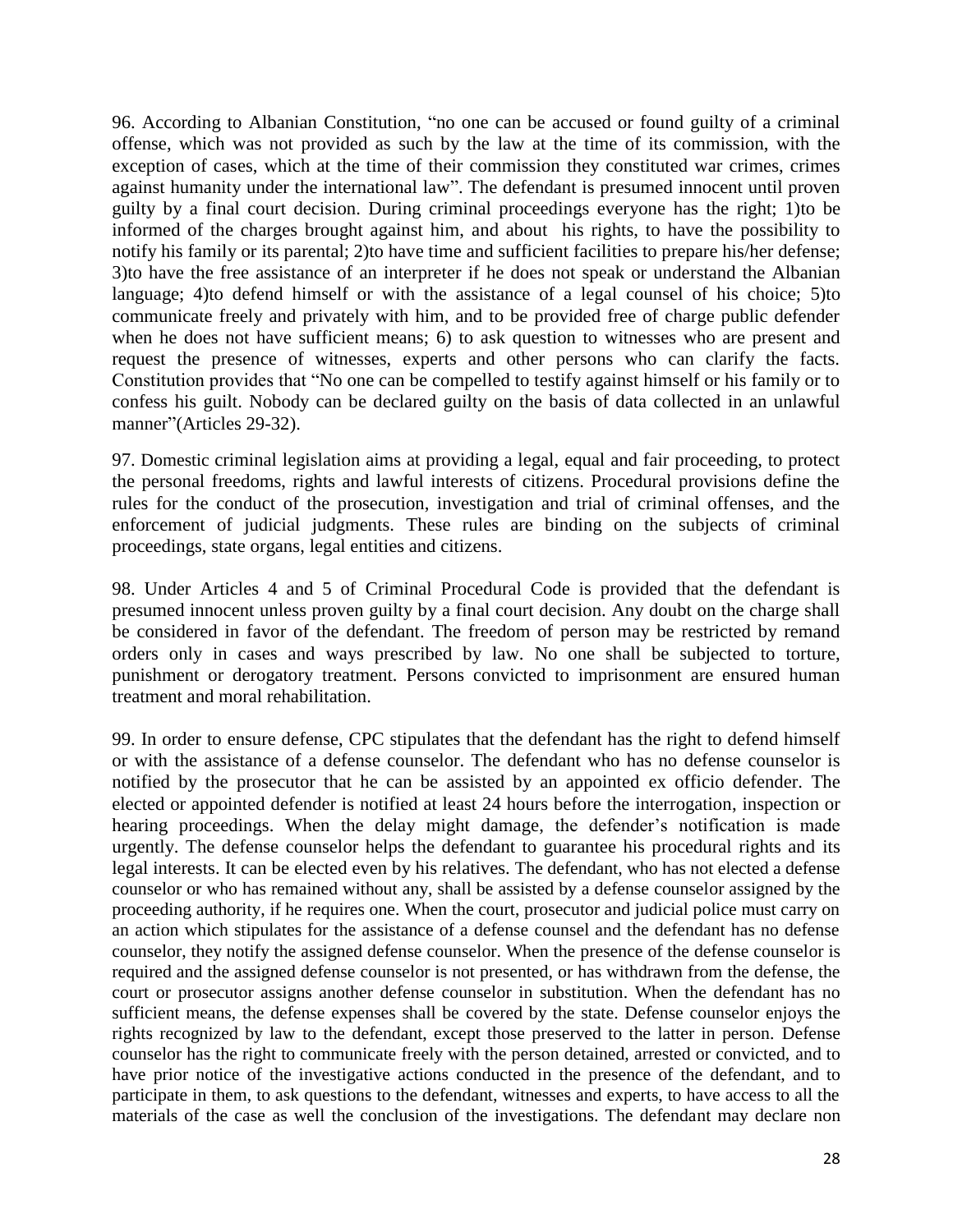validity of an expressed statement, or action carried out by the defense counselor before that a court decision is rendered. Arrested person in flagrance or detained, has the right to contact his defense counselor immediately after arrest or detention. The defendant under pre-detention has the right to contact his defense counselor from moment of execution of security measure against him.

100. Albanian language is used in all the stages of the criminal proceedings. Persons, who do not know Albanian, can use their language through an interpreter and they have the right to speak and to become aware of the evidence and acts, as well as the conduct of the proceedings. The law "On the State Police" determines that the accompanied person has the right to be notified in a language that he understands, about the reasons of thid accompaniment; he shall be notified that he is not obliged to make a statement, and has the right to communicate immediately with a person of his trust and the lawyer.

101. The law "On legal aid"<sup>36</sup>, sets out the criteria for obtaining legal aid for persons who: seek to be defended by a defense counsel in criminal proceedings in all its stages and, who due to lack of financial means could not choose a lawyer or have remained without. Beneficiary subjects of legal aid are: 1)Albanian citizens residing in Albanian territory; 2)foreign citizens who receive it on the basis of reciprocity; 3)stateless persons, with a residence permit under the legislation applicable; 4)persons with foreign citizenship or stateless persons who request to obtain a residence permit, and who are applying for asylum or are following the appeal procedures on administrative and judicial decisions related refusal of a residence permit or asylum application.

102. Under Criminal Procedural Code contains provision aiming at obtaining evidence during the investigation and criminal proceedings: These provisions apply equally in cases where the defendant is an Albanian citizen and a foreign citizen, including the case of commission of enforced disappearance. "Evidence" is information about facts and circumstances of the offense; taken from sources provided by the law; in accordance with the rules set by it; that serve to validate the commission or non-commission of the criminal offense, and consequences deriving from it; the defendant's guiltiness or innocence, and its responsibility. Object of evidence is constituted by facts relevant to the charge, guilt of the defendant, issuing of the security measure, punishment and civil liability, and also the facts on which the application of procedural rules depends. During the preliminary investigation, evidence is obtained by the proceeding authority, conform the rules provided for under this Code. During the trial, evidence is obtained upon the request of the parties. Court rules by order, excluding evidence prohibited by law and those which are patently unnecessary. Provisions on obtaining evidence may be revoked at any stage of the trial. According to Article 152 of CPC, the evaluation of evidence is to establish their authenticity and their evidential power. Each evidence is subject to consideration and has no predetermined value. The Court evaluates the evidence based on its conviction after their examination in their entirety. Establishment of a fact may not be induced based on indications, except when these evidences are important, accurate and in accordance with each other. Statements made by a co-defendant in the same criminal offence or by a defendant in a related proceeding are evaluated in accordance with other evidence confirming their accuracy.

103. Criminal Procedural Code, stipulates that the hearing for obtaining evidence is held with the indispensable participation of the prosecutor and the defense counselor. Entitled to participate is

 $\overline{\phantom{a}}$ 

 $36$  Law No.10 039, dated 22.1.2008, amended by Law No.77/2014.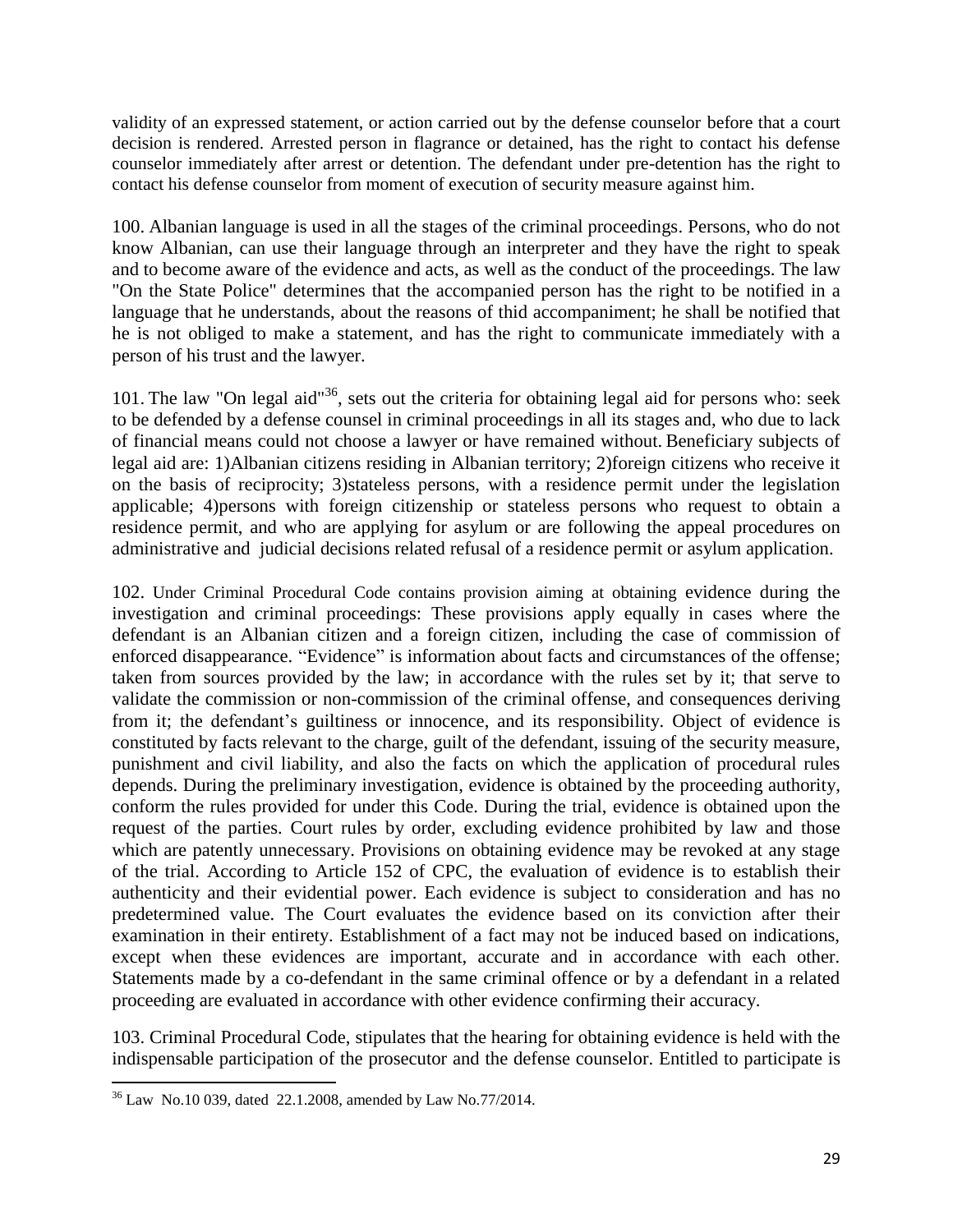also the representative of the injured party. They shall be entitled to participate when a witness or another person must be interrogated. In other cases they may participate with the prior authorization of the court. It is prohibited to take evidence on facts dealing with persons, who are not represented by a defense counselor at the hearing. All documents obtained for securing the evidence are delivered to the prosecutor. The defense counselor have the right to consult and copy them out. Regarding the use of evidence obtained, the CPC provides that evidence obtained pursuant provisions of this Code can be used in judicial review only against the defendants, whose defense counselors have assisted in getting them. The decision issued on the basis of evidence obtained under the rules of this Code, in which the injured party has not been able to attend, does not bring any consequences This Code provides that the court renders a decision based on the evidence examined and verified in court hearing.

104. The competent authorities in charge with investigation of acts that constitute criminal offenses, and of the alleged perpetrators: the State Police, Prosecution, Judicial Police. The Criminal Procedure Code (CPC) determines that the bodies charged with criminal prosecution are the Prosecutor and the judicial police who conduct, within their assigned competence, all necessary investigations connected to criminal prosecution. In this framework, they are authorities responsible for prosecuting the offense of enforced disappearance. The Prosecutor leads the investigations and has the judicial police under his charge. The Institution of Prosecution exercises criminal prosecution and takes measures for the purpose of exerting criminal proceedings under the CPC, and the law "On the Organization and Functioning of the Prosecution of RA". The prosecutor's functions are exercised: a)in the preliminary investigations and trials of first instance, which are followed by the prosecutors at courts of first instance; b) in trials of cases appealed by the prosecutors in the courts of appeal and the Supreme Court. According to this Code, the Judicial Police conducts investigative actions that are assigned or delegated by the prosecutor. Criminal justice is given by: 1) criminal courts of first instance; 2)courts of appeal; 3)Supreme Court. CPC stipulates that during the preliminary investigation in the cases provided by law, the court decided upon request of the prosecutor, the defendant, and injured and private parties.

## **Article 12- Efficient Investigation**

105. Criminal Procedure Code (CPC) envisages a number of provisions on the reporting of facts and offenses by competent authorities as well as by persons, who know about the offenses provided for by the Criminal Code, including the injured persons, and the competent authorities for investigation and criminal charges. In this regard, this right is guaranteed to persons who may be subject to or victim of the offense of enforced disappearance. This Code includes provisions related to the competences of competent authorities to carry out criminal proceedings.

106. With regard to being informed of the offense, the CPC stipulates that the Prosecutor and the police are informed of the criminal offense on their own initiative and through announcement made by others. The judicial police, even on its own initiative, must be informed of the offenses, prevent their coming of further consequences, search for their perpetrators, conduct investigations and collect everything which contributes to the application of criminal law. The judicial police carries out any investigative action, that has been ordered/delegated by the prosecutor. Also it receives data from persons who can show advantageous circumstances for the purposes of the investigation. CPC envisages provisions on the activity with the initiative of the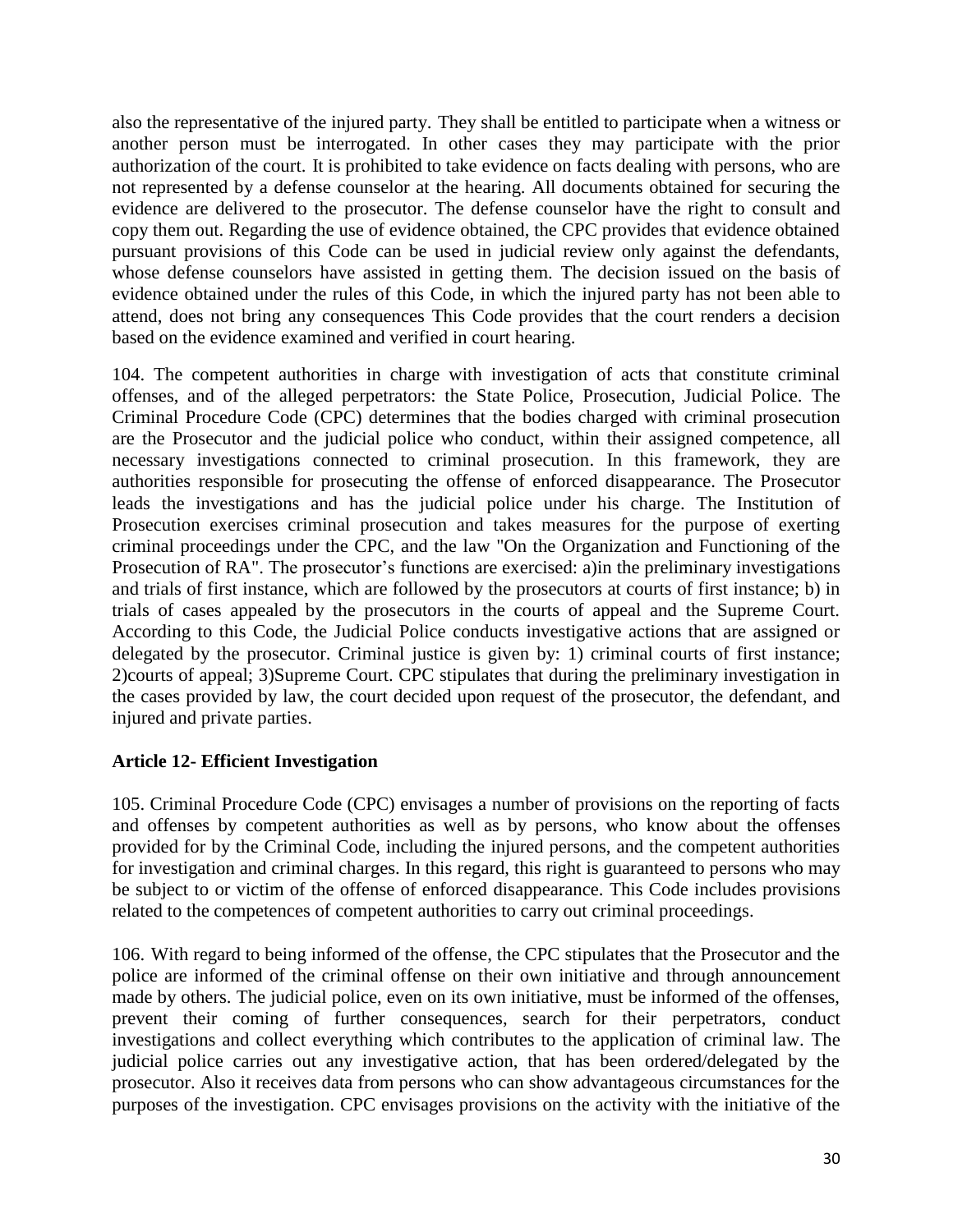judicial police and referral of the offense to the Prosecutor. The judicial police document all actions undertaken. Based on the law "On the organization and functioning of the judicial police," the Judicial Police carries out procedural activities during the phases of criminal proceedings ordered or delegated by the proceedings body or on its own initiative, according to the procedural rules and legislation applicable. The principal duty of the judicial police, in the capacity of subject of the criminal proceedings, is to obtain knowledge about criminal acts, to prevent further consequences because of them, to carry out full and comprehensive investigative activities, on their own initiative or by order or delegation, for discovering the perpetrators, obtaining evidence about their criminal activity, as well as other duties contemplated in the Criminal Procedure Code and in other legal provisions, aiming at implementing the criminal law.

107. Criminal Procedural Code and Law on Prosecution Office stipulate that the Prosecutor carries out the investigation and he conducts any investigative action deemed necessary. He may request from the judicial police to carry out the act specifically delegated, including interrogation of the accused and confrontations, in which the defendant and his counselor participate. In this case, the judicial police respect the provisions for assignment and participation of the defense counselor in the investigations.

108. The CPC envisages "criminal report from the citizens". Any person that has received notice of a criminal offence ex-officio must lodge a criminal report of it. In cases specified by law, criminal report is compulsory. The criminal report is submitted orally or in writing to a prosecutor or to a judicial police officer, personally or through a representative. Also public officials, who during the course of their work or because of their functions or service, receive notice of a criminal offence that is prosecuted ex-officio, are bound to lodge a written criminal report even if the person, whom the criminal offence is attributed, is not identified. The denunciation is submitted to the prosecutor or the judicial police officer.

109. This Code determines detailed provisions on: the terms of the proceeding; ensuring the source of evidence; data on the person against whom investigations are being conducted; assistance of the defense counsel to attend during the controls and verifications, receiving data from the aggrieved person and from those who can indicate favorable circumstances for the purposes of investigation, applying certain rules for obtaining testimony; the right of the prosecutor and the defendant to seek from the Court the provision of evidence; the right of a person who has been informed that investigations are being conducted against him, to appear before the prosecutor and to enter a plea; preliminary investigations; judicial review; taking of testimony, questioning of witnesses and third parties; adjudication and making the decision; cases, remedies and entities that have the right to appeal the court decision

110. In connection with the deadline of the completion of the investigation of criminal offenses, CCP (Article 323-325) determines that within three months after the date in which the name of the person, to whom the criminal offence is attributed, is noted down in the register of notifications of the criminal offences, the prosecutor decides to bring the case before the court or to dismiss or suspend it. When an authorization to proceed is required, the continuation of the deadline shall be suspended from the moment of the request until the day when the authorization is granted to the prosecutor. The Prosecutor may extend the deadline of investigations up to three months (Article 324). Further extension, not more than three months, may be done by the Prosecutor in case of complex investigations or when it is objectively impossible to terminate them within the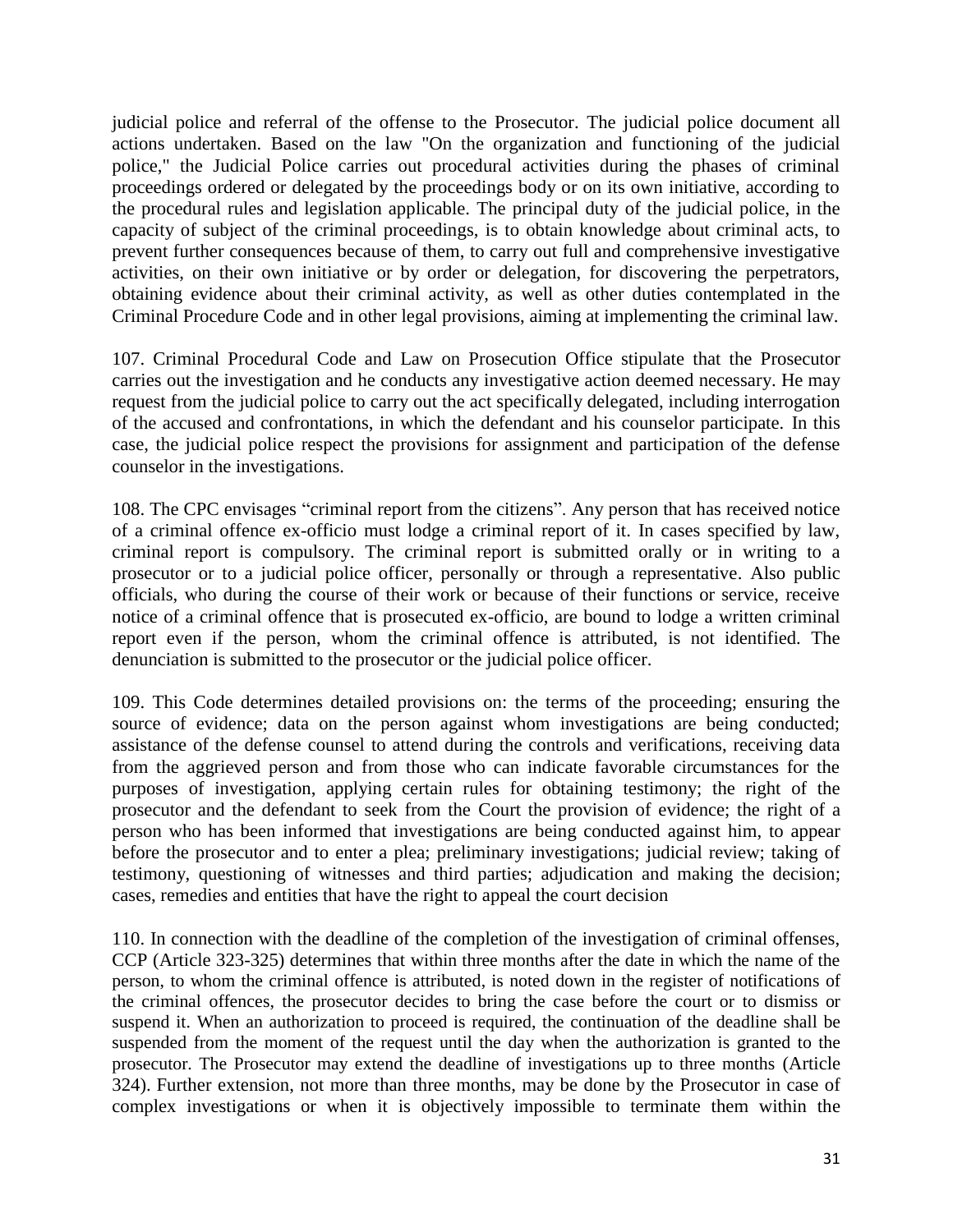prolonged deadline. The term of the preliminary investigations may not exceed two years. The decision for prolonging the deadline of investigations is notified to the defendant and the injured person. The investigation operations performed after the expiry of the time period may not be used. The defendant and the injured have the right, within ten days from notification, to appeal the decision of the prosecutor prolonging the investigations in the district court. After hearing the defendant, the defense lawyer, the injured and the prosecutor, the court shall examine the appeal within ten days. If the court accepts the appeal, the investigations may continue or continue only for a term fixed by itself. The decision of the court may be appealed, but this does not suspend the execution of the decision. After carrying out the necessary investigation operations, the judicial police shall deliver the acts to the prosecutor. After examining, the prosecutor decides to bring action before the court or dismiss the case. The CPC envisages the cases of dismissal of the charges or case in any stage of the proceedings, the prosecutor decides the dismissal of the charge or case in every stage of proceedings.

111. Attorney General's Instruction on the criminal prosecution provides that notice of the charges and the defendant's questioning constitute investigative actions of the Prosecutor, to be carried out by him himself and exceptionally by special order his delegation could be performed by the judicial police officer. The defendant should be heard by the prosecutor, to evaluate his claims and decide what should be done with him. The announcement of the charges and interrogation of the defendant by the prosecutors should be performed only when there is sufficient evidence to take him as a defendant. When there is no sufficient evidence for taking the accused person as a defendant until the administration of sufficient data, the charged person might remain in the quality of the person under investigation. Preliminary investigations should be concluded within 3 months from the date on which the name of the person that is attributable to the offense is listed in the offense notice register. Prosecutors must oversee the completion of the investigation within the legal deadlines. Attorney General's Instruction "On guaranteeing and observance of human rights in the criminal process" provides that prosecutors should check the legality of investigative actions conducted and the respect of human rights by the judicial police.

112. Regarding the protection of the plaintiff, witnesses and persons participating in the investigation, Law No.10173, dated 22.10.2009 "On the protection of witnesses and collaborators of justice" provides for special measures, temporary and exceptional, the manner and procedure of the protection of witnesses and collaborators of justice, the organization, functioning, competencies, relations between the bodies responsible for the proposal, evaluation, approval and implementation of the protection program. The law stipulates that "the witness of justice" implies a person who, as a witness or injured person makes statements or testifies to facts and circumstances that constitute evidence in a criminal proceeding and that, because of these declarations or testimony, is in a dangerous situation. The law defines the bodies responsible for the protection of witnesses, collaborators of justice, the duties, powers, their protection program, concrete protection measures (special measures, temporary, emergency measures). The implementation of the witness or collaborator's protection program is decided upon only if he is at risk, is suitable to be included in the program and, at his free will, accepts to participate actively in its implementation. The State Police, detention facilities or institutions for the execution of criminal judgments, according to the level of risk to witnesses, collaborators of justice and persons connected with them, can order and implement extraordinary protective measures, as set forth in this law or other laws or acts that govern their activity. The CPC envisages provisions on "collaboration with justice", namely the cooperation of the suspect or defendant, who is accused of a serious crime committed in complicity.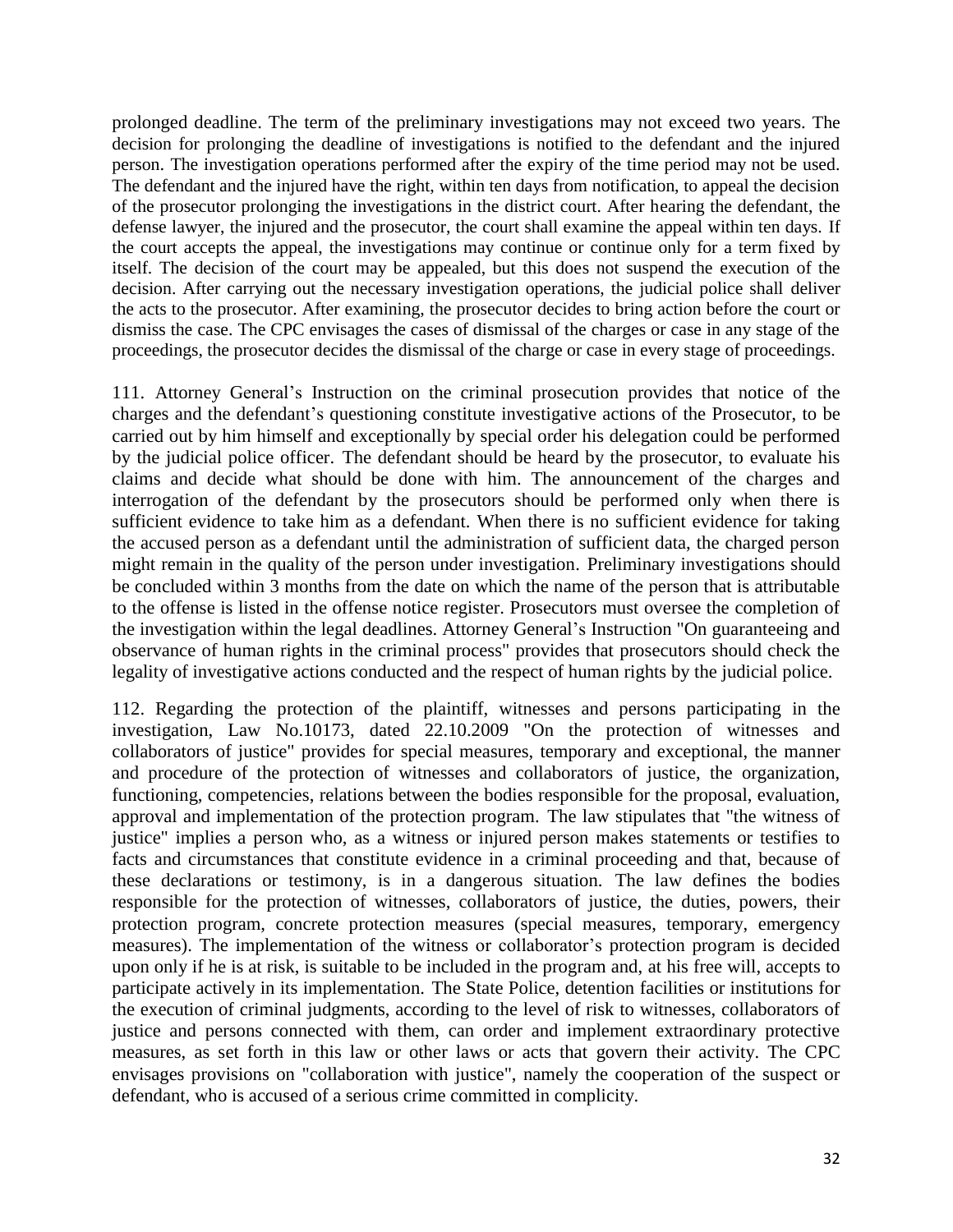113. Law "On the State Police", stipulates that the duty of the State Police is to investigate the criminal offenses, and their perpetrators, in accordance with the criminal law and the criminal procedural law. Every person accompanied, detained or arrested in the police premises, every other citizen, against whom police officers are carrying out actions under the provisions of this law or who are violated in the course of these actions, has the right to apply/complain orally or in writing to the police executives or other state institutions, which have the obligation to treat them. This law provides for the responsibility of the police officer to: 1)reporting to the appropriate superior or, in his absence, to the superior's superior of any complaint about the behavior of another police officer and of any violations, when there are substantial grounds for believing that it is committed by him, irrespective of whether he has been informed of such a thing during the performance of the duty or other circumstances; 2)reporting to the superior or, in his absence, the superior's superior, any offense for which he has reasonable suspicion to believe that has been committed by a person, irrespective of whether he has been informed of this violation during the performance of the duty or other circumstances;

114. Normative acts (orders and rogatory letters<sup>37</sup>) provide the rules and standard procedures for fulfilling the duties and responsibilities under the law, respecting the rights, freedoms, prevention of violations of human rights and abuses. Also they determine the adoption of standard operating procedures for identifying, addressing and resolving complaints/requests of persons deprived of liberty, in the premises of the State Police "<sup>38</sup>.

115. Within Attorney General's Office are established the Directorates of Investigation and Control of Criminal Proceedings, which coordinate the work, control and assist the Prosecution offices at the courts in exercising their functions. The prosecutors on national level, in the exercise of the function of prosecution in the preliminary investigation stage, monitor the legality of the actions of the judicial police officers/agents aiming at respecting these principles and criminal procedural norms, provided for by the conditions, criteria for arrest in the act, or detention and prohibiting illegal conduct and actions during their proceedings. Prosecutors perform: actions necessary to ensure the sources of evidence and other elements that serve criminal law enforcement; any investigation and action ordered or delegated by the proceeding body.

116. In connection with providing access to competent legal authorities in places of detention, the Albanian legislation provides that the competent institutional structures (such as police, prosecution, etc), and independent institutions (the Ombudsman) and other institutions/ organizations have the right of conducting inspections, monitoring, controls in institutions where the accompanied/detained people are held and in the penitentiary institutions. In the institutions where the accompanied/arrested are held, the request-complaint mechanism functions, while maintaining and respecting the confidentiality in every case.

# **Article 13- Extradition**

 $\overline{a}$ 

117. According to Albanian Constitution, extradition can be granted only when it is expressly provided for in international agreements to which is a party and only by a judicial decision.

 $37$  Normative Acts of the Minister of the Interior and the General Police Director.

<sup>38</sup> Detailed information is provided as follows, article 17.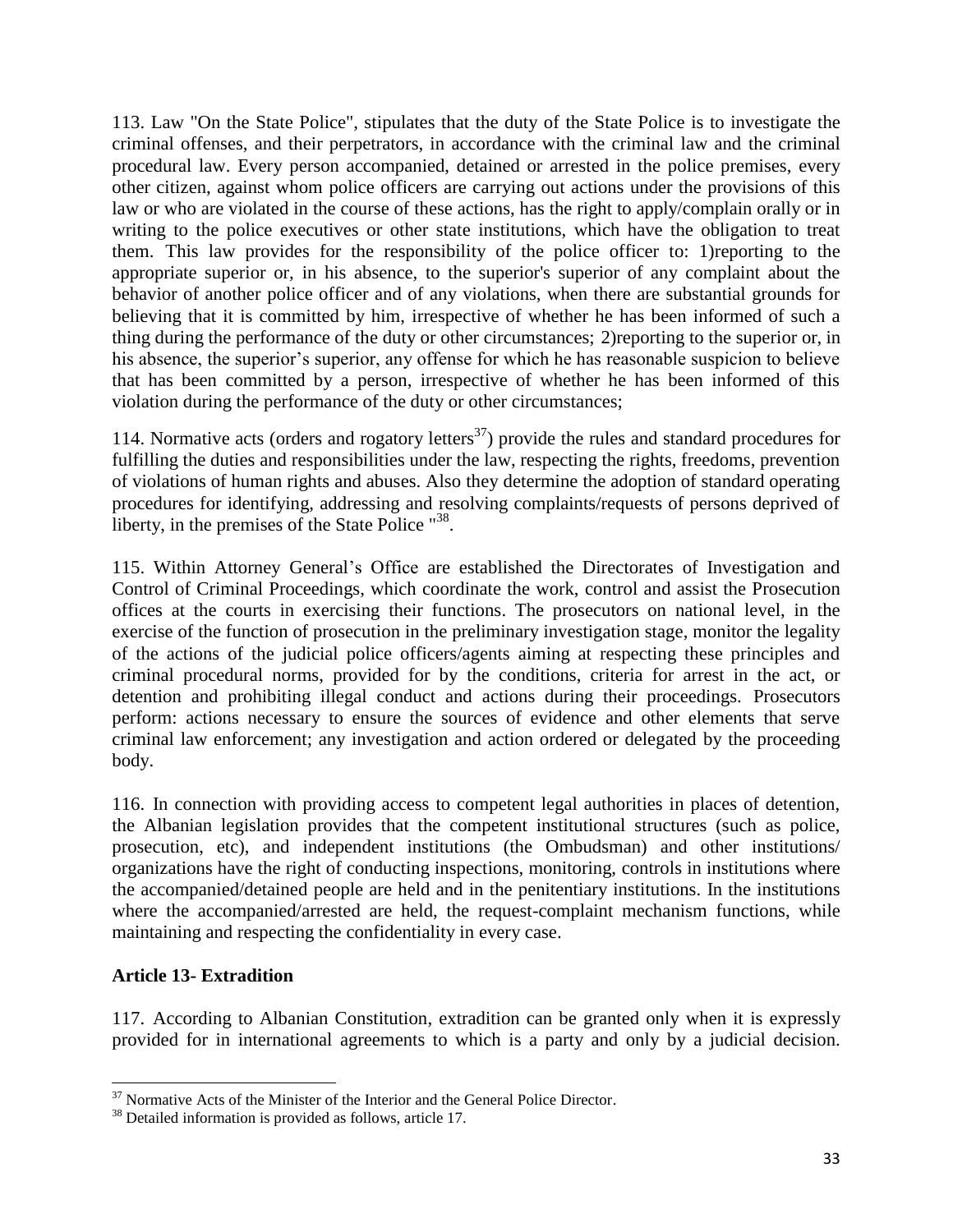Albania has ratified the European Convention "On Extradition" and its additional protocol in 1998, and has signed bilateral agreements with individual states. In addition, based on Article 122 of Constitution, which states that international treaties have precedence over domestic legislation and any international agreement ratified by the Parliament becomes part of domestic law, the Convention on Enforced Disappearances, serves as necessary legal basis for the extradition cases of enforced disappearance, and can be applied directly through the practice of jurisdictional relations with foreign authorities.

118. Criminal Code (Article 11) provides that extradition may be granted only when it is expressly provided in international agreements to which the RA is a party. Extradition shall be granted when the offense which constitutes the object of the application is provided as such simultaneously by both the Albanian and the foreign law. Given that in the Criminal Code of the RA "enforced disappearance" is provided as a criminal offense and if any application is submitted for extradition, in terms of offense, the subject would be extraditable. After the entry into force of the Convention, Republic of Albania did not receive or submitted any request for extradition on enforced disappearance.

119. Under this Code, the extradition shall not be granted: a)if the person to be extradited is an Albanian citizen, unless otherwise provided for by the treaty; b)if the criminal offense constituting the object of the request for extradition is of a political or military nature; c)when there is reasonable ground to believe that the person requested to be extradited will be persecuted, punished or wanted because of his political, religious, national, ethnic, racial beliefs; d) if the person requested to be extradited has been tried by a competent Albanian court for the criminal offense for which the extradition is requested.

120. Criminal Procedural provides the procedure to be pursued in cases when an extradition request is received from a foreign state and the relevant authorities. Competent authorities to pursue and determine the procedures of extradition are: Ministry of Justice, the prosecutions of the judicial districts and courts of judicial districts with competences and territorial jurisdiction to review the requests for extradition. This Code provides that the extradition is permitted only on the basis of a request to the Ministry of Justice. Attached to the extradition request are: a)copy of the sentence by imprisonment or of the act of proceedings; b)explanation report on the criminal offence in charge of the person subject to extradition, time and place of the commission of the offence and its legal qualification; c)legal provisions to be applied, indicating whether for the criminal offence subject to extradition, law of foreign state on death penalty; d)personal data, and any other possible information which serves to determine the identity and the citizenship of the person subject to extradition. Ministry of Justice may impose other appropriate conditions.

121. With regard to the terms of extradition, it is envisaged that: 1)Extradition is permitted by stated condition that the person subject to extradition shall not be prosecuted, sentenced, surrendered to another country for a criminal offence which has occurred before the request for extradition, and which differs from that which the extradition is provided for. 2)Above requirements shall not be taken into consideration when: a)the extraditing party gives expressed consent that the extradited is prosecuted even for another criminal offence and he has no objection; b)the extradited, although had the possibility, has not left the state territory, after 45 days from his release or when he has returned voluntarily. 3)Ministry of Justice may impose other appropriate conditions.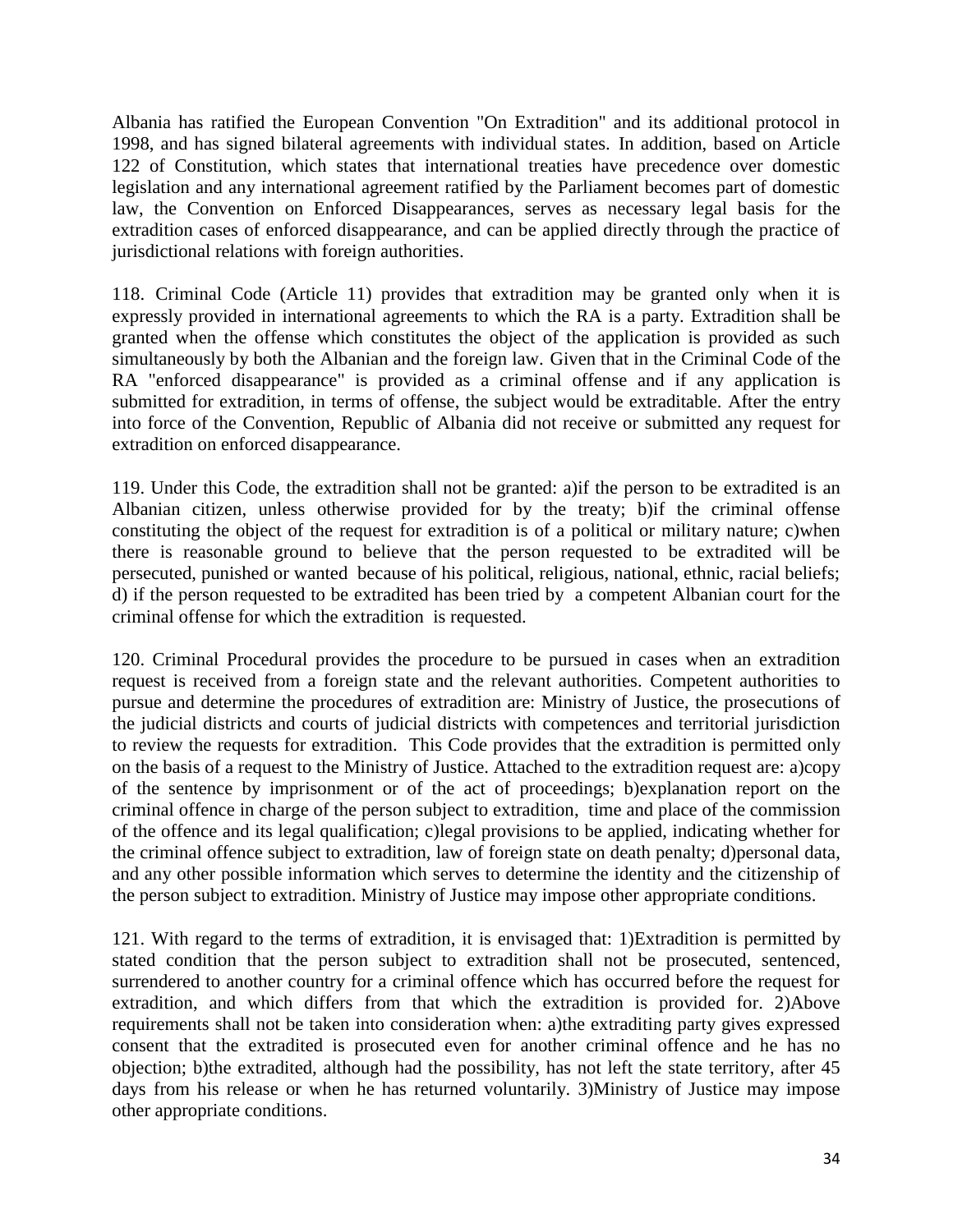122. The extradition request may be refused: a)for an offence of a political nature or when it results that it is requested for political reasons. b)when there are grounds for thinking that the person subject to extradition shall be subjected to persecution or discrimination on account to. c) when the person subject to the request for extradition has committed a criminal offence in Albania. d)when proceedings started or he was being tried in Albania regardless that the criminal offence has been committed abroad; e)when the Albanian state has provided an amnesty for this offence; f)when the requested person is an Albanian citizen and there is no agreement providing otherwise; g)when the prosecution or the punishment is provided under legislation of the state requiring the extradition. According to Albanian legislation, based on the fact that this Convention stipulates that enforced disappearance should not be considered as an offence of political character, we underline that enforced disappearance is not considered as an offense of a political character.

123. In the case when the extradition request is rejected because that person is an Albanian national, then this application is treated as a notice of the commission of an offense by an Albanian citizen abroad and under the Criminal Code, the relevant authorities are obliged to register a criminal offense against the person and take all necessary measures under domestic legislation and international agreements, where the RA is a party to ensure his presence. Criminal proceedings in the RA are mandatory and the prosecutor has no right to decide whether or not to start criminal proceedings depending on the gravity of the offense.

124. The Criminal Procedure Code (CPC) provides for the regulation of the jurisdictional relations with foreign countries. Also it sets the legal procedures on extradition to and from abroad<sup>39</sup>. Based on international acts, these provisions define the mandatory obligation of "dual criminality" of the offense. According to CPC, the surrender of a person to a foreign country for the execution of a prison sentence or an act proving his prosecution for a criminal offense can be done only through extradition.

125. Republic of Albania is a party to the Council of Europe Convention "On Extradition"<sup>40</sup>, and its three protocols, as well as a series of bilateral agreements. Pursuant this Convention, and other bilateral agreements the RA is a party, it is contemplated that the offense on the basis of which a request for extradition is submitted, should be provided for and criminalized by the law of the requesting country and that of the requested country. In this context, it is sufficient to criminalize the alleged criminal activity by both countries and the subject is extraditable.

126. Relations with foreign authorities in criminal matters are governed by international agreements accepted by the Albanian state, principles and generally accepted norms of international law and criminal procedural legislation. Law no. 10193, dated 3.12.2009 "On jurisdictional relations with foreign authorities in criminal matters", provides that the surrender of a person under investigation, accused or convicted, in the direction of a foreign state is conducted according to the rules of Albanian legislation and international agreements to which the RA is a party. This law contains provisions on extradition from Republic of Albania, namely: the conditions for extradition; the competent authorities (Ministry of Justice, Prosecution, Court);

 $\overline{a}$ 

<sup>&</sup>lt;sup>39</sup> Articles 488-504 of the Criminal Procedure Code.

<sup>40</sup> Ratified on May 19, 1998 and entered into force on August 17, 1998.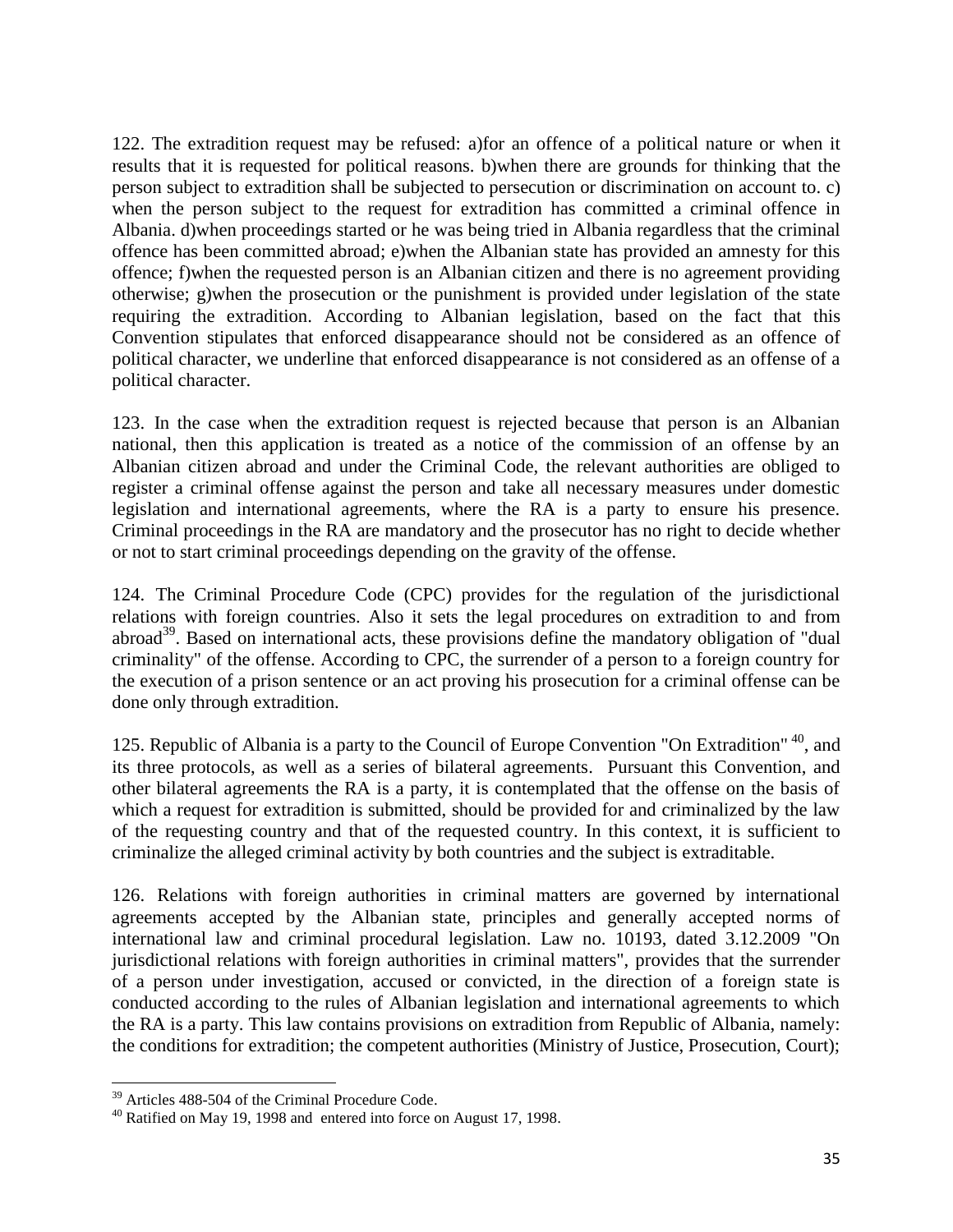consideration of the request for extradition; judicial decision on extradition; guarantees regarding the extradited person, etc.

## **Article 14. Mutual legal assistance**

127. In connection with mutual legal assistance in criminal matters, Albania has ratified a number of international agreements, the granting of mutual necessary assistance in criminal matters in accordance with its domestic legislation, namely: 1) the Council of Europe Convention "On mutual legal assistance in criminal matters"<sup>41</sup> and its additional protocols; the European Convention "On the Transfer of Proceedings in Criminal Matters"<sup>42</sup>; the Additional Protocol to the European Convention "On the transmission of requests for legal assistance". Albania has also signed a bilateral agreement on judicial cooperation in criminal matters with other countries".

128. Under Code of Criminal Procedure, relations with foreign authorities in criminal matters are regulated by international agreements to which Albania is a party, principles and norms of international law and provisions of this Code. This Code provides detailed provisions on jurisdictional relations with foreign states, the international cooperation in the field of legal aid, international letters rogatory (rogatory letters from and to abroad) $43$ . The CPC provides that the Ministry of Justice is the competent authority regarding the letters rogatory from abroad. Ministry of Justice decides to grant support to the letter rogatory of a foreign authority regarding communications, notices, obtaining evidence, unless it considers that the requested actions endanger the sovereignty, security, and interests of state. The letter rogatory is not granted when it is clear that the actions required are expressly prohibited by law, in violation of fundamental principles of rule of law, and for grounded reasons affecting development of process.

129. This Code envisages judicial proceedings for executing the foreign letter of application. The prosecutor, after taking the acts from the Ministry of Justice, submits the request to the court. Execution of the letter of application is not accepted: a)in cases when the Ministry of Justice does not give support to the letter rogatory b)when the fact for which the foreign authority proceeds is not provided as a criminal offence by the Albanian law. Regarding submission of letters rogatory to foreign authorities, CPC provides that letters rogatory of courts and prosecutors, addressed to foreign authorities for notifications and obtaining evidence, are sent to Ministry of Justice. Ministry of Justice orders, within 30 days after receiving this letter rogatory, to not give support to it, when it considers that the security or other important interests of the state could be endangered. In emergency cases, the proceeding authority may decide to initiate proceedings directly, informing the Ministry of Justice. When the foreign country has imposed conditions on usability of acts required, Albanian proceeding authority is obliged to respect them, if they are inconsistent with the restrictions provided by the law.

130. The CPC contains provisions on enforcement of criminal judgments. Ministry of Justice delivers to the prosecutor of the district court, the foreign criminal decision against Albanian citizens or foreigners or stateless persons, who are residents in Albanian state, or to persons

l  $41$  Signed on May 19, 1995, ratified on April 4, 2000 and entered into force on July 3, 2000.

<sup>&</sup>lt;sup>42</sup> Signed on May 19, 1998, ratified on April 4, 2000 entered into force on July 5, 2000.

<sup>43</sup> Articles 505-511 of the CPC.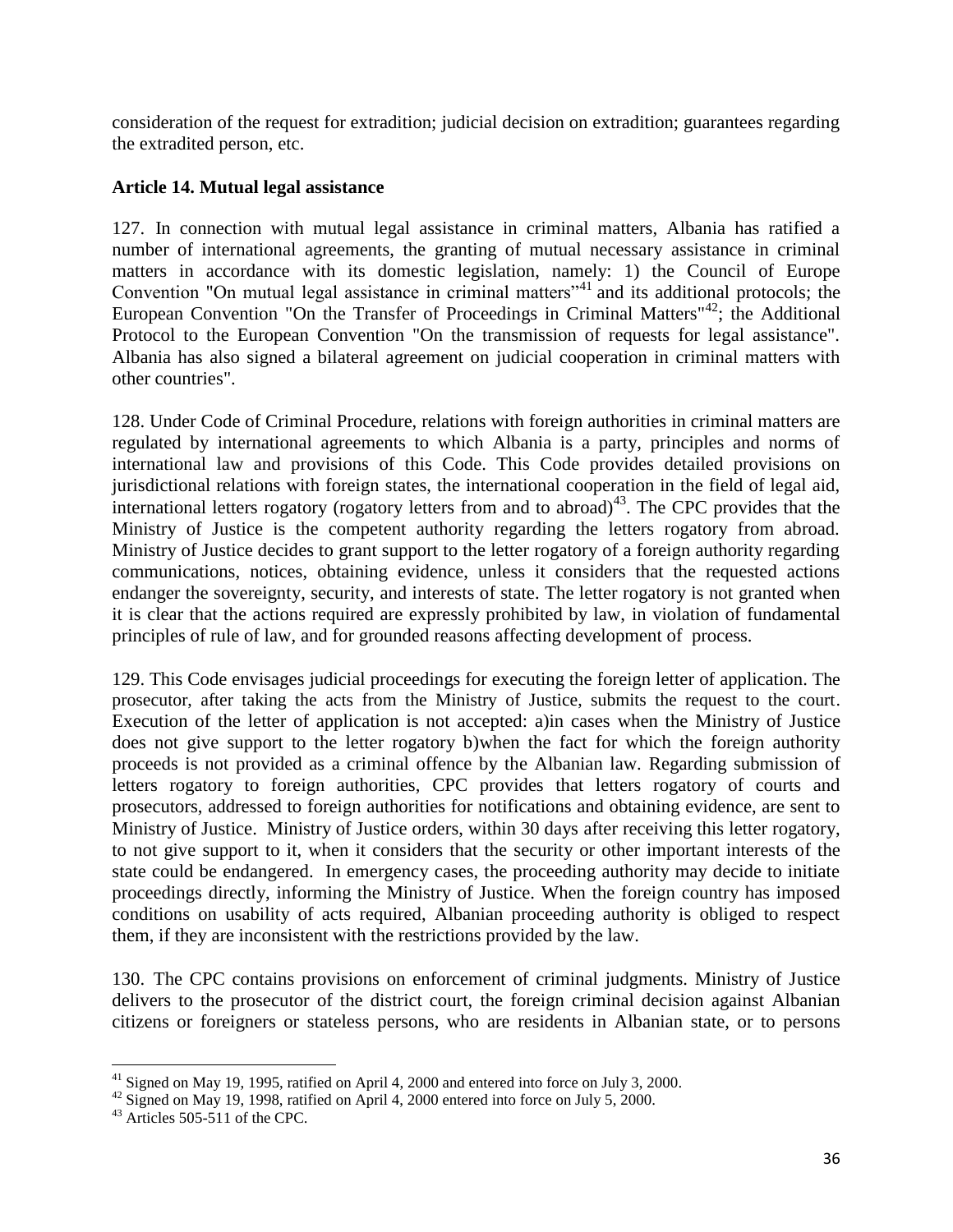criminally prosecuted in Albanian. Ministry of Justice requests the recognition of a foreign criminal decision considering that this decision should be executed in accordance with international agreement, The Prosecutor requests the recognition of the foreign decision, before the district court, and necessary information can be requested from the foreign authorities. Republic of Albania has not received any request, and has not submitted an application for legal aid under this Convention.

131. Law no. 10193, dated 03.12.2009 "On jurisdictional relations with foreign authorities in criminal matters" determines additional procedural rules in the field of jurisdictional relations with foreign authorities in criminal matters. This law is widely applied unless special rules are provided by international agreements to which Albania is a party. Provisions of this law are applied in: a)proceedings related to criminal offenses, which, at the time of the application, are under the jurisdiction of the judicial authorities of the requesting State or in Albania; b)proceedings under the jurisdiction of the European Court of Human Rights or other international courts, whose jurisdiction is accepted by Albania. This law stipulates: the foreign judicial authorities; the local judicial authorities (Ministry of Justice, Prosecution, Court); types of letters of request (rogatory letter, request) establishing international jurisdictional relations; general rules on submission to competent authorities; and procedures. Law envisages provisions on the recognition, execution of foreign criminal judgments, the competent authorities (Ministry of Justice, Prosecutor, Court). It envisages provisions on the transfer of criminal proceedings in a foreign country, if the person is suspected of committing a criminal offense punishable under the Albanian criminal law, namely: the conditions of transfer; procedures for requesting and the submission of the application; competent authorities, such as the transfer of criminal proceedings from foreign countries.

## **Article 15 –International Cooperation**

132. The Albanian institutions are undertaking some steps to establish cooperation with domestic and foreign partners for the creation and functioning of the Department for Locating Missing Persons from the crimes of communism at the Institute of Integration of Former Politically Persecuted. The International Commission on Missing Persons (ICMP) as an important partner is supporting this initiative, and subsequent measures will be taken for signing of a bilateral agreement.

## **Article 16- Refoulement**

133. The Constitution establishes the prohibition of collective expulsion of aliens and provides that the expulsion of individuals is permitted in cases specified by law; the fundamental rights, freedoms, obligations for Albanian citizens are also valid for foreigners, stateless persons unless their exertion relates specifically to the Albanian citizenship.

134. According to the law no.108/2013 On foreigners<sup>44</sup> "refoulement" is obligation to return a foreigner, subject to an expulsion order, as an administrative measure issued by responsible authority for border and migration, to the forceful removal of foreigners from Albanian territory,

l <sup>44</sup> This law is aligned with EU directives.

It has repealed the law no. 9959, dated 17.7.2008 "On foreigners", which also provided provisions on the prohibition of deportation.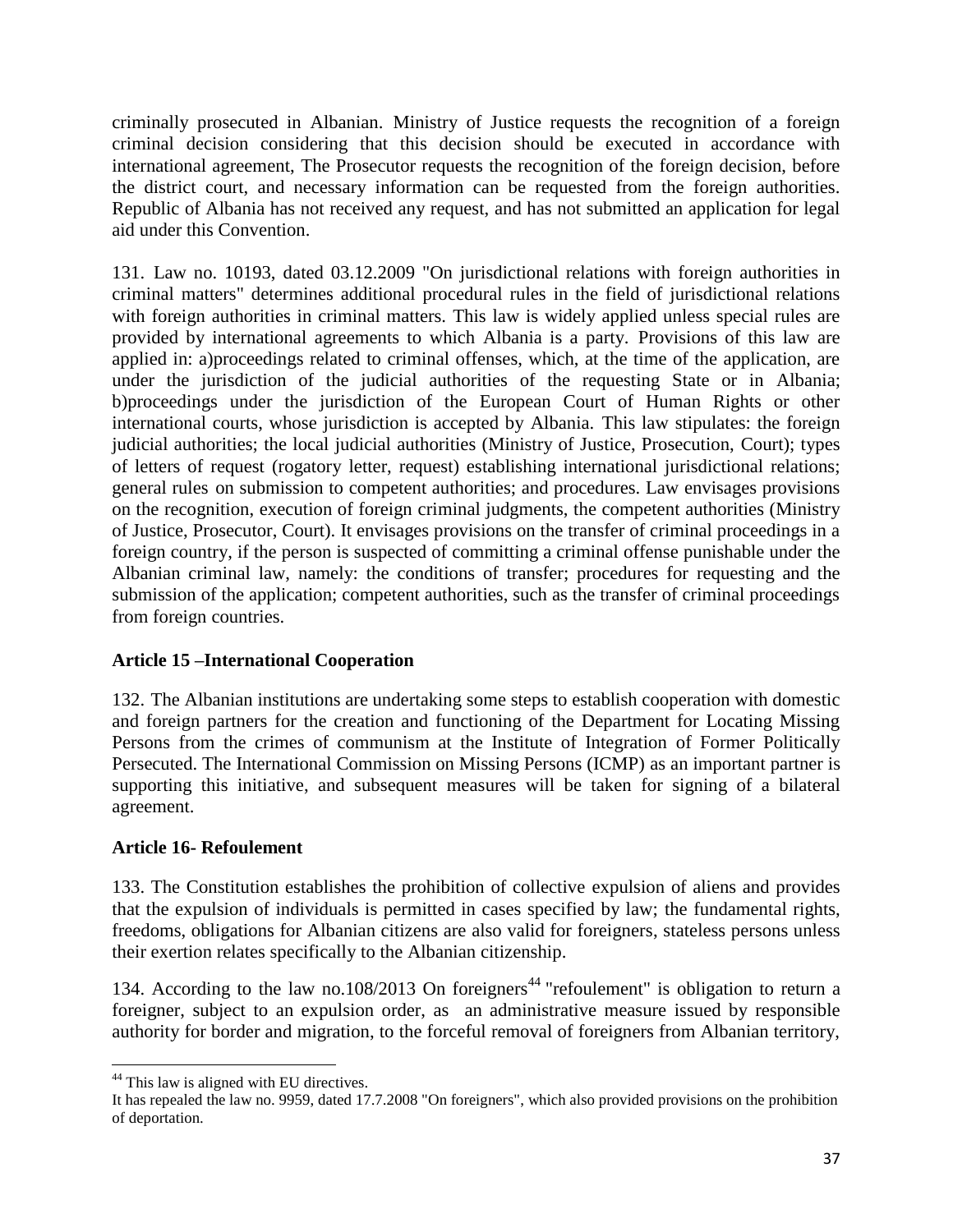on following cases; 1)illegal entry into Albanian territory; 2)readmission in another country, according to readmission agreements; 3)it has been declared persona non grata, according to the law; 4)his presence is considered a serious threat to public order and security; 5)he is convicted of a crime, for which the Albanian legislation provides for a minimum sentence of 3 years in prison. If the foreigner is subject to expulsion from the responsible authority, he is being detained in a detention center, till the execution of the deportation order. "Closed center" is an administrative institution, with a certain level of security and limitation of freedom, in which only foreigners who are subject to deportation can be placed. Temporary measures are alternative measures undertaken by the authority responsible for the implementation of a foreigner's expulsion order from the territory. This law provides the conditions and category of persons that are not deported, and exceptionally, a foreigner may be deported, if the person's attitude jeopardizes public order, security, and constitutes a threat to national security. 135.

135. The Law "On Asylum<sup>45</sup>" defines "non- refoulement" as obligation to prohibit expulsion or refoulement of a foreigner or stateless person, where his life or freedom is threatened, for reasons of race, religion, nationality, membership in a particular social group or political conviction. By virtue of the principle of "non-refoulement", this law provides that Albania recognizes and respects the authorities' obligation not to return or refuse, extradite or remove outside its territory persons who have obtained or sought asylum or other forms of protection and the concrete cases. The law expressly provides for the implementation of this principle in the case when in a country reliable grounds exist that the asylum seeker could be at risk of being subjected to enforced disappearance.

# **Article 17.**

136. Albanian legislation does not contain any provision with regard to secret detention or unofficial detention. Also there has been no case of secret detention, after the entry into force of this Convention. Albanian Constitution states that no person shall be deprived of liberty except in cases and under the procedures provided by law. The freedom of a person may not be limited, except in the following cases: a)when he is punished with imprisonment by a competent court; b)when he fails to comply with lawful orders of the court or fails to comply with an obligation determined by law; c)when there are reasonable doubts that he has committed a criminal offense or to prevent his committing an offense or escaping after having done so; d)for the supervision of a minor for purposes of education or for escorting him to a competent organ; d)when the person is a carrier of a contagious disease, mentally incompetent and dangerous to society; f) for illegal entry at state borders or in cases of deportation or extradition. The same prediction is made by the CPC as well, which states that a person's freedom may be restricted by security measures only in cases and manner prescribed by law. CPC provides for the rules to be followed regarding the fair, equal and due legal proceeding, to protect personal freedoms and legitimate rights and interests of the citizens.

137. Law "On the State Police" provides that arrested and detained persons are held in police facilities until the determination of a security measure by the court, respecting the rights provided by law. According to Criminal Procedural , when an arrest or detention is carried out,

 $\overline{\phantom{a}}$  $45$  Law No.121 / 2014 aligned with EU directives.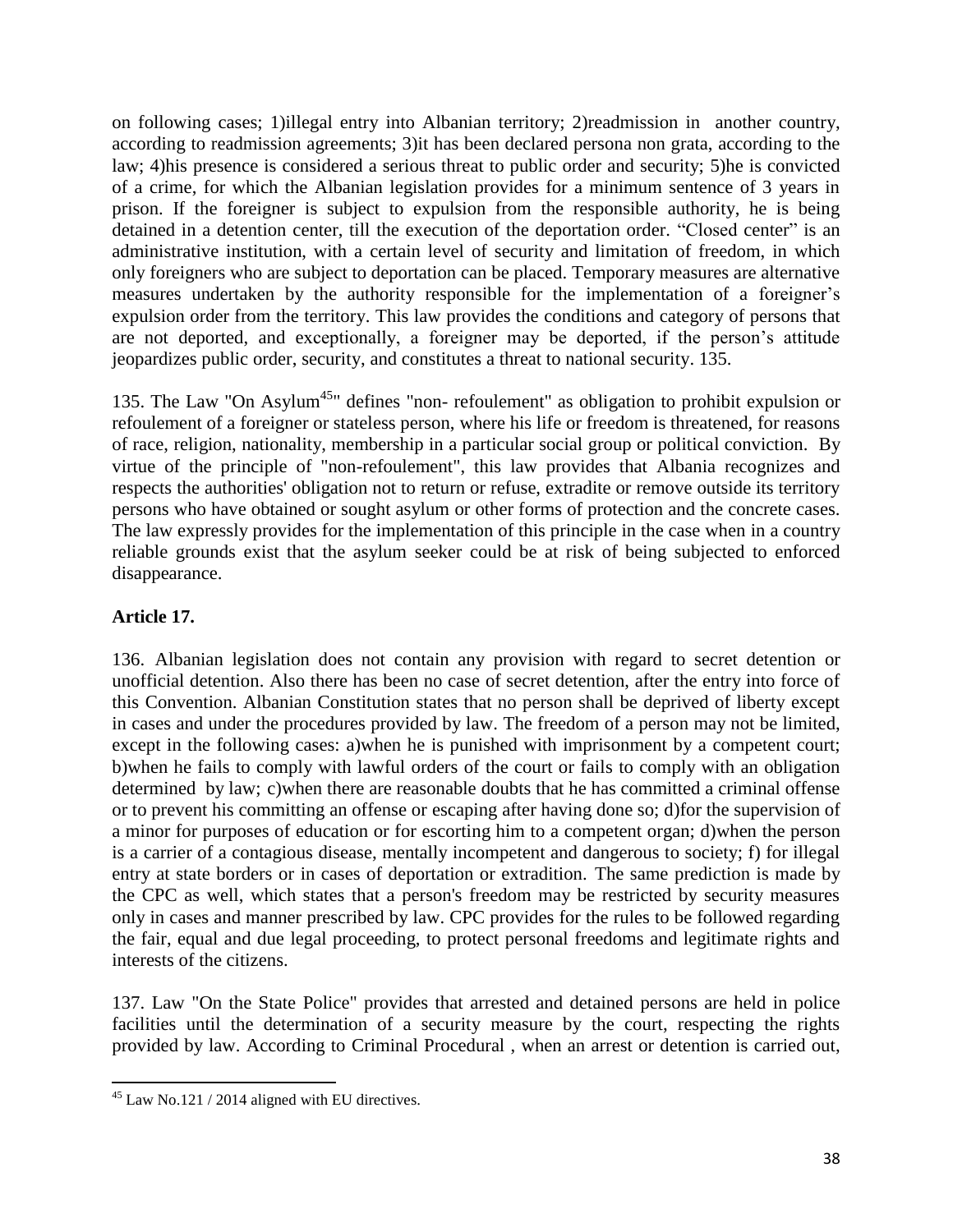the prosecution is immediately notified of the place of arrest or detention. Among other tasks related to the exercise of criminal prosecution, investigation, the prosecutor take measures to enforce the decisions in accordance with the rules set out in this Code. This Code provides that the authorities for the trial of offenses and making a decision on the deprivation of liberty are: the district courts; serious crimes courts and the Supreme Court, pursuant to the rules of this Code. CPC provides detailed provisions on the judicial review, court decision, decision making. Judicial Police, in the quality of the subject of criminal proceedings, undertakes procedural actions for the execution of criminal judgments. The General Directorate of Prisons is the institution responsible for organizing, directing, controlling the execution of penal judgments with imprisonment and with the precautionary measure "arrest in prison" in the prison system, in accordance with the law on the rights of prisoners and detainees and the General Regulation of Prisons.

138. The law "On the rights and treatment of prisoners and detainees", stipulates that the suffering of sentences with imprisonment is made only in specially designated places and subject to this law are all prisoners with a final decision of the Albanian courts, and of the foreign courts, in accordance with international agreements. The Institution for Execution of Criminal Judgements are institutions under the General Directorate of Prisons and their duty is the reception, disposition, treatment and social rehabilitation of prisoners. These institutions are divided in: High-security prison; Ordinary prison; Low-security prison; Special institutes; Detention institution. The detainees against whom the Court has imposed the security measure of "arrest in prison" are placed in detention institutions.

139. The law "On the execution of criminal judgments" has as object the execution of criminal judgments and other legal rulings, the way of serving sentences except those with imprisonment which are governed by a special law and the court decisions on security measures for as much as not determined otherwise by the CPC. By execution of a criminal judgment it is understood the execution of the orders contained in a final criminal decision, the decisions of immediate execution, with the aim of the prisoners' rehabilitation, the reinstatement of the rights of persons unjustly prosecuted and legal rights of juridical subjects affected by the offense, influencing on their prevention. The law provides effected control by the Prosecutor, inter alia, through the search for information and direct checks on the documents or in the place of serving the sentence, in the presence of official person.

140. Albanian legislation guarantees the right of arrested and detained persons, to communicate with a counsel. The person arrested in flagrance or detained person has the right to communicate with defense counsel immediately upon arrest or detention. The detained defendant has the right to speak with his counsel since the moment of the execution of the security measure. In every institution for the execution of the criminal judgments, is established the reception commission, informing the detainees and prisoners in an understandable language on the institution's regulations, their rights and obligations, the right to a counsel and to benefit legal assistance, the rules and procedures for submission of claims and complaints. The authorities immediately provide written information about the rules in the institution, their rights and obligations. They have the right to meet their relatives, other persons periodically. For the prisoners who for various reasons have no personal contact with their family members, through the social workers, the institutions aim at restoring these contacts. Also they have the right to telephone and correspondence with the family members, relatives and their friends, which take place under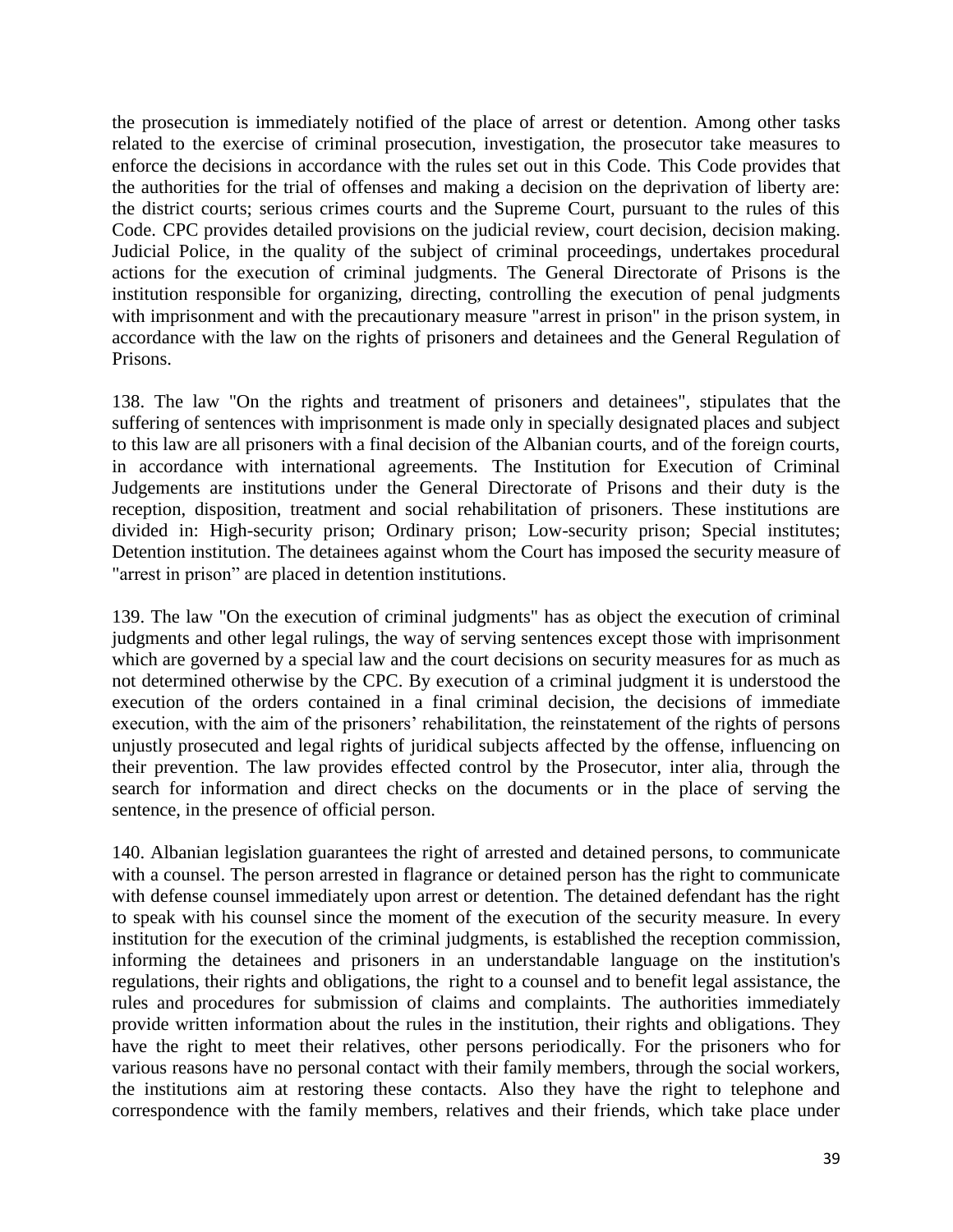visual control and not hearing of the supervisory personnel, as well as the right to written correspondence, maintaining its confidentiality. Likewise, they are guaranteed their right to have confidential meetings with members of the supervisory committee, the elected or *ex officio* defense counsel, the representatives of international organizations, representatives of NGO-s, operating in the field of human rights, according to cooperation agreements between General Directorate of Prisons and civil society. Detained persons have the right to information about their rights and obligations arising from the law, the general regulation of prisons and internal regulation of the Criminal Sentence Serving Institutions/ Prisons.

141. Detained persons with foreign citizenship are entrusted with the necessary facilities for communicating with the diplomatic/consular representatives of the respective state. To the prisoners, whose her country has no representation in the RA, the refugees, stateless persons are provided the same facilities to communication with the diplomatic representatives of state in order to protect their interests, as well as the national or international authorities.

142. Law "On the execution of criminal judgments" provides that the counsel at the request of the convict or when he deems it proper, has the right to meet the inmate, observing the relevant rules, to seek clarification, to obtain the necessary information, to demand from the bodies in charge of the execution of the judgment, to adopt measures in their jurisdiction, to seek the intervention of the prosecutor, when there are obstacles, and submit requests to the court for matters under its competence.

143. Treatment and the respect of the rights of accompanied/detained persons is controlled and monitored by Directorate of Professional Standards, as an internal mechanism, within State Police. In case of violations, are carried out several actions for the initiation of the disciplinary proceedings for the police officers found responsible. Internal Affairs and Complaints Service, an independent structure of the State Police, carries out inspections and controls on all central and local structures of the State Police. For all cases founded in violation of the laws/regulations and which constitute a criminal offence, procedural actions are conducted for the initiation of the criminal prosecution. As well Ombudsman conducts inspections/controls at any time, without prior notice. Likewise, a cooperation agreement is signed with the Commissioner for Protection from Discrimination and the civil society to conduct monitoring visits.

144. Ensuring access to competent legal authorities in prisons or places of detention and. Supervision of observance of the rights of prisoners is carried out by specialized institutions and structures within or outside the prison system. The Institution for Execution of Criminal Judgments can be visited without authorization by: the President of the Republic, the Speaker of Parliament, Prime Minister, Chairman of the Constitutional Court, Deputy Chairman of Parliament, Deputy Prime Minister, Minister of Justice, President of the Supreme Court, Attorney General, MPs, Deputy Minister of Justice, the Ombudsman, his commissioners and the assistant commissioners, the director, control inspector of prison, members of the supervisory commission for the execution of criminal judgments, judges, prosecutors, as well counsel of prisoners/detainees.

145. The Law on Prisoners and Detainees, stipulates that the Ombudsman, who performs the role of the National Mechanism for Prevention of Torture monitors the implementation of this law for the protection of prisoners' rights, exercising these powers: a) the regular monitoring of the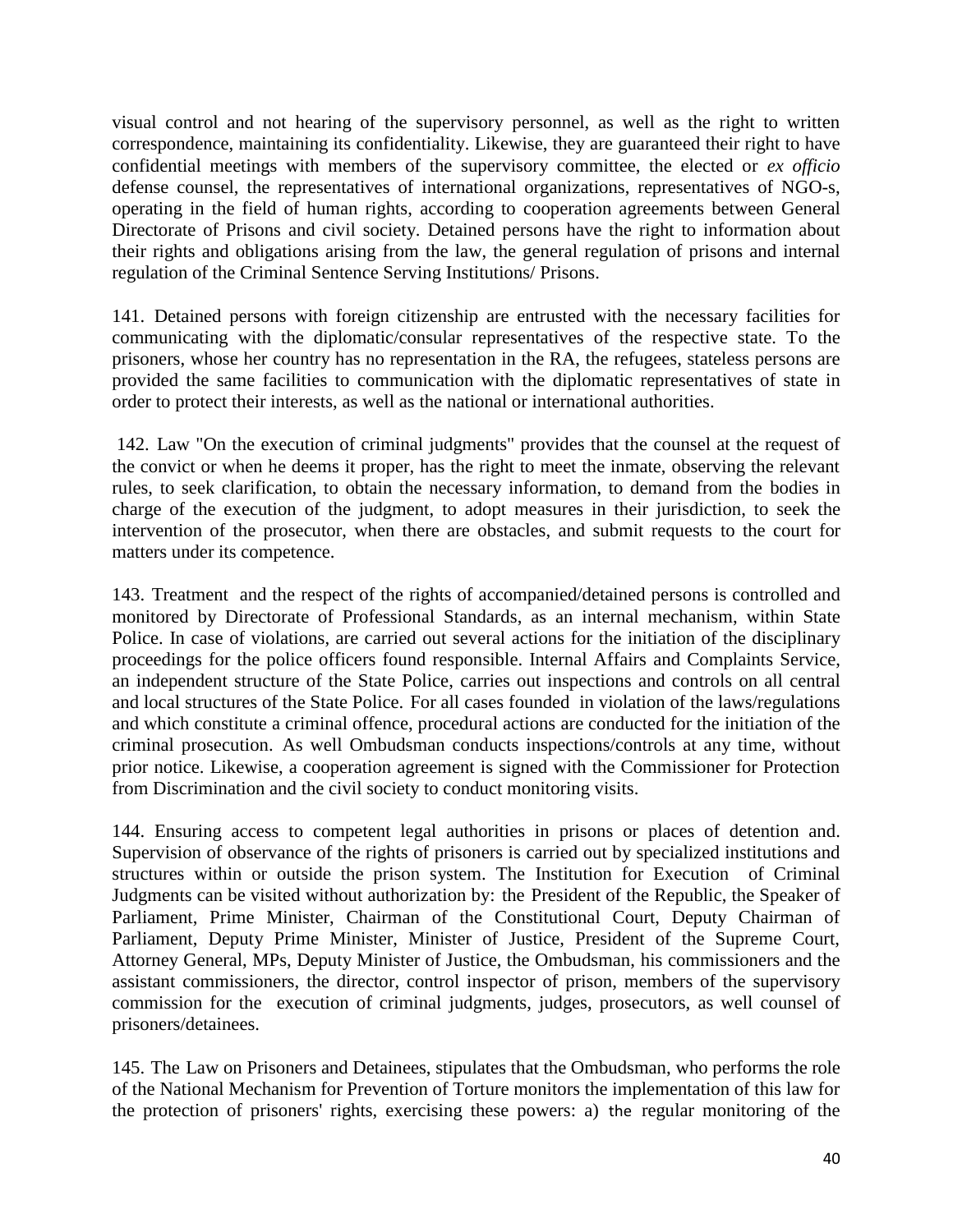treatment of individuals deprived of their liberty in places of detention, arrest, imprisonment, with a view to strengthening, if necessary, the protection of individuals from torture, cruel, inhuman or degrading treatment or punishment; b) making recommendations to the relevant authorities to improve their treatment, condition and to prevent torture and cruel, inhuman or degrading treatment or punishment. During the exercise of his duty, the Ombudsman is guaranteed: a) the receipt of any information on the number of persons deprived of their liberty in places of deprivation of liberty, the number of places and their location; b) receiving information on the treatment of these individuals, the conditions of detention;c) free access to all places, environments where freedom of the individual is limited; d) verification of documents, facilities, equipment, environment; e) conducting private interviews with individuals deprived of their liberty, either personally or with a translator if necessary, and any other person who can provide the necessary information; e) the choice of places that he wants to visit and of the individuals he seeks to interview. This supervision is realized through: receiving requests/complaints from prisoners/detainees in writing, or directly through the displayed phone numbers, and through access to information, complaints, requests of prisoners; receiving information from individuals who have visitor status or state authorities or non-governmental organizations that have inspected the institution, according to the competence given by the law and from the counsels of the prisoners or detainees.

146. The places of detention and prisons are inspected periodically by the Committee for the Prevention of Torture and Inhuman and Degrading Treatment (CPT) of the Council of Europe. Likewise, the General Directorate of Prisons has signed cooperation agreements with nongovernmental organizations in the field of human rights, which are allowed at any time to visit, inspect the detention facilities, prisons, relevant documentation and make direct contact with imprisoned persons without the presence of the prison police officers.

147. Albanian Constitution guarantees the principle of the presumption of innocence until guilt is proven by final court decision, and the right of every person to appeal a judicial decision to a higher court, except when the Constitution provides otherwise. The Albanian constitution and legislation guarantees the right to appeal to every person deprived of liberty, their representatives or lawyers, on the legitimacy of the deprivation of liberty.

148. Law "On the State Police" provides that any person accompanied, detained or arrested has the right to address the court at any time. This law, the by-laws, administrative acts of the police structures have as objective to fulfill duties, responsibilities, and to guarantee the rights of persons deprived of liberty. Specific work standard procedures are provided on: 1)accompaniment, treatment of the persons accompanied, notified to be presented before the police, the use of firearms by the police, the use of force; 2)standard procedures for the treatment, and protection of detained/arrested person in police facilities. 3)adoption of the "Standard declaration on the rights of persons detained/arrested", on the rights of arrested/detained persons in police facilities; "Registry for the identification, addressing and resolving complaints/requests of persons deprived of liberty, in the Police facilities."

149. Criminal Procedural Code (CPC) provides that "no one may be found guilty and punished for the commission of an offense without a court judgment". According to this Code, the defendant or his counsel may appeal against the security measure to the highest court. CPC provides that the Court considers and assesses the measure of a arrested or detained person;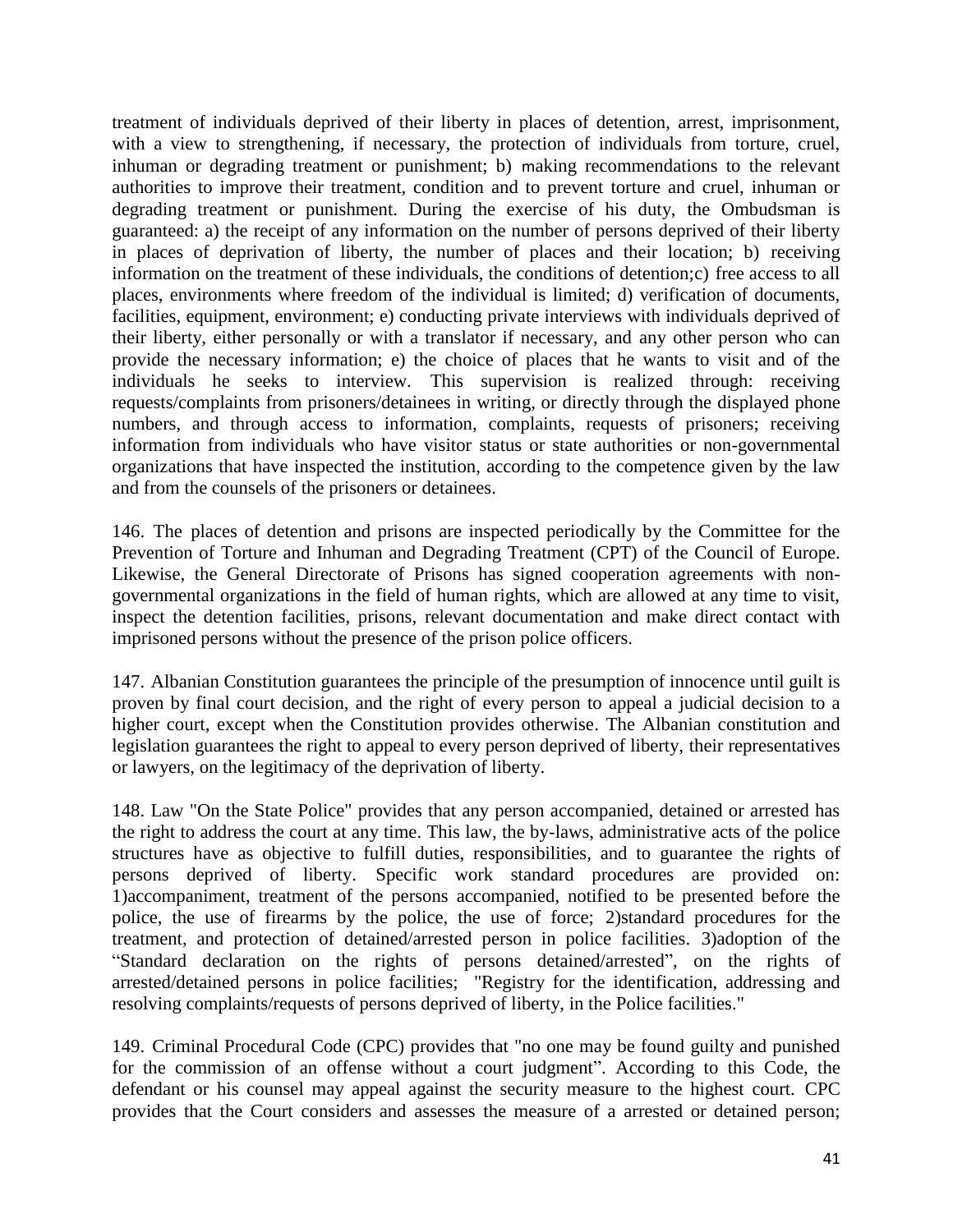when the arrest or detention is unlawful, the court decides on the immediate release of the arrested or detained person; the court is competent for the decision of dismissal when prosecution should not have started; should not continue; when the offense is extinguished; the Court makes a decision of acquittal when: a)the fact does not exist or its existence is not proved; b)the fact does not constitute a criminal offense; c)the fact is not provided by the law as a criminal offense; d)the offense is committed by a person who can not be charged/ sentenced; e) it is not proved that the defendant has committed the offense he is charged with; e)the fact is committed in the presence of a legitimate reason/cause of impunity, and when there is doubt. In these cases the court orders the release of detained defendant and declares the removal of other security measures. If the defendant is found guilty of the offense attributable, the court give the sentence with the type and extent of punishment.

150. This Code provides detailed provisions on the cases and remedies of appealing the court's decision. The district court is competent to judge the criminal offenses, except those pertaining to the jurisdiction of the court for serious crimes and the Supreme Court. The Supreme Court examines recourses for violations of the law and the requirements for the review of final decisions. The remedies are: appeal, recourse to the Supreme Court and request for review. The right to appeal belongs to the one to whom the law expressly acknowledges such a thing. The defendant can appeal personally or through his counsel. The criminal court decision is executed immediately after it becomes final. The decision of acquittal, the exclusion of the defendant from conviction and dismissal of the case, is executed immediately after the announcement. In cases specified by law, the review of the decisions that have become final, it is allowed at any time even if the sentence is executed or erased. Crimes acquittal decisions can be reviewed at the request of the prosecutor, but on condition that 5 years have not passed after the decision. For the execution of a prison sentence, the prosecutor issues an execution order. The court that issued the decision is competent to examine the requests and claims related to its execution. The court proceeds with the request of the prosecutor, the person concerned or the defense counsel. The court gives a decision, which is notified to the parties and the defenders. The decision may be appealed, but it does not suspend execution, unless the court decides otherwise. At the stage of execution, the court is competent to decide on the cessation of the offense after conviction, to extinguish the penalty, the additional penalties, confiscation or restitution of personal items, and it is competent for each case provided by law.

151. Law on the Rights of Prisoners and Detainees provides that the Court, in whose territory the institution is located, examines cases dealing with prisoners' rights, which are not resolved by the institution following the appeal of the convict or request of the prosecutor, with the exception of cases for which the Criminal Procedure Code has defined the competences. Based on the law "On the Internal Control Service in the Prison System", the internal control service in prisons, dealing with the cases of violations of prisoners/detainees' rights. The General Regulation of Prisons stipulates that the rights of detained persons are monitored by the Prosecutor and the Court. In cases of violations, the prosecutor submits the request for holding responsible the person, who committed the violation.

152. Law "On the execution of criminal judgments" guarantees appeal to the court and defense by a counsel. The organs and employees that execute the decisions under this law are duty bound to exercise the powers correctly, respecting the rights, honor and dignity of the person. The persons charged with the execution of criminal judgments have disciplinary and criminal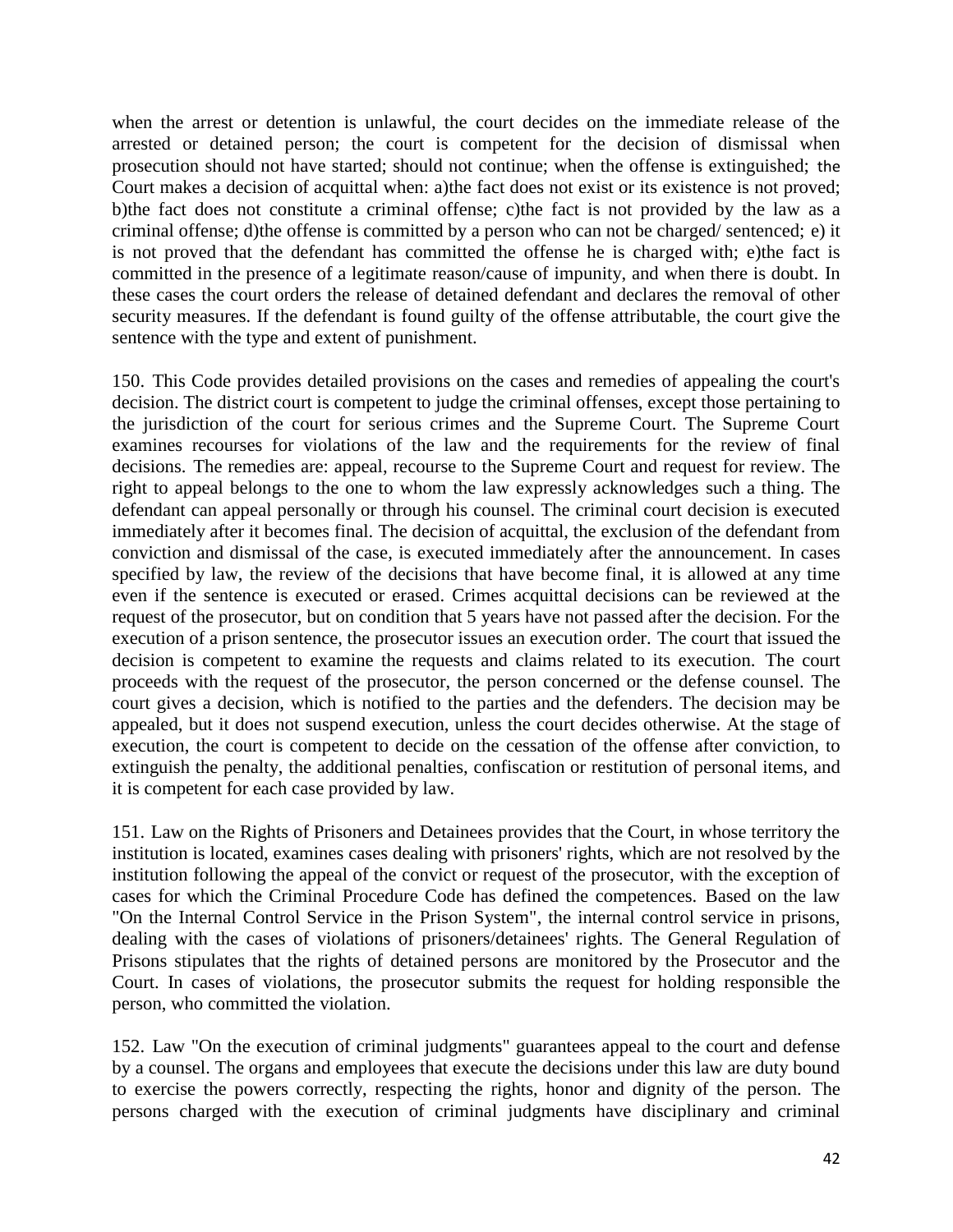responsibility for, delay or execution of decision in violation the law and the rights of the person. This law defines the terms of the execution of the criminal decisions, the performance of preliminary actions and issuance of an enforcement order by the prosecutor at the court that rendered the decision. The competent court has the right to request information from the prosecutor and the institution where the decision is executed, and considers the regularity of the execution. The law provides for carrying out controls, supervision of the execution by the institutions and conducting internal control. As well is provided the creation of Supervisory Commissions for the execution of criminal decisions, as an advisory body for the implementation of the law on the execution of sentences with imprisonment and protection of the rights of detainees.

153. The General Regulation of Prisons determines the admission, registration procedures of detainees to the Institutions for Execution of Criminal Judgements (IECJ), the conditions of admission, personal file, fundamental registers of detainees, as well as the data reflected in them. Fundamental registers of detainees are opened in any penitentiary institution. They contain the following information: a)full information on the identity of the prisoner (name, paternity, surname, date of birth, place of birth, residence, relatives he can communicate with, etc.). b)Information on the crime committed, the sentence, the court that issued the decision, number, date of the decision, the date of arrest, place of arrest, the date and order of the prosecutor for execution, any subsequent court decision that changed the former decision or that incurs consequences in its execution, any amnesty, pardon. c)Date, time of admission and release. In case of prisoner's death, the date, place and time of death, cause of death, a copy of the act of death and the person or authority to whom the remains were delivered are reflected in the fundamental register of detainees.

154. Admission of detainees is effected based on the documentation that must necessarily contain the following documents: a) the decision of the court ruling on a security measure "arrest in prison"; b)the minutes of detention or arrest in flagrance; c)the record of personal search; d)identification form with two photos and fingerprints; e) identification document; f) medical control document; g)personal certificate; h)for female detainees, ultrasound echo. Admission of convicts is done by order of the General Director of Prisons, after issuance of execution order of the court decision. Personal file, contains: a)final court decision determining the punishment by imprisonment; b) order of the prosecutor to execute this decision; c) the arrest decision; d) records on detention; e) records on personal control; f identification form with two photos and fingerprints; g)personal file of the convicts; h) health status file; i)the psychosocial file (for transfers from a IECJ to another IECJ). In addition, the following registers are opened: personal file of detained person; psychosocial file; health file; registry of requests/complaints; register of disciplinary measures; register of disciplinary measures; Register of detainees permits; register of serious events; register of sentence reductions; register of medical visits; register on activity during the day; register of employment; register of the Admission Commission; register documenting cases of violence; register of food control; register of alphabetical index.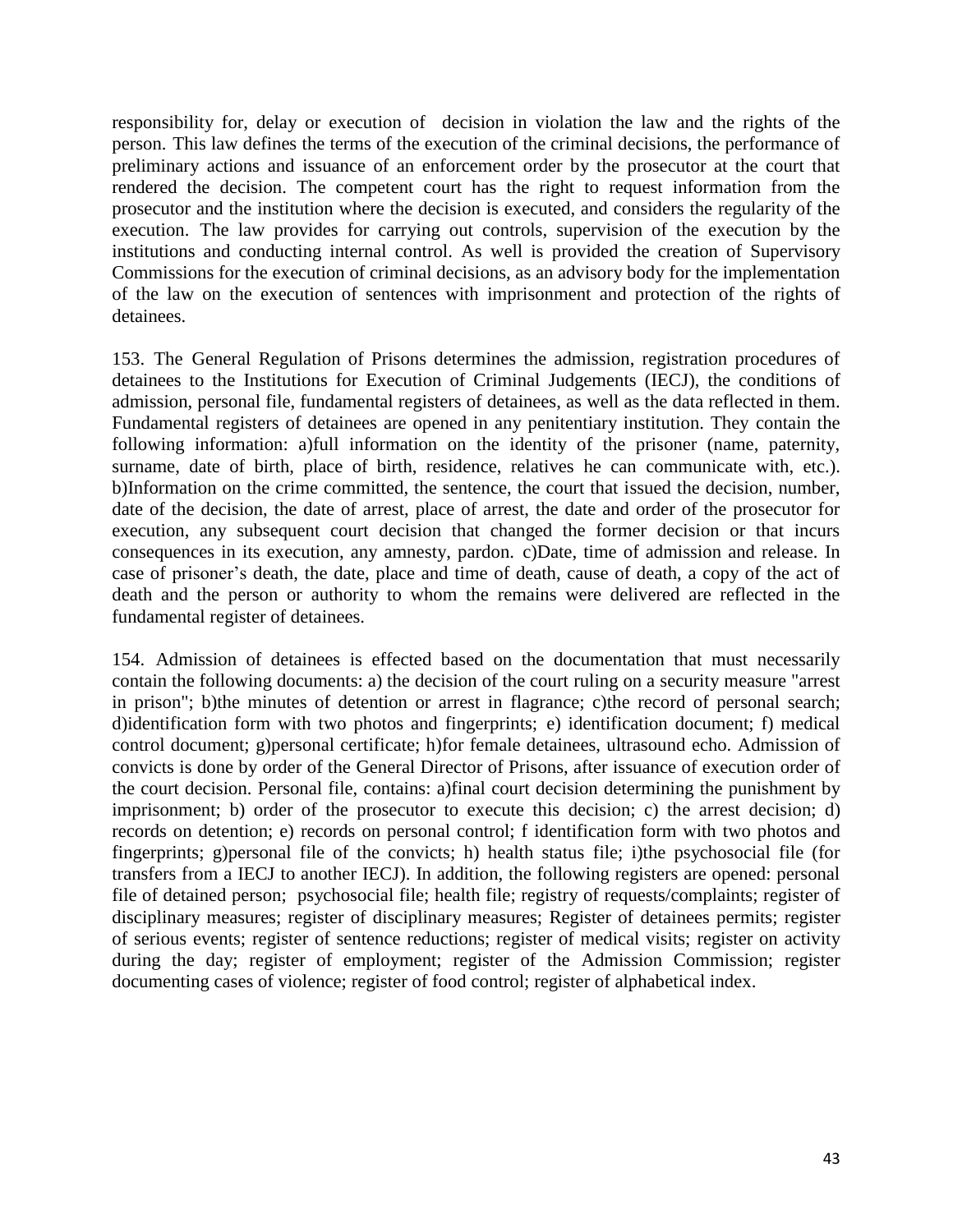#### **Article 18 - Information on persons deprived of liberty**

155. The Constitution guarantees the right to information even in the cases of deprivation of liberty, the right to inform the family, communication with counsel, etc. In accordance with law everyone has the right, to have information about the activity of institutions and on persons in charge with functions.

156. Law No. 119/2014 "On the right to information" regulates the right to know the information produced or held by public authorities. The rules provided for in this law intend to guarantee the public understanding of information, even within the exercise of individual's rights and freedoms in practice. "Public authority" means any administrative body provided for by legislation on the administrative procedures, legislative, judicial and prosecuting bodies, of each level, the bodies of local government at any level, state bodies and public entities, established by Constitution or by law.

157. Legislation on the rights of pre-detainees and detainees provides that immediately after admission, the personnel of the detention facilities guarantees the right to inform the family, legal counsel, consular representatives, competent organization that operates in the field of protection of rights human, about the place.

158. General Regulation of Prisons stipulates that 1)personal data of pre-detainees and detainees, should be administered in accordance with legal requirements. Minister of Justice, Director General of Prisons, Police Director, Director of Detention place, Head of Security Guarding and any other authority in accordance with the legislation in force or by persons authorized by them can be acquainted with them. 2)Persons who, during the exercise of their functions, have information on personal data, are obliged to preserve and not disclose these data after completing the duty. These data can be disclosed only in cases provided by the law. 3) Personal data for each prisoner are managed in certified records. 4) A detained person or a person authorized by him, may require from the director of detention place to become acquainted with his personal data, after declaring to the director the cause and type of information he needs. Director of the Institution shall ensure that the information given is not related to another detainee. 5) If information is requested by a third person, in order to grant should be obtain the written consent of the detainees or, except as otherwise provided by legal provisions applicable.

159. Regulation on Prisons stipulates provisions on the notification of deaths, illnesses of the detainees. In cases of serious illness, serious injury of detainees, Director of Detention Place (Prison) shall immediately notify the family members or relative, and other person previously designated by the detainee. The detainee shall be promptly informed of the death and illness of family members and close relatives. In case of death of the detainee the institution shall take measures for carrying out legal procedures on verification of the case, the cause of death, carrying out investigative procedural actions and other actions to clarify and document the fact of death. As well should be notify the General Directorate of Prisons, the prosecutor, the family and civil registry authorities in case of absence of family members.

160. Law No. 4572015 "On the right to information on the documents of the former State Security of the People's Socialist Republic of Albania", aims to establish rules and procedures to enable the exercise of the right of every person concerned to information on documents of the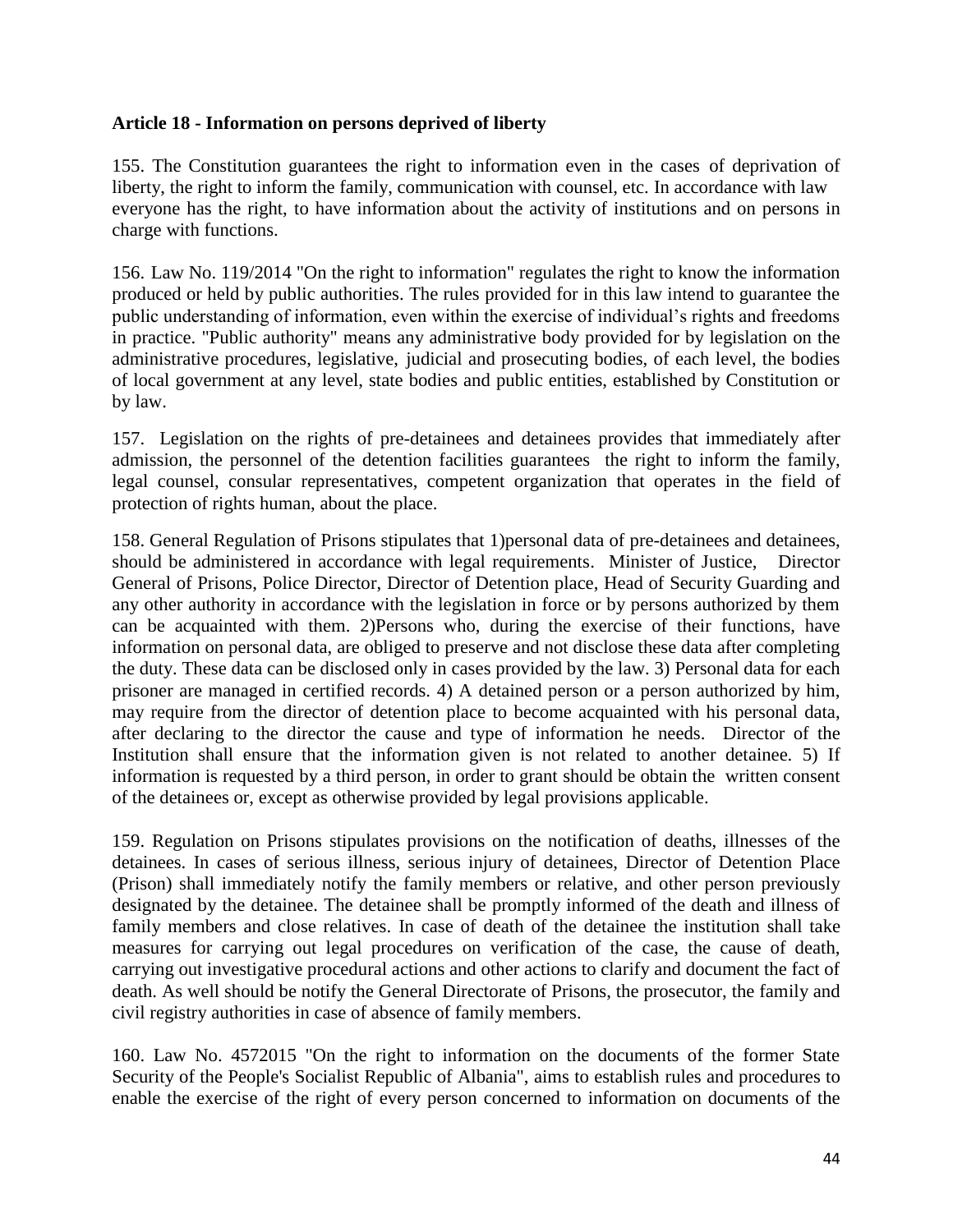former State Security, through a democratic and transparent process, protection of the individual's personality, as well as of the national unity and reconciliation<sup>46</sup>. This law provides, *inter alia*, that every person has the right to demand information on these documents, to be informed if in the administered information documents there is information on his person and to receive such information, if any, according to this law. Publication of these documents is allowed for the purposes for which it was requested, pursuant to this law.

#### **Article 19- Personal data**

161. The Constitution provides that the collection, use and availability of information about a person are made with his consent, except in cases provided by law. Everyone has the right to become acquainted with the data collected about him, except in cases provided by law. Law "On Protection of Personal Data<sup>"47</sup> establishes rules for the legal protection and processing of personal data, guaranteeing human rights, fundamental freedoms and the right of privacy. The law provides that "personal data" imply any information about a natural person, directly or indirectly identified or identifiable, particularly referring to an identification number or one or more specific factors to his physical, physiological, mental, economic, cultural, social identity. Under this law "the processing of personal data as defined in the framework of the prevention activities and criminal prosecution, for committing an offense against the public order and other offenses in the field of criminal law, as well as in the field of national defense and national security, is carried out by the authorities specified by law".

162. The right of access to personal data is exercised in accordance with the constitutional principles of the freedom of expression and information, freedom of press and professional secrecy and may be restricted, if it infringes the interests of national security, foreign policy, economic and financial interests of the state, prevention, and prosecution of criminal offenses. According to the legislation, if access is denied, due to national security, foreign policy, economic, financial interests of the state, prevention and prosecution of criminal offenses, freedom of expression and information or freedom of the press, the data subject may demand from the Commissioner to verify exemption in this case. The Commissioner shall inform the data subject of the measures adopted.

163. Law on protection of personal data determines that "judicial data" implies any data related to the decisions in the field of criminal, civil, administrative proceeding or documentations in the criminal, civil, administrative records. "Sensitive Information" implies any information on ethnic origin, political opinions, trade union membership, faith, religious or philosophical beliefs, criminal prosecution, as well as information on his health, sexual life. "Processing of personal data" are actions performed on personal data, such as collection, recording, organization, storage, adaptation, alteration, retrieval, consultation, use, transmission, distribution, extent or combination, photographing, reflection, casting, completion, selection, blocking, erasure, destruction, even if they are not registered in a database. "Controller" implies any natural or legal

 $\overline{\phantom{a}}$ <sup>46</sup> This law applies to documents of the former State Security of the Ministry of Internal Affairs for the period 29 November 1944 to 2 July 1991, which are available to all archives of the archive network of Republic of Albania, and associated with political offenses provided the law "On innocence, amnesty and rehabilitation of ex-convicted and persecuted for political motives".

<sup>47</sup> Law No. 9887, dated 10.03.2008, amended by Law no. 48/2012, amended by Law no 120/2014.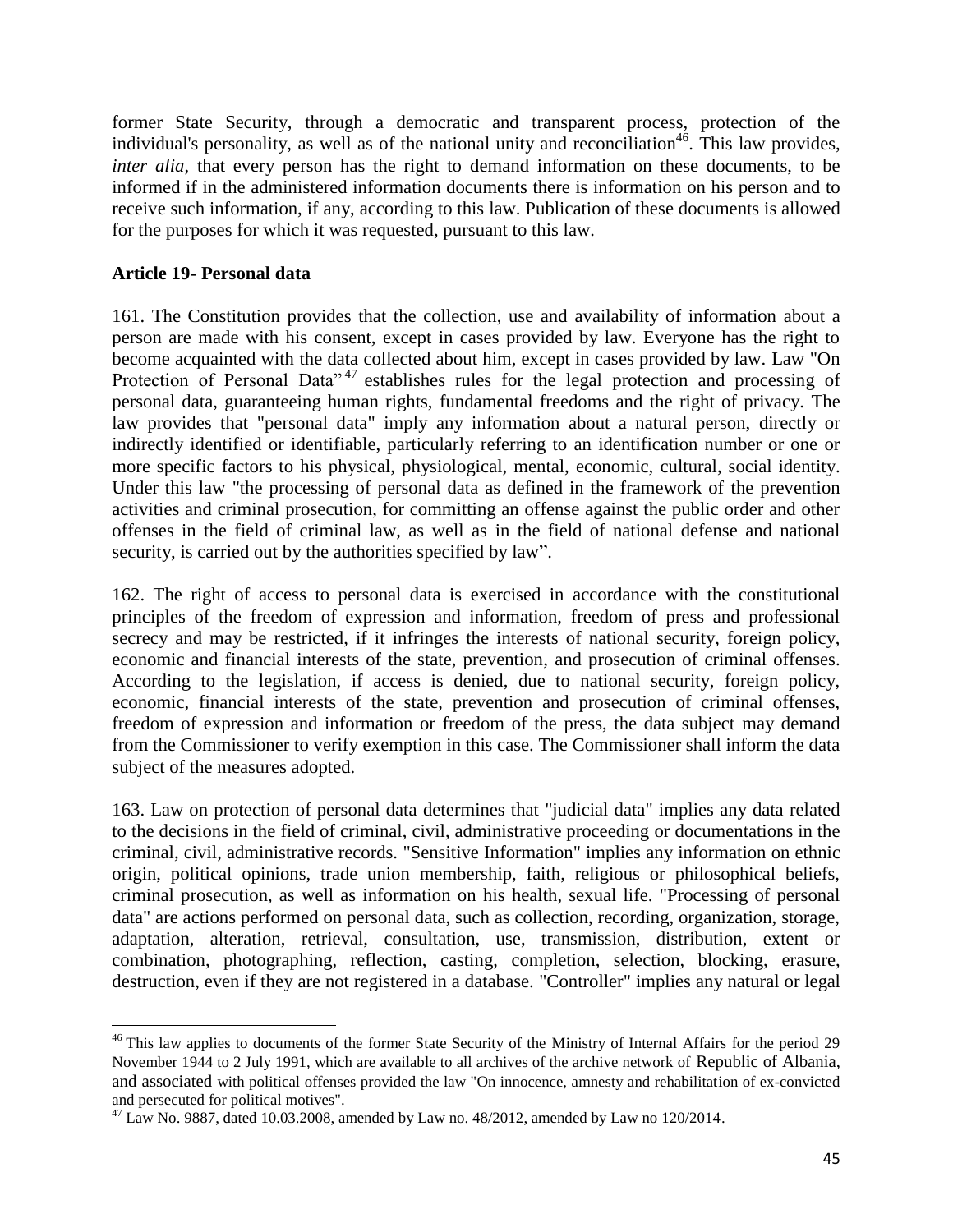person, public authority, agency or any other institution, who determines the purposes and means of processing personal data, in accordance with laws and bylaws. "The subject of personal data" implies any natural person, whose personal data are processed. "Processor" implies any natural or legal person, public authority, agency or any other body which processes personal data on behalf of the controller.

164. The law guarantees the protection of "sensitive data"; processing of data revealing racial or ethnic origin, political opinions, union membership, religious or philosophical beliefs, criminal convictions, health, and sexual life is specifically prohibited. The law establishes legal criteria on the processing of sensitive data. The transmission of sensitive data for scientific research is done only when it constitutes an important public interest. Personal data are used only by persons who are bound by confidentiality. Protection of personal data is based inter alia on fair and lawful processing, collection for specific, clearly defined, and legitimate purposes.

165. This law provides provisions regarding the obligation of the authority for the personal data processing to inform the data subject on the scope and purpose, method of processing, the measures to secure the personal data, etc. The controller is not obliged to provide information and inform of cases where personal data are not obtained from the data subject, inter alia, whether: it processes personal data exclusively for historical, statistical purposes, scientific research and whether the granting of this information is impossible; it processes personal data, obtained with the consent of the data subject.

166. The law "On the State Police" determines that the collection and processing of personal data from the police is limited only to those data that are necessary for stopping a real risk to public order and security, and the prevention, detection, prosecution and investigation of offenses. Personal data collected for police purposes are stored in relevant folders, separate from the administrative files, which are subject to the legal provisions on personal data protection and are used, without infringing the provisions in force for the protection of personal data. Every person has the right to request information on personal data processed by the police. Likewise, bylaws are adopted: "On creation of central bank electronic recording and management of data about the escorted and detained/arrested"; Instruction no. 17, dated 11.05.2012 on "Determining the time of retention of personal data processed in electronic systems, used by the state police authorities for purposes of prevention, investigation, detection and prosecution of criminal offenses".

## **Article 20 Restrictions of the right to information**

167. Referring criminal procedural legislation, law on the rights of detainees, and Law "On the State Police "any person authorized by the person deprived of liberty can receive information about the detainees, under Article 18 of the Convention, after declaring the cause and type of information needed. If information is requested by a third person, should be obtain written consent of the person deprived of liberty in order to receive this information, except cases provided by the legislation. Given the fact that national legislation provides for the right of information, the counsel or relatives of the person deprived of liberty have the right of recourse to the court, in order to receive information provided by the relevant legislation.

168. Law on Execution of Criminal Judgments stipulates that the defense counsel, on request of the convicted or when he deems it proper, has the right to meet with the detained person, to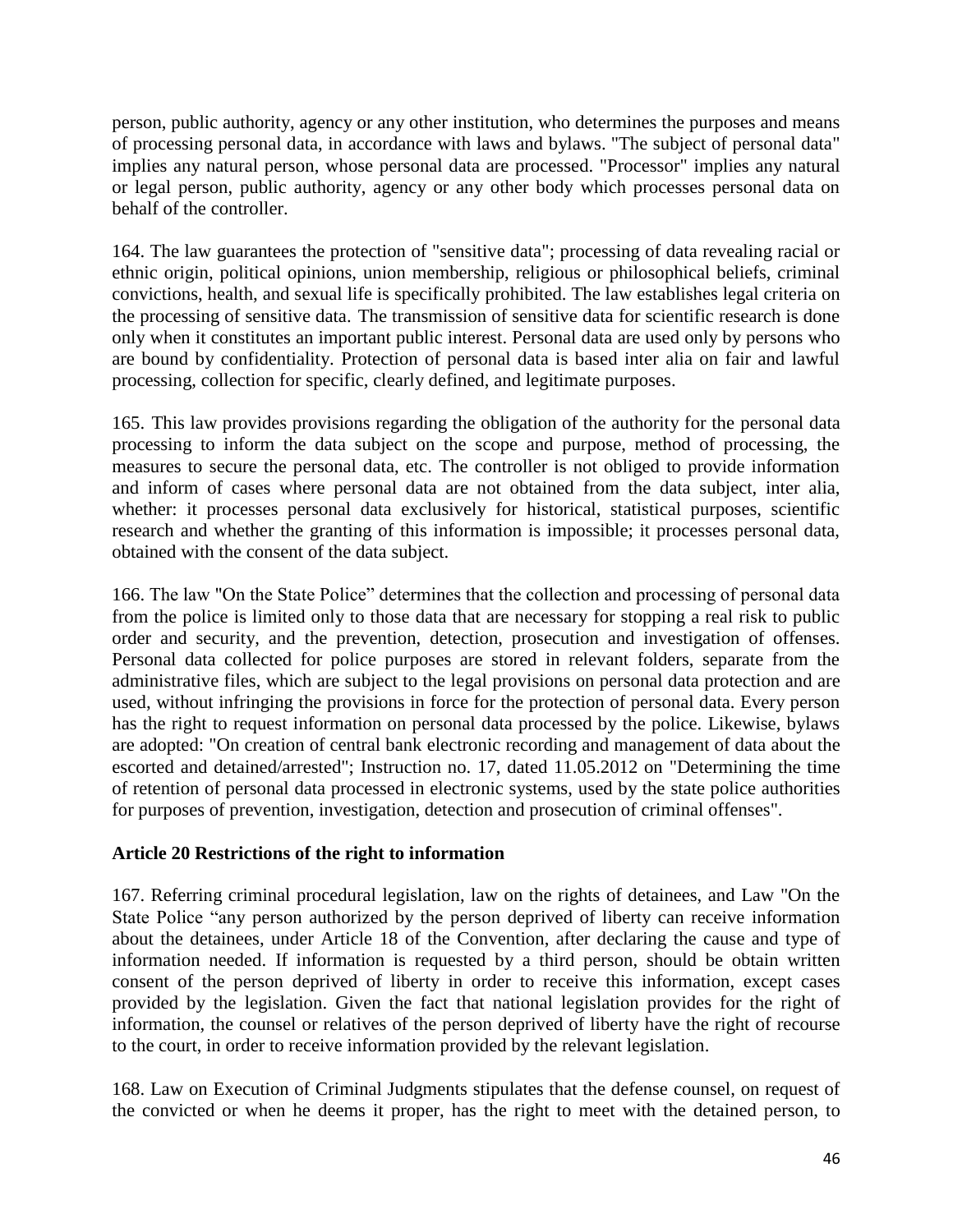demand explanations, to obtain the necessary information, to request from the competent authorities adoption of measures, to request the intervention of the prosecutor when there are obstacles, and submit requests to he court for matters of its competence.

169. Law "On the Right to Information" stipulates that the right to information may be restricted if is necessary, proportionate and if the provision of information causes a clearly serious harm with regard to prevention, investigation, prosecution of criminal offenses.

## **Article 21- Release of person**

170. Law "On the execution of criminal judgments" envisages that the execution of criminal judgment implies the implementation of commandments contained in the final criminal decision, and the decisions with immediate execution according to Criminal Procedure Code, aims rehabilitation of persons deprived of their liberty, restitution of the rights of persons unjustly prosecuted, and rights of legal entities affected by the offense. This law contains provisions on the person's release. The sentence of imprisonment is considered completed and the inmate is released when he: a)finishes serving his sentence; b)is pardoned for the remaining sentence; c)the offenses or remaining sentence is amnestied; d)fully benefits from the repeal or amendments of a criminal provision for which he was sentenced; e)is released by the court. When a convicted person is released, the release procedure is performed by the institution of execution of criminal judgments.

171. Law "On the rights and treatment of detainees" provides that release of detained person is effectuated at the end of execution of the sentence or decision. The administration carries out the written order of the director of the institution. For the detainees, who do not have the financial means and clothes, by order of the director of the institution, is granted an aid according to the criteria of the prison regulation. In all cases where it appears that the released person will encounter difficulties in his return to free life, the director of the institution shall notify the local authorities of its place of residence. For juvenile offenders is mandatory the prior notification of the parents or legal guardian. On the release of the detainees are notified immediately or in advance in exceptional cases the court who judged the case, local police authorities and the Ministry of Interior. As for the foreign citizens, the Ministry of Foreign Affairs is notified through the Ministry of Justice. The freedman will be given A release certificate is delivered to released person, specifying duration of detention, reductions and benefits according to the law, the duration, type of work performed at detention facility. At his request, released person can be granted a certification with the data of professional training acquired, as well as reports of his behavior.

## **Article 22 Prevention of obstruction of the recourse, failure to fulfill the obligation of registration of any person deprived of liberty and to provide information on the deprivation of liberty.**

172. According the law "On the execution of criminal judgments" the prosecutor is obliged to take all necessary measures in order to execute the decision in accordance with the commandments of the court and provisions of this law, to control the regularity of execution, to intervene with the competent authorities or to submit request to the court to reinstate the law and the infringed right and hold the perpetrators responsible, under the law. Upon becoming aware of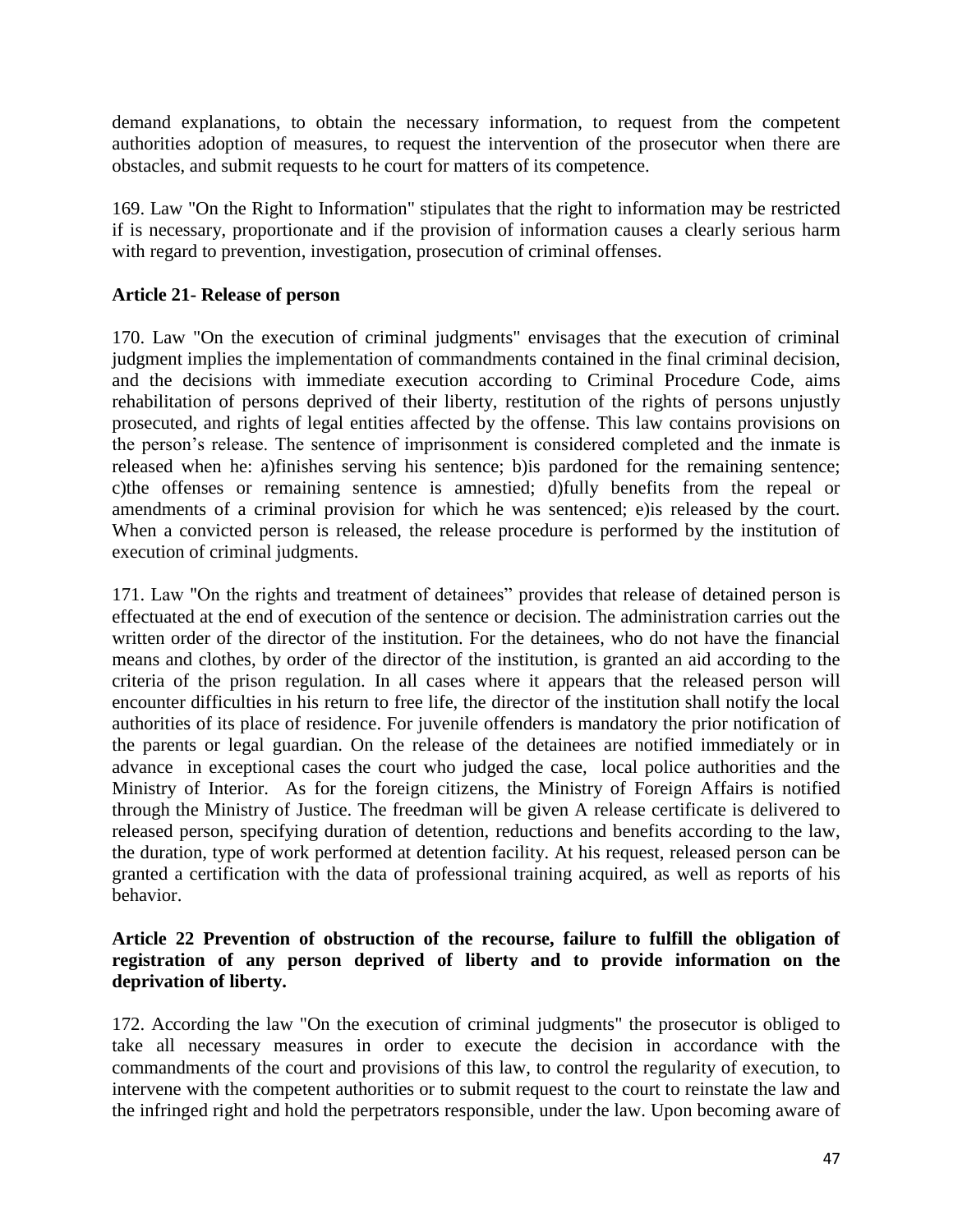the new facts and circumstances, after necessary verification, as appropriate, the prosecutor intervenes under this law and submits a request to the competent court. When facts or circumstances affect the merits or legality of the decision, the relevant provisions of the Code of Criminal Procedure apply.

173. The Albanian legislation guarantees the right of every persons deprived of liberty, as well as of any person who has a legitimate interest, to submit complaint/appeal to a court on the legitimacy of detention, and his release if the deprivation of liberty is illegal. Domestic legislation also guarantees the right to recourse/appeal for obtaining information on the deprivation of liberty of a person.

174. As evidenced above, the law provides for a series of provisions on the enforcement of criminal judgments, the documentation of registration of the deprivation of liberty in the respective registers. Likewise, it provides provisions regarding the relevant sanctions and measures to employees, in cases of breach of the registration of the decisions on the deprivation of liberty or non-registration of relevant information, as provided by the law.

## **Article 23 -Training of competent authorities**

175. Trainings on the international conventions on human rights and domestic legislation on the rights and fundamental freedoms of persons deprived of liberty are provided for law enforcement personnel (police officers and prison system employees, prosecutors, judges), General Police Directorate based on the law "On the State Police", and in accordance with international conventions and legislation organizes continuous training on the rights of detained persons. Legislation on the rights of detainees attaches importance the improvement of professional training, the training of prison and detention service employees, In order to establish a training system for prison staff, for ensuring security, humane treatment, respect for human rights and reintegration of prisoners into the society is established the Prison Training Centre within General Directorate of Prisons. As well prosecutors and judges undergo continuous professional training, where part of the training programs are the international conventions on human rights and domestic legislation according to the fields on the rights of persons deprived of liberty.

## **Article 24 - The rights of the "victim"**

176. Under the Constitution, any person who is injured due to an act, action or failure to act of state authorities has the right to rehabilitation and compensation in accordance with the law. The legal framework provides that a person injured by any act or omission which brings about the violation of his integrity can be defined as a victim. The Criminal Code does not provide a precise definition for the term "victim", but different qualifications are made case by case by jurisprudence describing the persons affected by a crime as "victims".

177. Code of Criminal Procedure states that "a person aggrieved by the criminal offense or his successors have the right to seek prosecution of the perpetrator and compensation for the damage. An aggrieved person who has no legal capacity to act shall exercise the rights recognized by law through his legal representative. The injured party has the right to file claims with the proceeding body and request the taking of evidence. When his request is not accepted by the prosecutor, he has the right to appeal to the court. A person aggrieved by the criminal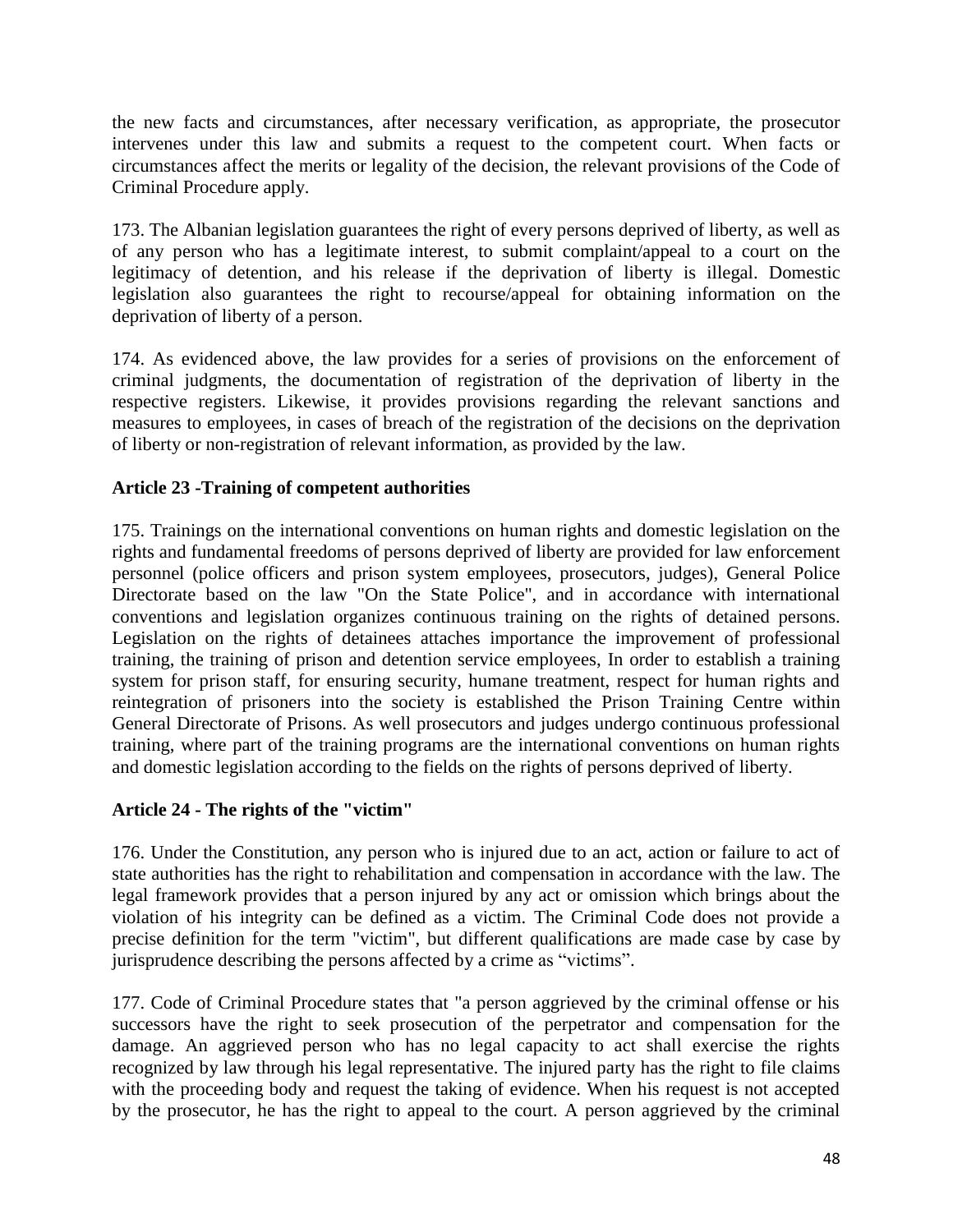offenses provided in the Criminal Code, has the right to apply to the court and to participate in the trial as a party to prove the charges and to demand compensation. This Code sets out the procedures associated with the compensation for unjust imprisonment, as well as the Civil Code provides for compensation for the damage caused illegally and by fault.

178. Law no. 9381 dated 28.04.2005 "On compensation for unjust detention" is subject to the regulation of cases of benefit and compensation for unfair imprisonment, including house arrest and the extent and manner of its calculation, and procedures for claiming, payment, compensation for unjust imprisonment. The right to compensation for the suffered imprisonment pertains to the person who is acquitted or for whom the court or prosecutor have dismissed the case by a final decision, or who has been kept in prison beyond the time specified in the sentence.

179. Law "On the rights of detainees" aims rehabilitation for their reintegration into the family, and social, economic life. The preparation for reintegration begins in detention, it continues during the serving of the sentence and after release from prison. Institutions for the execution of criminal judgments, in cooperation with the probation service, social welfare services, local authorities and non-profit organizations develop reintegration programs. The treatment of detainees and convicts is done according to the criteria of individualization in accordance with the state and the individual characteristics of each inmate. For each of the detainees and convicts, a reintegration plan is drafted, and for specific categories of detainees and convicts, an individual treatment program is developed taking into account their specific needs.

180. The Constitution provides for the right of every individual to be organized collectively for any lawful purpose and in this context the right of establishment and participation in associations is guaranteed with the purpose of clarifying the circumstances of the enforced disappearance, in virtue of article 24 of the Convention

181. Law "On the compensation of former political prisoners of the communist regime" <sup>48</sup>has as its object the determination of beneficiaries, amount, criteria, procedure of obtaining financial compensation for former political convicts, who have suffered direct persecution under the communist regime, by conducting unjust criminal penalties, like imprisonment or compulsory medical measures as a result of one or more final criminal decisions by the ordinary courts, special courts or investigative body orders during the period 30.11.1944 until 01.10.1991.

182. This law provide the compensation of families of the victims unjustly executed or killed for political motives, by final penal decisions, by the ordinary or special courts, or the orders of investigative bodies (during the period 30.11.1944 until 1.10.1991), as well as financial compensation for persons formerly interned or deported. The purpose of this law is the provision of financial compensation by the Albanian government for former political prisoners of the communist regime, who remained alive, for the family members of the victims executed or deported to internment camps, as a commitment of the democratic state to condemn the crimes of the totalitarian communist regime and assuring them a better life. Financial compensation does not preclude the adoption of other legal or administrative measures, currently or in progress, in

 $\overline{\phantom{a}}$ 

 $48$  Law no 9831, dated 12.11.2007, as amended.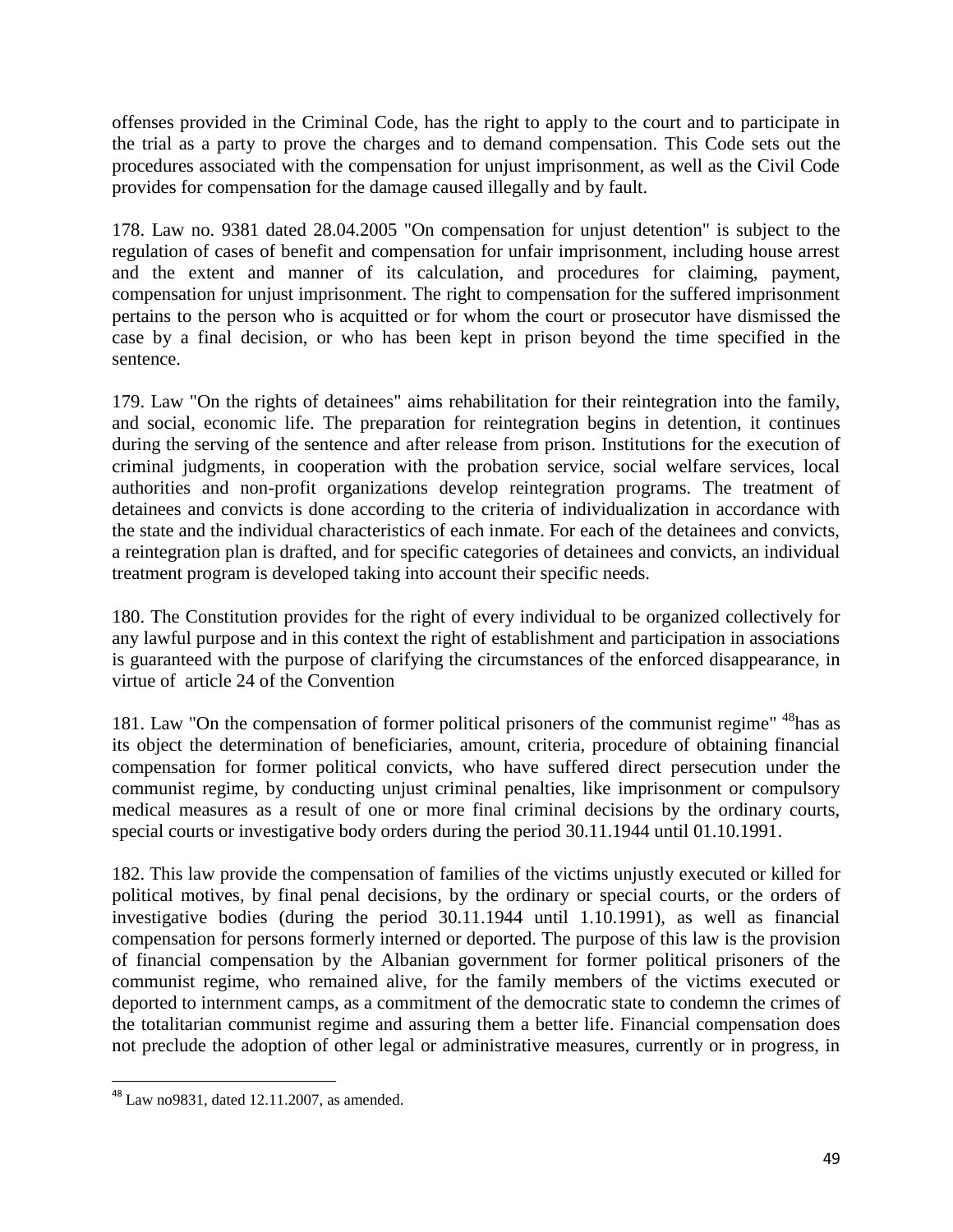terms of the persecuted political prisoners, serving the restoration of justice, social dignity of this stratum, creating favorable conditions for their social reintegration. Under this law, and bylaws, the political convicts, who are alive will be compensated first and each year's fund will be divided 70% for the former political convicts, who are alive and 30% for the successor of former prisoners, who are not alive<sup>49</sup>.

## **Article 25 - Child Protection**

 $\overline{\phantom{a}}$ 

183. Albanian Constitution and domestic legislation guarantee special protection from the state for children, young people, pregnant women and new mothers, as well as protection from violence, abuse, and any kind of exploitation. Law no. 10347 dated 04.11.2010 "For the protection of the rights of the child" aims protection of their rights, based on the principle of best interest of the child. This law provides: the right of life, the right of development; the right to a name, nationality, identity, the right to know and stay with their parents; the right to family reunification; the right to ensure the return; the right of expression, education, health care, the right to a decent standard of living; social protection; protection from all forms of violence and abuse; protection from economic exploitation; protection from trafficking and protection from all forms of exploitation and sexual abuse; prohibition of torture, punishment, cruel, inhuman or degrading; protection of the child deprived of liberty; parental care; alternative care (adoption, placement in an alternative family or in a care institution for children).

183. Regarding the prevention and criminal punishment of unlawful removal of children, subjected to enforced disappearance, unlawful removal of children, whose father, mother or legal guardian is subjected to an enforced disappearance or children born during the captivity of a mother subjected to enforced disappearance, the Criminal Code expressly provides: "unlawful removal of children who are subjected to enforced disappearance or of children, whose father, mother or legal guardian is subjected to an enforced disappearance, or children born during the captivity of a mother subjected to enforced disappearance constitutes a criminal offense and is punishable from 5-10 years. "

184. Criminal Code provides as offence "abduction of a person", namely: "abduction of a child under 14 years old, his hiding or substitution with another, is sentenced to no less than 20 years or with life imprisonment or death." This Code provides as criminal offenses: 1) "unlawful removal of the child" by removing him from the person exercising parental authority or legal guardian.

185. Under the Family Code with regard to the adoption of minors the consent of both parents is required. If for any reason one of the parents is dead, is not able to express his will or is deprived of parental responsibility, the consent of the other parent of the child is sufficient. When both parents are dead, when they are deprived of the ability to act or are unknown, the court decides whether the child should be adopted. Biological parents give their consent for adoption before the competent court. Biological parents have the right to withdraw their consent for adoption within 3 months from the moment of issuing it. Likewise, they may withdraw their consent even

 $^{49}$  From 2009 - 2013 have been paid about 13,000 files of former persecuted, with a sum of 92 million dollars. During period 2014- 2015 have been paid around 4000 files or 7134 persons, in total 18 million (year 2014) and for 2015 have been paid 2443 persons approximately 9 million USD, when allocated budget is 20 million USD.